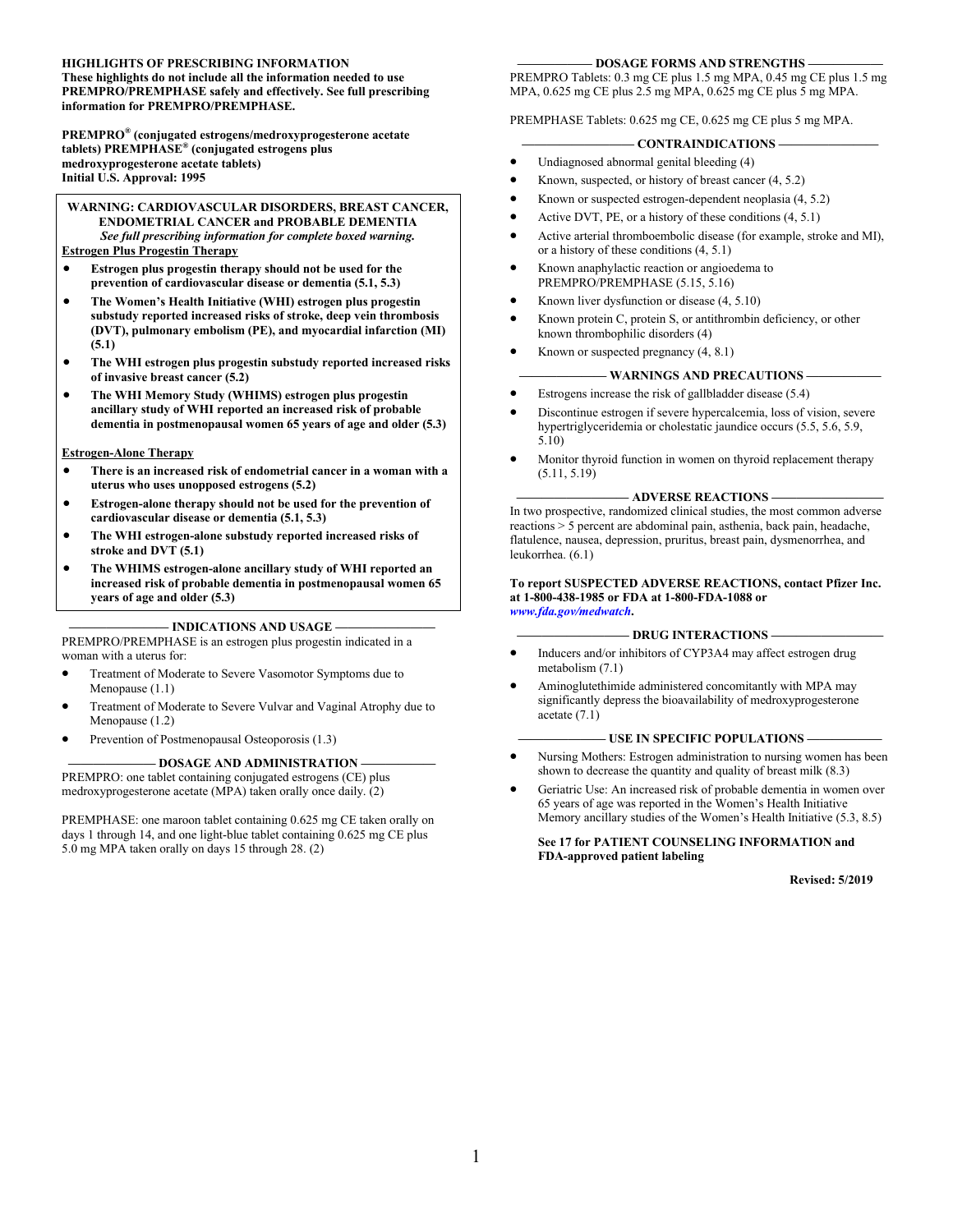#### **FULL PRESCRIBING INFORMATION: CONTENTS \***

#### **WARNING: CARDIOVASCULAR DISORDERS, BREAST CANCER, ENDOMETRIAL CANCER and PROBABLE DEMENTIA**

- **1 INDICATIONS AND USAGE**
- 1.1 Treatment of Moderate to Severe Vasomotor Symptoms due to Menopause
- 1.2 Treatment of Moderate to Severe Vulvar and Vaginal Atrophy due to Menopause
- 1.3 Prevention of Postmenopausal Osteoporosis
- **2 DOSAGE AND ADMINISTRATION**
- 2.1 Treatment of Moderate to Severe Vasomotor Symptoms due to Menopause
- 2.2 Treatment of Moderate to Severe Vulvar and Vaginal Atrophy due to Menopause
- 2.3 Prevention of Postmenopausal Osteoporosis

#### **3 DOSAGE FORMS AND STRENGTHS**

#### **4 CONTRAINDICATIONS**

#### **5 WARNINGS AND PRECAUTIONS**

- 5.1 Cardiovascular Disorders
- 5.2 Malignant Neoplasms
- 5.3 Probable Dementia
- 5.4 Gallbladder Disease
- 5.5 Hypercalcemia
- 5.6 Visual Abnormalities
- 5.7 Addition of a Progestin When a Woman Has Not Had a Hysterectomy
- 5.8 Elevated Blood Pressure
- 5.9 Hypertriglyceridemia
- 5.10 Hepatic Impairment and/or Past History of Cholestatic Jaundice
- 5.11 Hypothyroidism
- 5.12 Fluid Retention
- 5.13 Hypocalcemia
- 5.14 Exacerbation of Endometriosis
- 5.15 Anaphylactic Reaction and Angioedema
- 5.16 Hereditary Angioedema
- 5.17 Exacerbation of Other Conditions
- 5.18 Laboratory Tests
- 5.19 Drug-Laboratory Test Interactions

#### **6 ADVERSE REACTIONS**

- 6.1 Clinical Trials Experience
- 6.2 Postmarketing Experience

**7 DRUG INTERACTIONS** 7.1 Metabolic Interactions **8 USE IN SPECIFIC POPULATIONS** 8.1 Pregnancy 8.3 Nursing Mothers 8.4 Pediatric Use 8.5 Geriatric Use 8.6 Renal Impairment 8.7 Hepatic Impairment **10 OVERDOSAGE 11 DESCRIPTION 12 CLINICAL PHARMACOLOGY** 12.1 Mechanism of Action 12.2 Pharmacodynamics 12.3 Pharmacokinetics **13 NONCLINICAL TOXICOLOGY** 13.1 Carcinogenesis, Mutagenesis, Impairment of Fertility **14 CLINICAL STUDIES** 14.1 Effects on Vasomotor Symptoms 14.2 Effects on Vulvar and Vaginal Atrophy 14.3 Effects on the Endometrium 14.4 Effects on Uterine Bleeding or Spotting 14.5 Effects on Bone Mineral Density 14.6 Women's Health Initiative Studies 14.7 Women's Health Initiative Memory Study **15 REFERENCES 16 HOW SUPPLIED/STORAGE AND HANDLING** 16.1 How Supplied 16.2 Storage and Handling **17 PATIENT COUNSELING INFORMATION** 17.1 Abnormal Vaginal Bleeding 17.2 Possible Serious Adverse Reactions with Estrogen Plus Progestin **Therapy** 17.3 Possible Less Serious but Common Adverse Reactions with Estrogen Plus Progestin Therapy

\* Sections or subsections omitted from the full prescribing information are not listed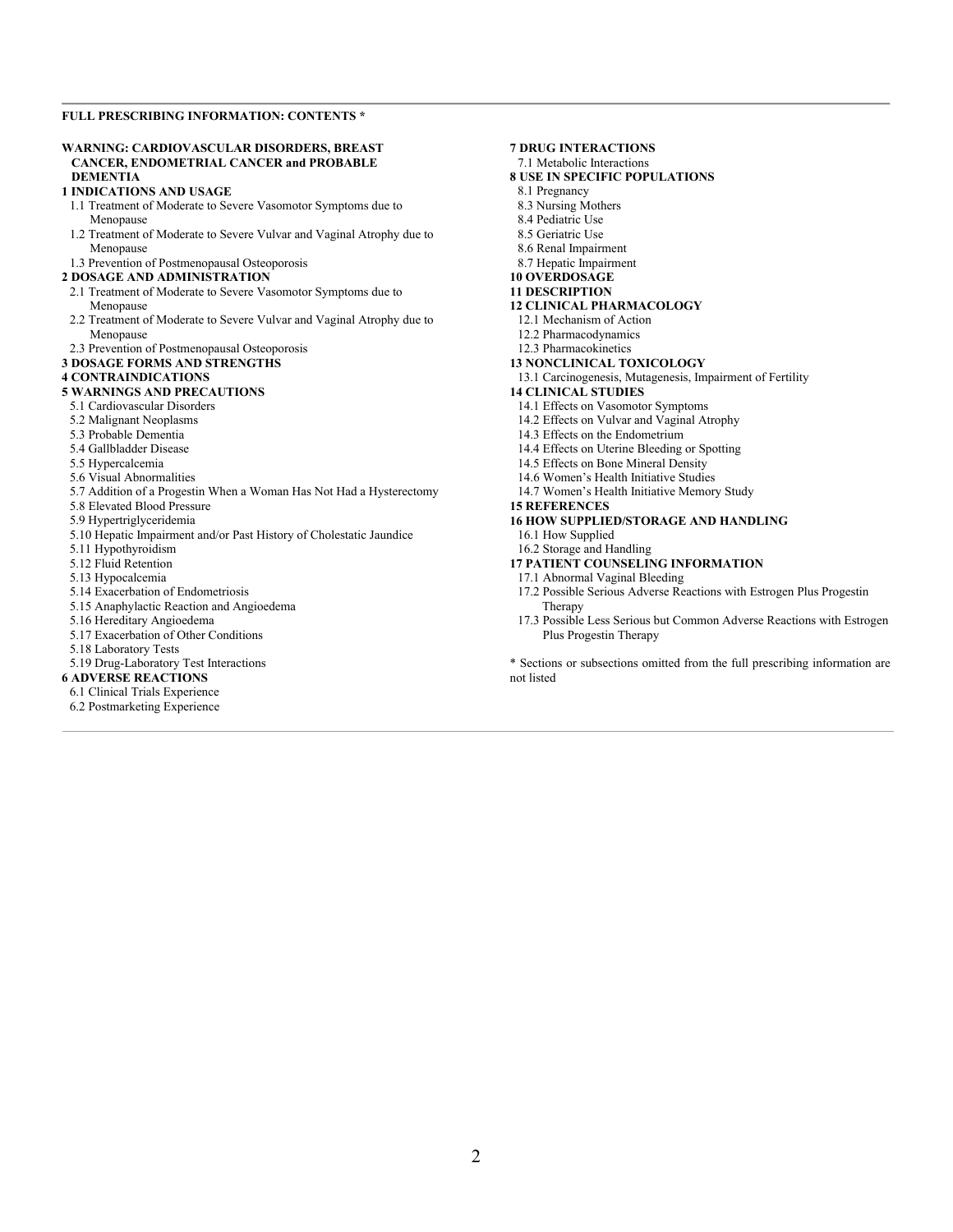# **FULL PRESCRIBING INFORMATION**

# **WARNING: CARDIOVASCULAR DISORDERS, BREAST CANCER, ENDOMETRIAL CANCER and PROBABLE DEMENTIA**

**Estrogen Plus Progestin Therapy**

# **Cardiovascular Disorders and Probable Dementia**

**Estrogen plus progestin therapy should not be used for the prevention of cardiovascular disease or dementia** *[see Warnings and Precautions (5.1, 5.3), and Clinical Studies (14.6, 14.7)]***.**

**The Women's Health Initiative (WHI) estrogen plus progestin substudy reported an increased risk of deep vein thrombosis (DVT), pulmonary embolism (PE), stroke and myocardial infarction (MI) in postmenopausal women (50 to 79 years of age) during 5.6 years of treatment with daily oral conjugated estrogen (CE) [0.625 mg] combined with medroxyprogesterone acetate (MPA) [2.5 mg], relative to placebo** *[see Warnings and Precautions (5.1), and Clinical Studies (14.6)]***.**

**The WHI Memory Study (WHIMS) estrogen plus progestin ancillary study of the WHI reported an increased risk of developing probable dementia in postmenopausal women 65 years of age or older during 4 years of treatment with daily CE (0.625 mg) combined with MPA (2.5 mg), relative to placebo. It is unknown whether this finding applies to younger postmenopausal women** *[see Warnings and Precautions (5.3), Use in Specific Populations (8.5), and Clinical Studies (14.7)]***.**

### **Breast Cancer**

**The WHI estrogen plus progestin substudy also demonstrated an increased risk of invasive breast cancer** *[see Warnings and Precautions (5.2), and Clinical Studies (14.6)]***.**

**In the absence of comparable data, these risks should be assumed to be similar for other doses of CE and MPA and other combinations and dosage forms of estrogens and progestins.**

**Estrogens with or without progestins should be prescribed at the lowest effective doses and for the shortest duration consistent with treatment goals and risks for the individual woman.** 

**Estrogen-Alone Therapy**

**Endometrial Cancer**

**There is an increased risk of endometrial cancer in a woman with a uterus who uses unopposed estrogens. Adding a progestin to estrogen therapy has been shown to reduce the risk of endometrial hyperplasia, which may be a precursor to endometrial cancer. Adequate diagnostic measures, including directed or random endometrial sampling when indicated, should be undertaken to rule out malignancy in postmenopausal women with**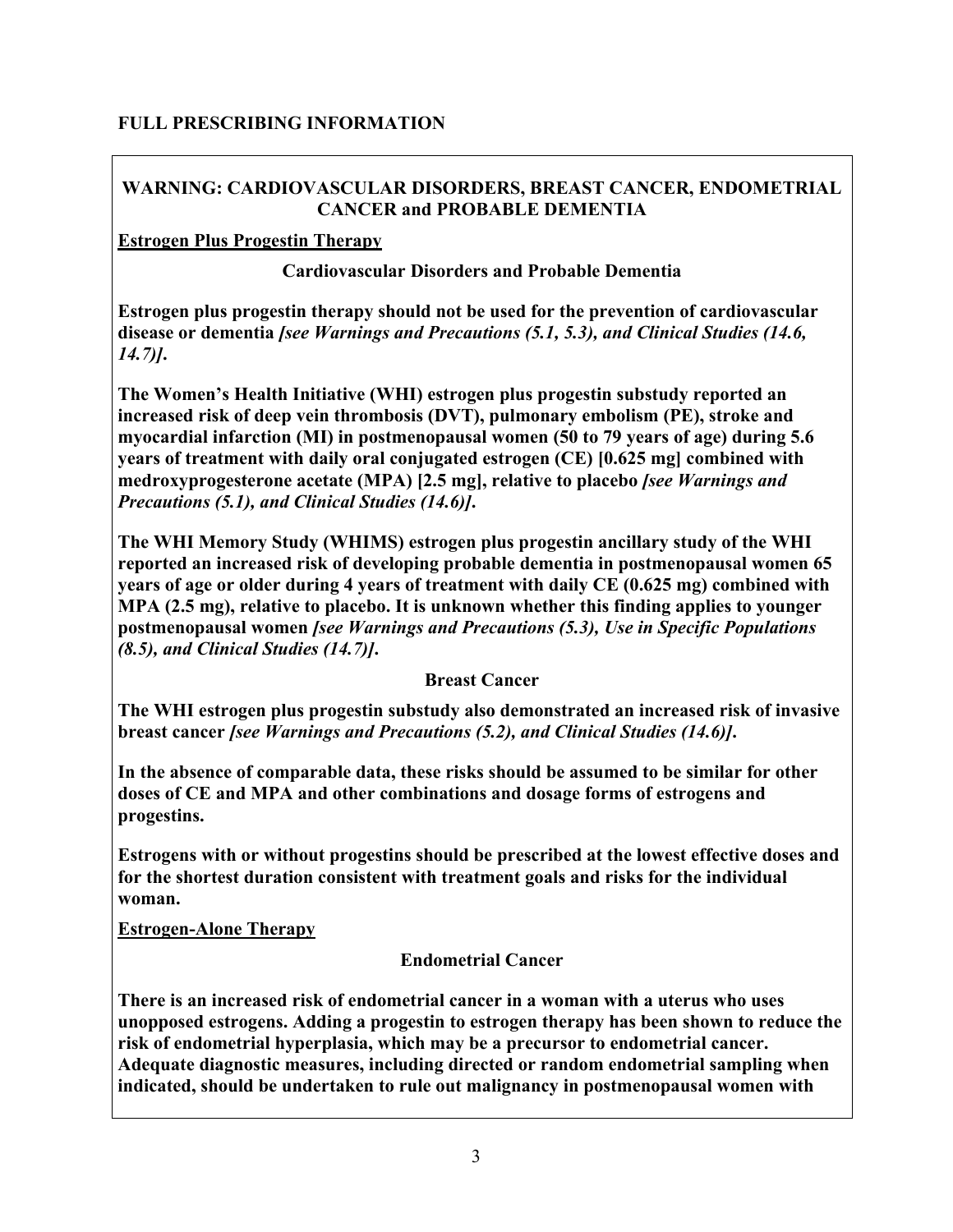**undiagnosed persistent or recurring abnormal genital bleeding** *[see Warnings and Precautions (5.2)]***.**

**Cardiovascular Disorders and Probable Dementia**

**Estrogen-alone therapy should not be used for the prevention of cardiovascular disease or dementia** *[see Warnings and Precautions (5.1, 5.3), and Clinical Studies (14.6, 14.7)]***.**

**The WHI estrogen-alone substudy reported increased risks of stroke and DVT in postmenopausal women (50 to 79 years of age) during 7.1 years of treatment with daily oral CE (0.625 mg)-alone, relative to placebo** *[see Warnings and Precautions (5.1), and Clinical Studies (14.6)]***.**

**The WHIMS estrogen-alone ancillary study of WHI reported an increased risk of developing probable dementia in postmenopausal women 65 years of age or older during 5.2 years of treatment with daily CE (0.625 mg)-alone, relative to placebo. It is unknown whether this finding applies to younger postmenopausal women** *[see Warnings and Precautions (5.3), Use in Specific Populations (8.5), and Clinical Studies (14.7)]***.**

**In the absence of comparable data, these risks should be assumed to be similar for other doses of CE and other dosage forms of estrogens.**

**Estrogens with or without progestins should be prescribed at the lowest effective doses and for the shortest duration consistent with treatment goals and risks for the individual woman.**

# **1 INDICATIONS AND USAGE**

**1.1 Treatment of Moderate to Severe Vasomotor Symptoms due to Menopause**

**1.2 Treatment of Moderate to Severe Vulvar and Vaginal Atrophy due to Menopause**

**1.3 Prevention of Postmenopausal Osteoporosis**

# **2 DOSAGE AND ADMINISTRATION**

Use of estrogen-alone, or in combination with a progestin, should be with the lowest effective dose and for the shortest duration consistent with treatment goals and risks for the individual woman. Postmenopausal women should be re-evaluated periodically as clinically appropriate to determine if treatment is still necessary.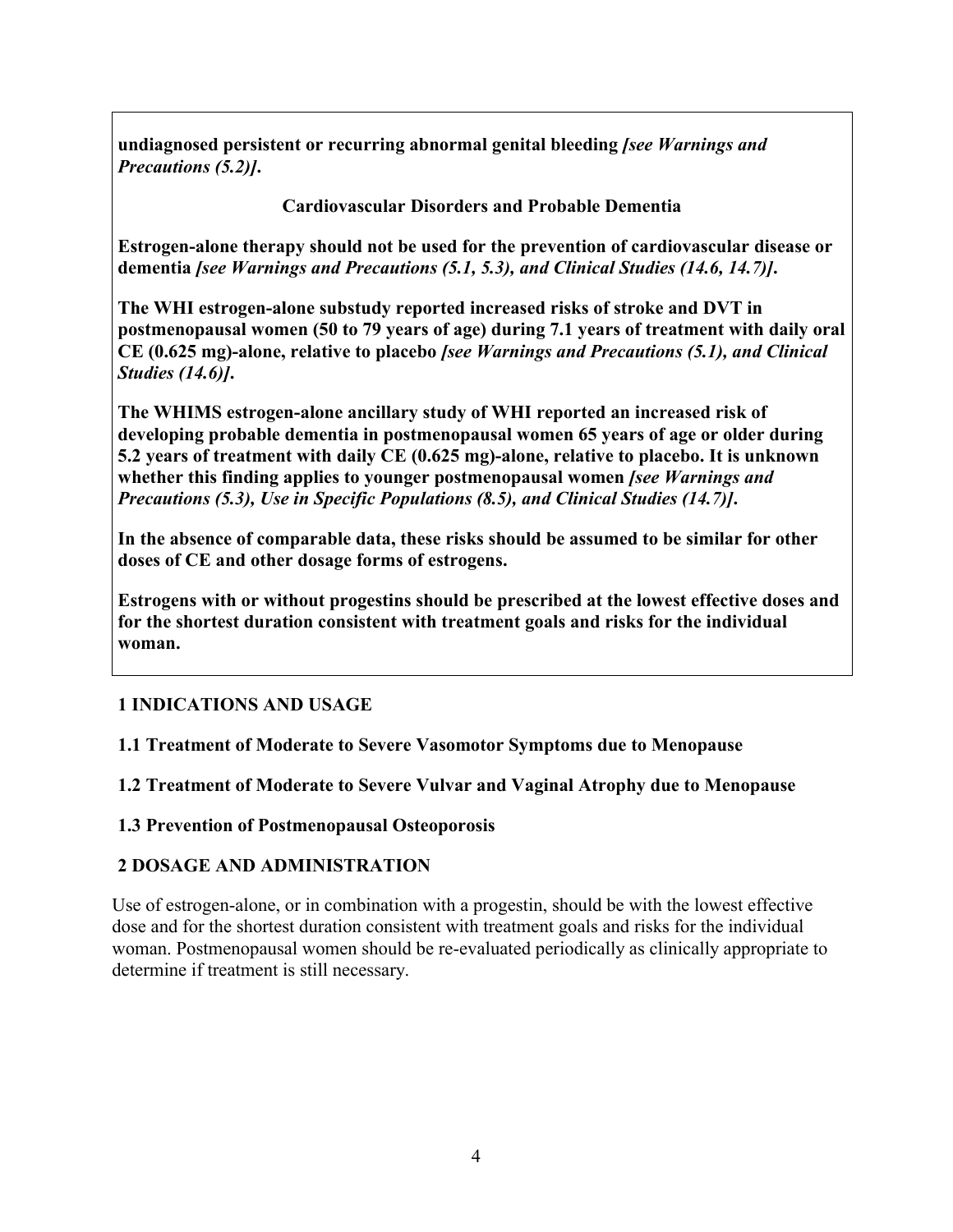#### **2.1 Treatment of Moderate to Severe Vasomotor Symptoms due to Menopause**

PREMPRO therapy consists of a single tablet to be taken orally once daily.

PREMPHASE therapy consists of two separate tablets: one maroon 0.625 mg Premarin [conjugated estrogens (CE)] tablet taken daily on days 1 through 14 and one light-blue tablet containing 0.625 mg CE and 5 mg of medroxyprogesterone acetate (MPA) taken on days 15 through 28.

#### **2.2 Treatment of Moderate to Severe Vulvar and Vaginal Atrophy due to Menopause**

PREMPRO therapy consists of a single tablet to be taken orally once daily.

PREMPHASE therapy consists of two separate tablets: one maroon 0.625 mg CE tablet taken daily on days 1 through 14 and one light-blue tablet containing 0.625 mg CE and 5 mg MPA taken on days 15 through 28.

When prescribing solely for the treatment of moderate to severe vulvar and vaginal atrophy, topical vaginal products should be considered.

#### **2.3 Prevention of Postmenopausal Osteoporosis**

PREMPRO therapy consists of a single tablet to be taken orally once daily.

PREMPHASE therapy consists of two separate tablets: one maroon 0.625 mg CE tablet taken daily on days 1 through 14 and one light-blue tablet containing 0.625 mg CE and 5 mg of MPA taken on days 15 through 28.

When prescribing solely for the prevention of postmenopausal osteoporosis, therapy should only be considered for women at significant risk of osteoporosis and non-estrogen medications should be carefully considered.

| PREMPRO (conjugated estrogens/medroxyprogesterone acetate tablets) |                                |                             |  |  |  |  |
|--------------------------------------------------------------------|--------------------------------|-----------------------------|--|--|--|--|
| <b>Tablet Strength</b>                                             | Tablet Shape/Color             | Imprint                     |  |  |  |  |
| $0.3 \text{ mg CE plus } 1.5 \text{ mg MPA}$                       | oval / cream                   | <b>PREMPRO</b><br>0.3/1.5   |  |  |  |  |
| $0.45$ mg CE plus 1.5 mg MPA                                       | oval $\frac{\prime}{\pi}$ gold | <b>PREMPRO</b><br>0.45/1.5  |  |  |  |  |
| $0.625$ mg CE plus 2.5 mg MPA                                      | oval / peach                   | <b>PREMPRO</b><br>0.625/2.5 |  |  |  |  |
| $0.625$ mg CE plus 5 mg MPA                                        | oval / light blue              | <b>PREMPRO</b><br>0.625/5   |  |  |  |  |

### **3 DOSAGE FORMS AND STRENGTHS**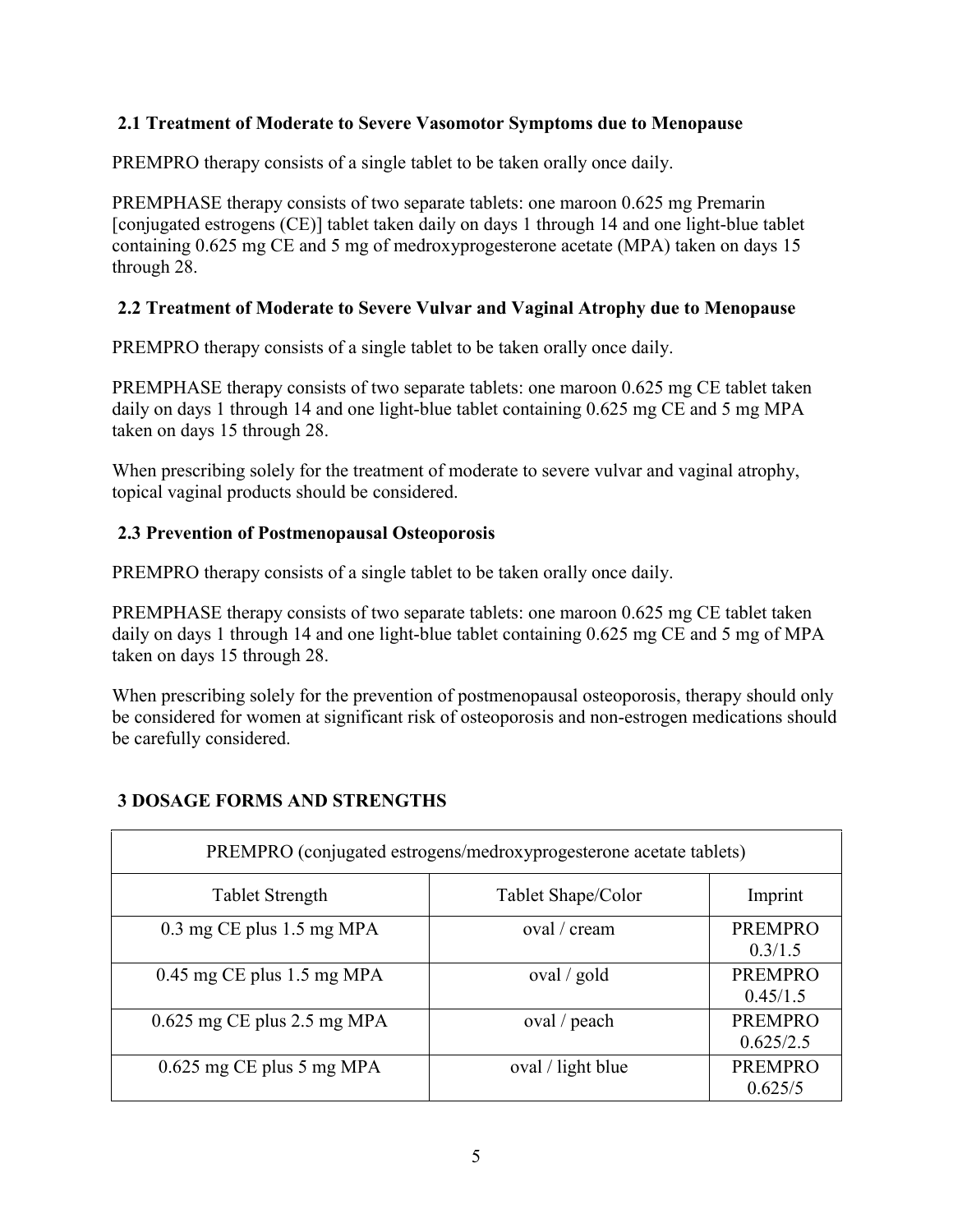| PREMPHASE (conjugated estrogens/medroxyprogesterone acetate tablets) |                                |                           |  |  |  |  |
|----------------------------------------------------------------------|--------------------------------|---------------------------|--|--|--|--|
| <b>Tablet Strength</b>                                               | Tablet Shape/Color             | Imprint                   |  |  |  |  |
| $0.625$ mg CE                                                        | oval / maroon (14 tablets)     | <b>PREMARIN</b><br>0.625  |  |  |  |  |
| $0.625$ mg CE plus 5 mg MPA                                          | oval / light-blue (14 tablets) | <b>PREMPRO</b><br>0.625/5 |  |  |  |  |

# **4 CONTRAINDICATIONS**

PREMPRO or PREMPHASE therapy should not be used in women with any of the following conditions:

- **Undiagnosed abnormal genital bleeding**
- **Known, suspected, or history of breast cancer**
- **Known or suspected estrogen-dependent neoplasia**
- **Active DVT, PE, or a history of these conditions**
- **Active arterial thromboembolic disease (for example, stroke and MI), or a history of these conditions**
- **Known anaphylactic reaction or angioedema to PREMPRO/PREMPHASE**
- **Known liver dysfunction or disease**
- **Known protein C, protein S, or antithrombin deficiency, or other known thrombophilic disorders**
- **Known or suspected pregnancy**

# **5 WARNINGS AND PRECAUTIONS**

### **5.1 Cardiovascular Disorders**

An increased risk of PE, DVT, stroke and MI has been reported with estrogen plus progestin therapy. An increased risk of stroke and DVT has been reported with estrogen-alone therapy. Should any of these occur or be suspected, estrogen with or without progestin therapy should be discontinued immediately.

Risk factors for arterial vascular disease (for example, hypertension, diabetes mellitus, tobacco use, hypercholesterolemia, and obesity) and/or venous thromboembolism (VTE) (for example, personal history or family history of VTE, obesity, and systemic lupus erythematosus) should be managed appropriately.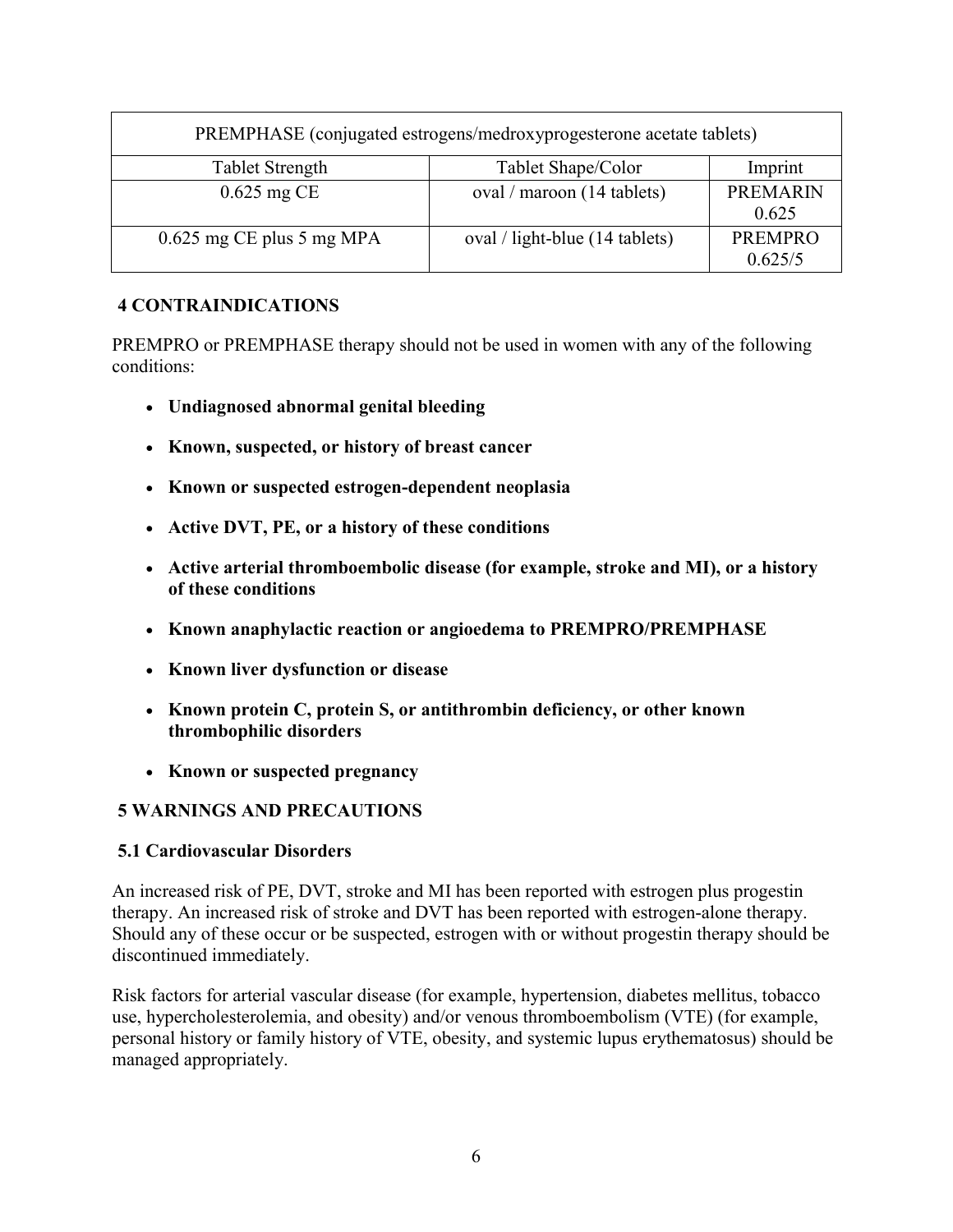#### *Stroke*

In the WHI estrogen plus progestin substudy, a statistically significant increased risk of stroke was reported in women 50 to 79 years of age receiving daily CE (0.625 mg) plus MPA (2.5 mg) compared to women in the same age group receiving placebo (33 versus 25 per 10,000 womenyears) *[see Clinical Studies (14.6)]*. The increase in risk was demonstrated after the first year and persisted.<sup>1</sup> Should a stroke occur or be suspected, estrogen plus progestin therapy should be discontinued immediately.

In the WHI estrogen-alone substudy, a statistically significant increased risk of stroke was reported in women 50 to 79 years of age receiving daily CE (0.625 mg)-alone compared to women in the same age group receiving placebo (45 versus 33 per 10,000 women-years). The increase in risk was demonstrated in year 1 and persisted *[see Clinical Studies (14.6)]*. Should a stroke occur or be suspected, estrogen-alone therapy should be discontinued immediately.

Subgroup analyses of women 50 to 59 years of age suggest no increased risk of stroke for those women receiving CE (0.625 mg)-alone versus those receiving placebo (18 versus 21 per 10,000 women-years). $<sup>1</sup>$ </sup>

# *Coronary Heart Disease*

In the WHI estrogen plus progestin substudy, there was a statistically non-significant increased risk of coronary heart disease (CHD) events (defined as nonfatal MI, silent MI, or CHD death) reported in women receiving daily CE (0.625 mg) plus MPA (2.5 mg) compared to women receiving placebo (41 versus 34 per  $10,000$  women-years).<sup>1</sup> An increase in relative risk was demonstrated in year 1, and a trend toward decreasing relative risk was reported in years 2 through 5 *[see Clinical Studies (14.6)]*.

In the WHI estrogen-alone substudy, no overall effect on CHD events was reported in women receiving estrogen-alone compared to placebo<sup>2</sup> [see Clinical Studies (14.6)].

Subgroup analyses of women 50 to 59 years of age suggest a statistically non-significant reduction in CHD events (CE [0.625 mg]-alone compared to placebo) in women with less than 10 years since menopause (8 versus 16 per  $10,000$  women-years).<sup>1</sup>

In postmenopausal women with documented heart disease ( $n = 2.763$ ), average 66.7 years of age, in a controlled clinical trial of secondary prevention of cardiovascular disease (Heart and Estrogen/Progestin Replacement Study [HERS]), treatment with daily CE (0.625 mg) plus MPA (2.5 mg) demonstrated no cardiovascular benefit. During an average follow-up of 4.1 years, treatment with CE plus MPA did not reduce the overall rate of CHD events in postmenopausal women with established coronary heart disease. There were more CHD events in the CE plus MPA-treated group than in the placebo group in year 1, but not during subsequent years. Two thousand, three hundred and twenty-one (2,321) women from the original HERS trial agreed to participate in an open label extension of HERS, HERS II. Average follow-up in HERS II was an additional 2.7 years, for a total of 6.8 years overall. Rates of CHD events were comparable among women in the CE plus MPA group and the placebo group in HERS, HERS II, and overall.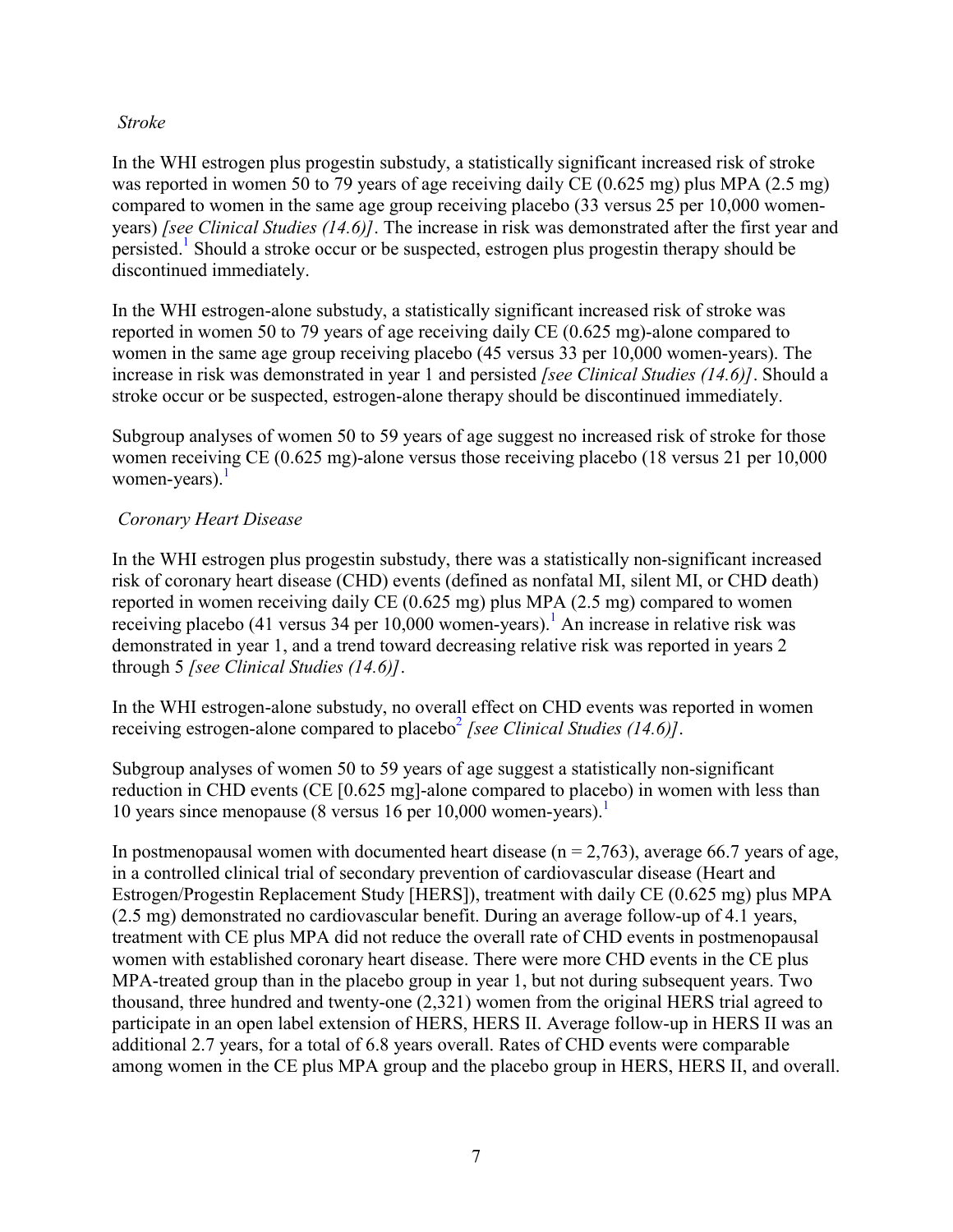#### *Venous Thromboembolism*

In the WHI estrogen plus progestin substudy, a statistically significant 2-fold greater rate of VTE (DVT and PE) was reported in women receiving daily CE (0.625 mg) plus MPA (2.5 mg) compared to women receiving placebo (35 versus 17 per 10,000 women-years). Statistically significant increases in risk for both DVT (26 versus 13 per 10,000 women-years) and PE (18 versus 8 per 10,000 women-years) were also demonstrated. The increase in VTE risk was demonstrated during the first year and persisted<sup>3</sup> [see Clinical Studies (14.6)]. Should a VTE occur or be suspected, estrogen plus progestin therapy should be discontinued immediately.

In the WHI estrogen-alone substudy, the risk of VTE was increased for women receiving daily CE (0.625 mg)-alone compared to placebo (30 versus 22 per 10,000 women-years), although only the increased risk of DVT reached statistical significance (23 versus 15 per 10,000 womenyears). The increase in VTE risk was demonstrated during the first 2 years<sup>4</sup> *[see Clinical Studies*] *(14.6)]*. Should a VTE occur or be suspected, estrogen-alone therapy should be discontinued immediately.

If feasible, estrogens should be discontinued at least 4 to 6 weeks before surgery of the type associated with an increased risk of thromboembolism, or during periods of prolonged immobilization.

# **5.2 Malignant Neoplasms**

### *Breast Cancer*

The most important randomized clinical trial providing information about breast cancer in estrogen plus progestin users is the WHI substudy of daily CE (0.625 mg) plus MPA (2.5 mg). After a mean follow-up of 5.6 years, the estrogen plus progestin substudy reported an increased risk of invasive breast cancer in women who took daily CE plus MPA. In this substudy, prior use of estrogen-alone or estrogen plus progestin therapy was reported by 26 percent of the women. The relative risk of invasive breast cancer was 1.24, and the absolute risk was 41 versus 33 cases per 10,000 women-years, for CE plus MPA compared with placebo. Among women who reported prior use of hormone therapy, the relative risk of invasive breast cancer was 1.86, and the absolute risk was 46 versus 25 cases per 10,000 women-years, for CE plus MPA compared with placebo. Among women who reported no prior use of hormone therapy, the relative risk of invasive breast cancer was 1.09, and the absolute risk was 40 versus 36 cases per 10,000 womenyears, for CE plus MPA compared with placebo. In the same substudy, invasive breast cancers were larger, were more likely to be node positive, and were diagnosed at a more advanced stage in the CE (0.625 mg) plus MPA (2.5 mg) group compared with the placebo group. Metastatic disease was rare, with no apparent difference between the two groups. Other prognostic factors, such as histologic subtype, grade and hormone receptor status did not differ between the groups<sup>5</sup> *[see Clinical Studies (14.6)]*.

The most important randomized clinical trial providing information about breast cancer in estrogen-alone users is the WHI substudy of daily CE (0.625 mg)-alone. In the WHI estrogenalone substudy, after an average follow-up of 7.1 years, daily CE (0.625 mg)-alone was not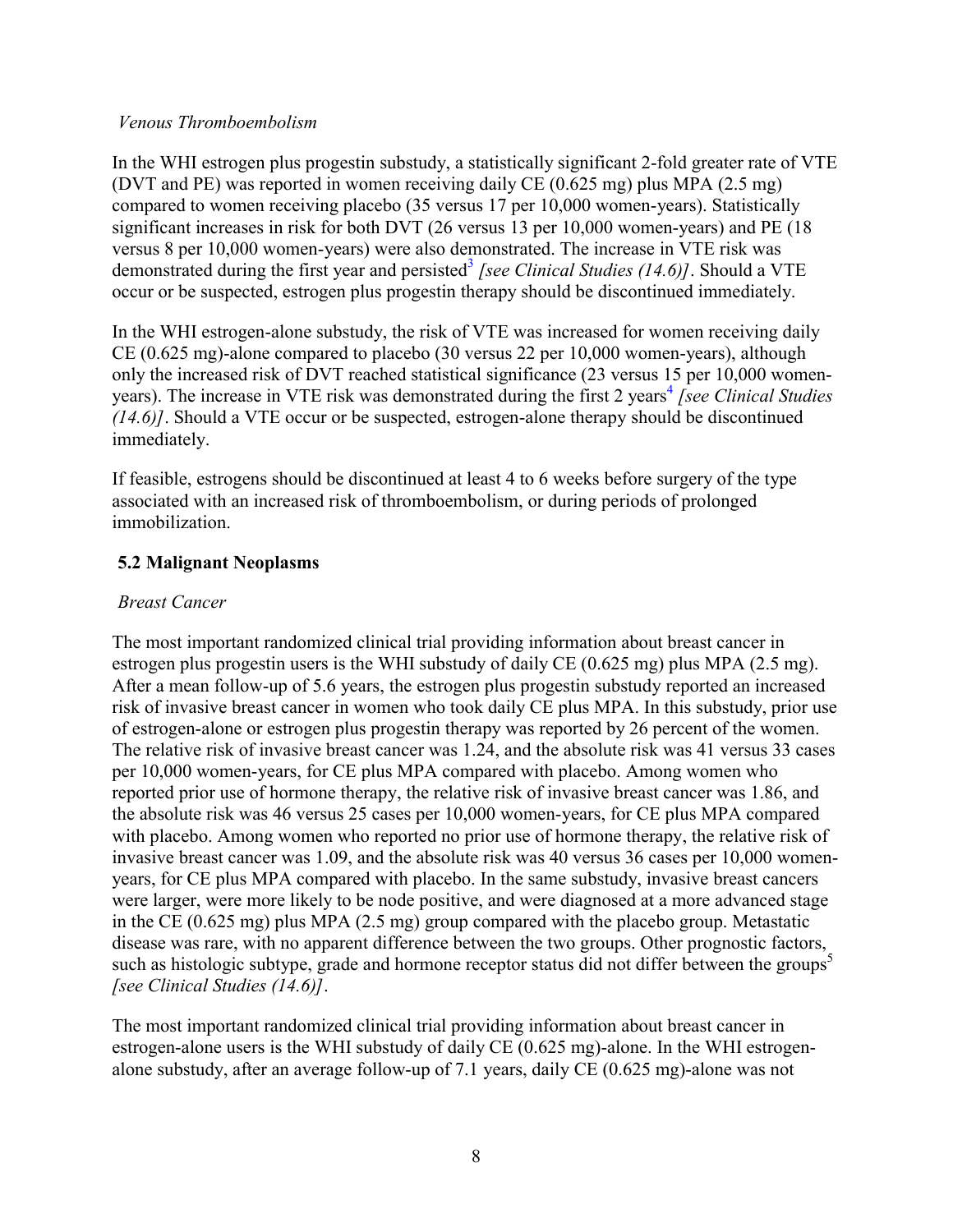associated with an increased risk of invasive breast cancer *[relative risk (RR) 0.80]*<sup>6</sup> *[see Clinical Studies (14.6)]*.

Consistent with the WHI clinical trials, observational studies have also reported an increased risk of breast cancer for estrogen plus progestin therapy, and a smaller increased risk for estrogenalone therapy, after several years of use. The risk increased with duration of use, and appeared to return to baseline over about 5 years after stopping treatment (only the observational studies have substantial data on risk after stopping). Observational studies also suggest that the risk of breast cancer was greater, and became apparent earlier, with estrogen plus progestin therapy as compared to estrogen-alone therapy. However, these studies have not found significant variation in the risk of breast cancer among different estrogen plus progestin combinations, doses, or routes of administration.

The use of estrogen-alone and estrogen plus progestin has been reported to result in an increase in abnormal mammograms requiring further evaluation.

All women should receive yearly breast examinations by a healthcare provider and perform monthly breast self-examinations. In addition, mammography examinations should be scheduled based on patient age, risk factors, and prior mammogram results.

# *Endometrial Cancer*

Endometrial hyperplasia (a possible precursor of endometrial cancer) has been reported to occur at a rate of approximately 1 percent or less with PREMPRO or PREMPHASE.

An increased risk of endometrial cancer has been reported with the use of unopposed estrogen therapy in a woman with a uterus. The reported endometrial cancer risk among unopposed estrogen users is about 2 to 12 times greater than in non-users, and appears dependent on duration of treatment and on estrogen dose. Most studies show no significant increased risk associated with use of estrogens for less than 1 year. The greatest risk appears to be associated with prolonged use, with increased risks of 15- to 24-fold for 5 to 10 years or more, and this risk has been shown to persist for at least 8 to 15 years after estrogen therapy is discontinued.

Clinical surveillance of all women using estrogen-alone or estrogen plus progestin therapy is important. Adequate diagnostic measures, including directed or random endometrial sampling when indicated, should be undertaken to rule out malignancy in postmenopausal women with undiagnosed persistent or recurring abnormal genital bleeding.

There is no evidence that the use of natural estrogens results in a different endometrial risk profile than synthetic estrogens of equivalent estrogen dose. Adding a progestin to estrogen therapy in postmenopausal women has been shown to reduce the risk of endometrial hyperplasia, which may be a precursor to endometrial cancer.

# *Ovarian Cancer*

The WHI estrogen plus progestin substudy reported a statistically non-significant increased risk of ovarian cancer. After an average follow-up of 5.6 years, the relative risk for ovarian cancer for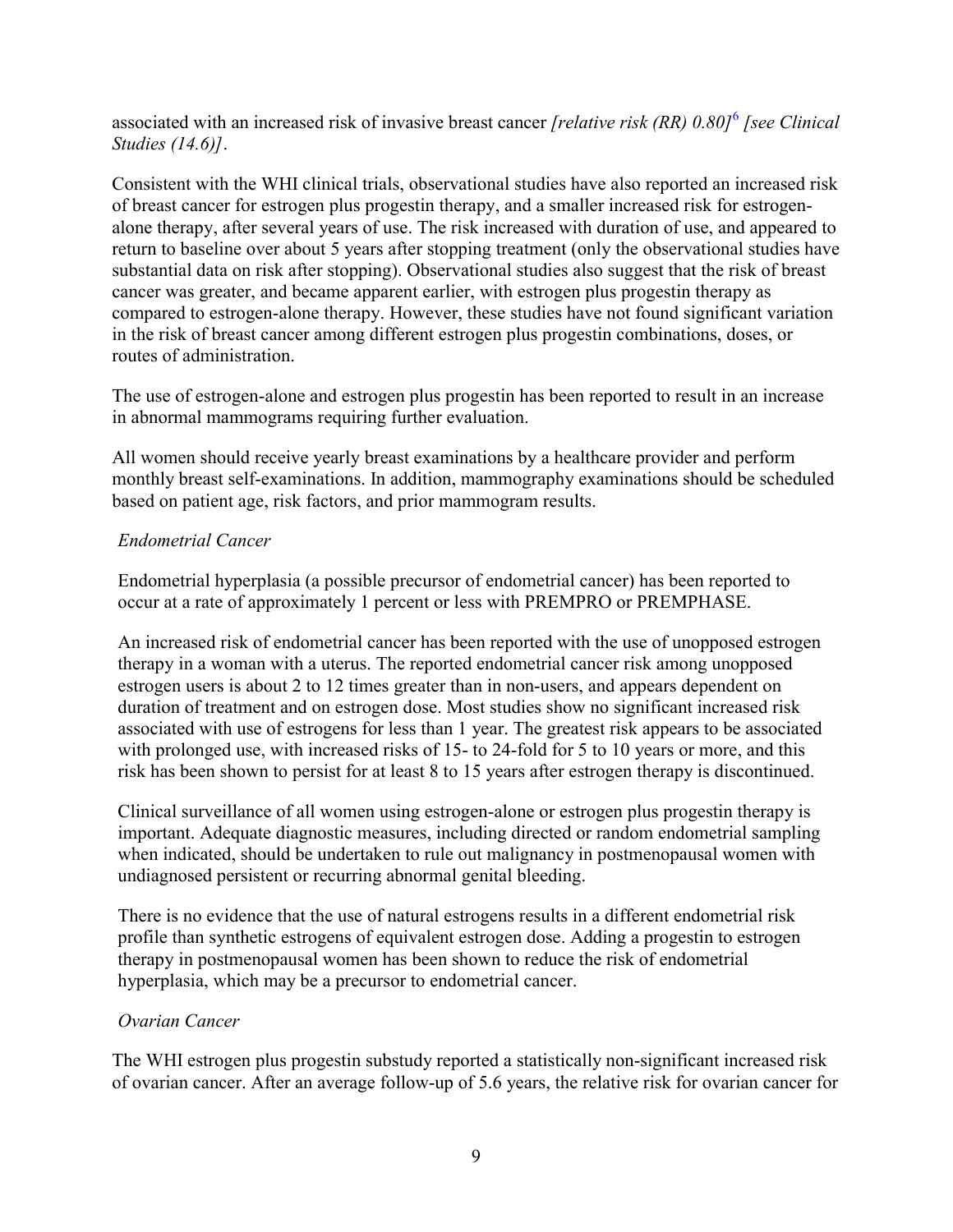CE plus MPA versus placebo was 1.58 (95 percent CI, 0.77-3.24). The absolute risk for CE plus MPA versus placebo was 4 versus 3 cases per 10,000 women-years.<sup>7</sup>

A meta-analysis of 17 prospective and 35 retrospective epidemiology studies found that women who used hormonal therapy for menopausal symptoms had an increased risk for ovarian cancer. The primary analysis, using case-control comparisons, included 12,110 cancer cases from the 17 prospective studies. The relative risks associated with current use of hormonal therapy was 1.41 (95% confidence interval [CI] 1.32 to 1.50); there was no difference in the risk estimates by duration of the exposure (less than 5 years [median of 3 years] vs. greater than 5 years [median of 10 years] of use before the cancer diagnosis). The relative risk associated with combined current and recent use (discontinued use within 5 years before cancer diagnosis) was 1.37 (95% CI 1.27-1.48), and the elevated risk was significant for both estrogen-alone and estrogen plus progestin products. The exact duration of hormone therapy use associated with an increased risk of ovarian cancer, however, is unknown.

# **5.3 Probable Dementia**

In the WHIMS estrogen plus progestin ancillary study of WHI, a population of 4,532 postmenopausal women 65 to 79 years of age was randomized to daily CE (0.625 mg) plus MPA (2.5 mg) or placebo.

After an average follow-up of 4 years, 40 women in the CE plus MPA group and 21 women in the placebo group were diagnosed with probable dementia. The relative risk of probable dementia for CE plus MPA versus placebo was 2.05 (95 percent CI, 1.21-3.48). The absolute risk of probable dementia for CE plus MPA versus placebo was 45 versus 22 cases per 10,000 women-years<sup>8</sup> [see Use in Specific Populations (8.5), and Clinical Studies (14.7)].

In the WHIMS estrogen-alone ancillary study of WHI, a population of 2,947 hysterectomized women 65 to 79 years of age was randomized to daily CE (0.625 mg)-alone or placebo.

After an average follow-up of 5.2 years, 28 women in the estrogen-alone group and 19 women in the placebo group were diagnosed with probable dementia. The relative risk of probable dementia for CE-alone versus placebo was 1.49 (95 percent CI, 0.83-2.66). The absolute risk of probable dementia for CE-alone versus placebo was 37 versus 25 cases per  $10,000$  women-years<sup>8</sup> *[see Use in Specific Populations (8.5), and Clinical Studies (14.7)]*.

When data from the two populations in the WHIMS estrogen-alone and estrogen plus progestin ancillary studies were pooled as planned in the WHIMS protocol, the reported overall relative risk for probable dementia was 1.76 (95 percent CI, 1.19-2.60). Since both ancillary studies were conducted in women 65 to 79 years of age, it is unknown whether these findings apply to younger postmenopausal women<sup>8</sup> [see Use in Specific Populations (8.5), and Clinical Studies *(14.7)]*.

# **5.4 Gallbladder Disease**

A 2- to 4-fold increase in the risk of gallbladder disease requiring surgery in postmenopausal women receiving estrogens has been reported.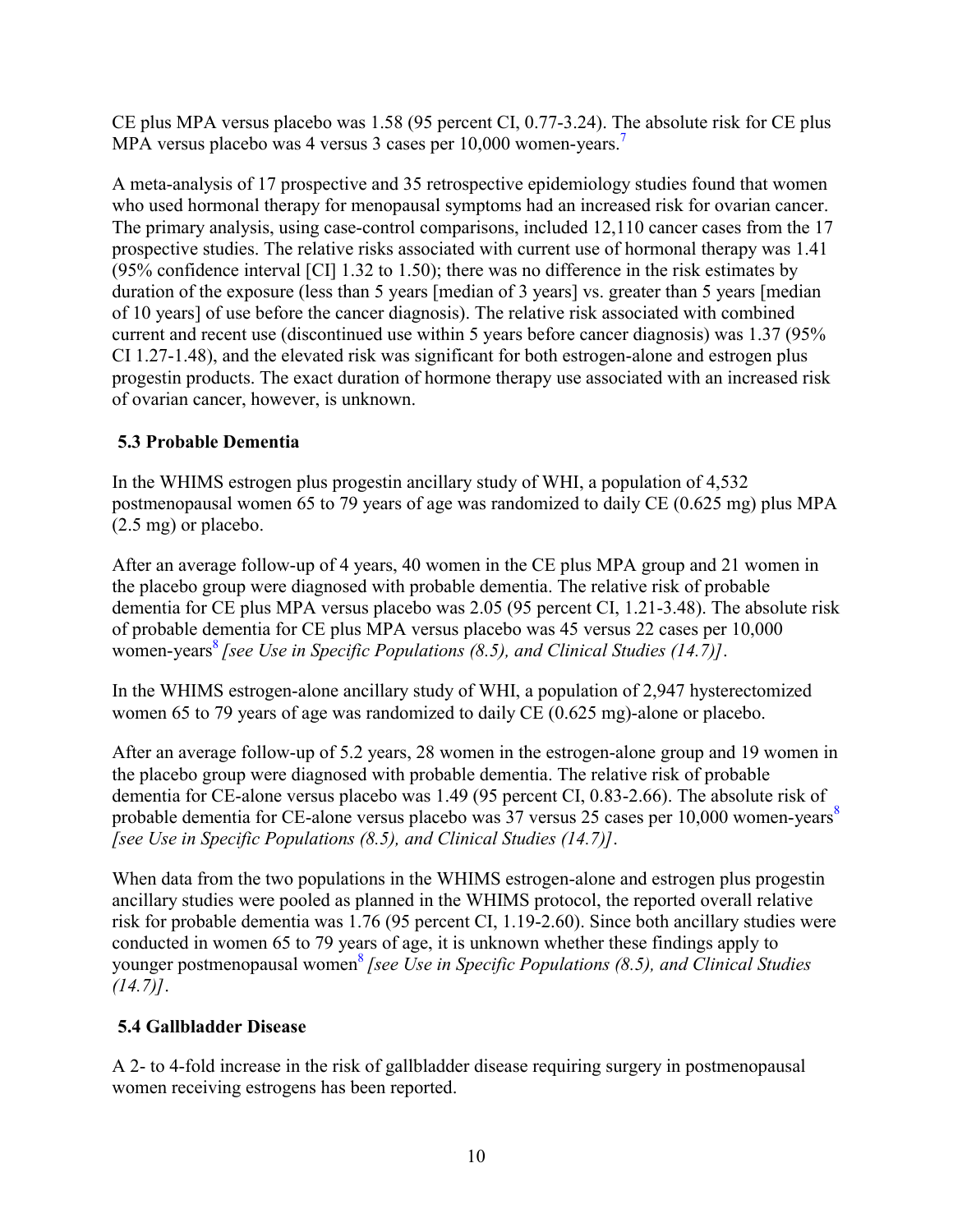# **5.5 Hypercalcemia**

Estrogen administration may lead to severe hypercalcemia in women with breast cancer and bone metastases. If hypercalcemia occurs, use of the drug should be stopped and appropriate measures taken to reduce the serum calcium level.

# **5.6 Visual Abnormalities**

Retinal vascular thrombosis has been reported in women receiving estrogens. Discontinue medication pending examination if there is sudden partial or complete loss of vision, or a sudden onset of proptosis, diplopia, or migraine. If examination reveals papilledema or retinal vascular lesions, estrogens should be permanently discontinued.

# **5.7 Addition of a Progestin When a Woman Has Not Had a Hysterectomy**

Studies of the addition of a progestin for 10 or more days of a cycle of estrogen administration or daily with estrogen in a continuous regimen, have reported a lowered incidence of endometrial hyperplasia than would be induced by estrogen treatment alone. Endometrial hyperplasia may be a precursor to endometrial cancer.

There are, however, possible risks that may be associated with the use of progestins with estrogens compared to estrogen-alone regimens. These include an increased risk of breast cancer.

### **5.8 Elevated Blood Pressure**

In a small number of case reports, substantial increases in blood pressure have been attributed to idiosyncratic reactions to estrogens. In a large, randomized, placebo-controlled clinical trial, a generalized effect of estrogen therapy on blood pressure was not seen.

### **5.9 Hypertriglyceridemia**

In women with pre-existing hypertriglyceridemia, estrogen therapy may be associated with elevations of plasma triglycerides leading to pancreatitis. Consider discontinuation of treatment if pancreatitis occurs.

#### **5.10 Hepatic Impairment and/or Past History of Cholestatic Jaundice**

Estrogens may be poorly metabolized in women with impaired liver function. For women with a history of cholestatic jaundice associated with past estrogen use or with pregnancy, caution should be exercised, and in the case of recurrence, medication should be discontinued.

### **5.11 Hypothyroidism**

Estrogen administration leads to increased thyroid-binding globulin (TBG) levels. Women with normal thyroid function can compensate for the increased TBG by making more thyroid hormone, thus maintaining free  $T_4$  and  $T_3$  serum concentrations in the normal range. Women dependent on thyroid hormone replacement therapy who are also receiving estrogens may require increased doses of their thyroid replacement therapy. These women should have their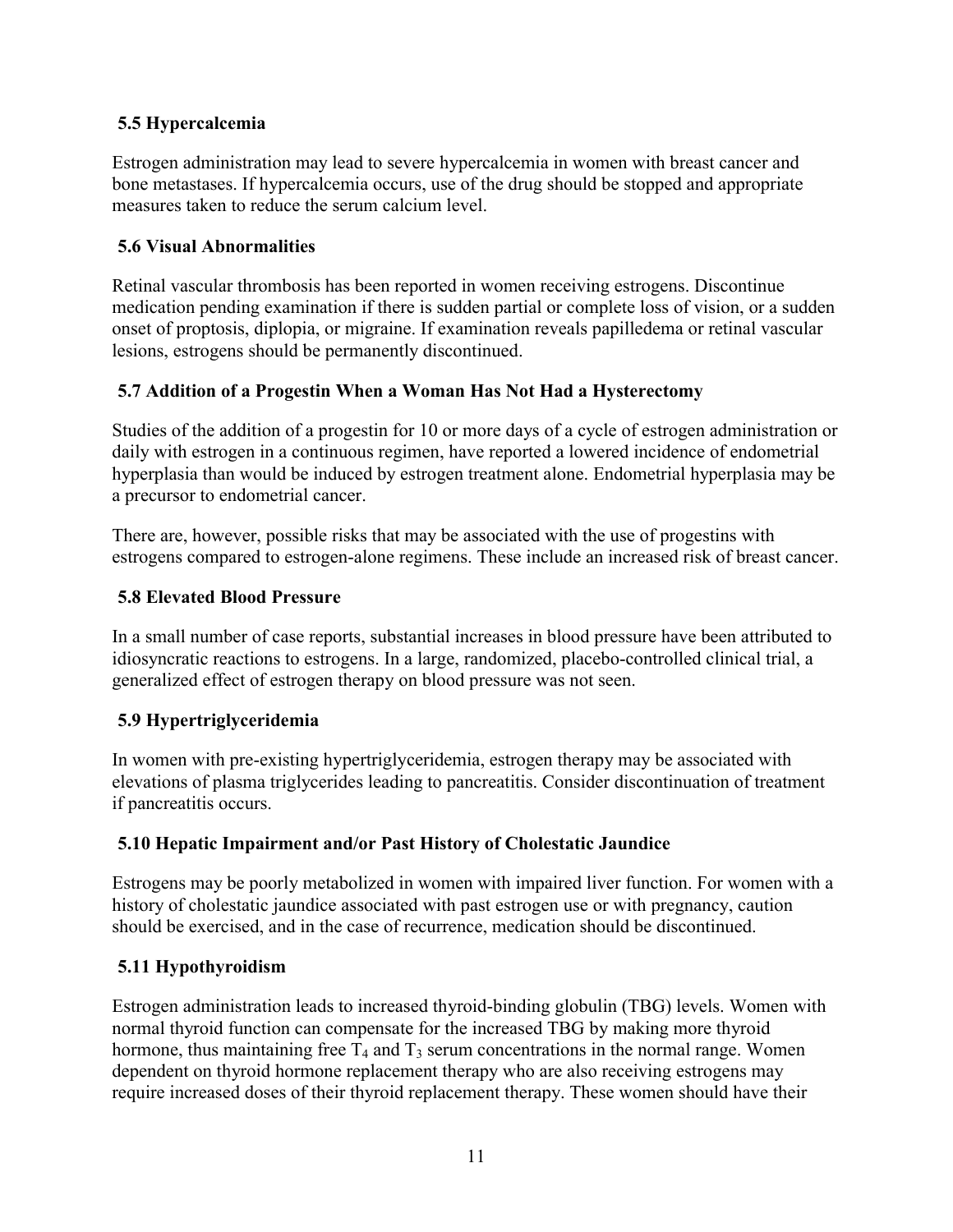thyroid function monitored in order to maintain their free thyroid hormone levels in an acceptable range.

# **5.12 Fluid Retention**

Estrogens plus progestins may cause some degree of fluid retention. Women with conditions that might be influenced by this factor, such as cardiac or renal dysfunction, warrant careful observation when estrogens plus progestins are prescribed.

# **5.13 Hypocalcemia**

Estrogen therapy should be used with caution in women with hypoparathyroidism as estrogeninduced hypocalcemia may occur.

# **5.14 Exacerbation of Endometriosis**

A few cases of malignant transformation of residual endometrial implants have been reported in women treated post-hysterectomy with estrogen-alone therapy. For women known to have residual endometriosis post-hysterectomy, the addition of progestin should be considered.

# **5.15 Anaphylactic Reaction and Angioedema**

Cases of anaphylaxis, which developed within minutes to hours after taking PREMPRO or PREMPHASE and require emergency medical management, have been reported in the postmarketing setting. Skin (hives, pruritis, swollen lips-tongue-face) and either respiratory tract (respiratory compromise) or gastrointestinal tract (abdominal pain, vomiting) involvement has been noted.

Angioedema involving the tongue, larynx, face, hands, and feet requiring medical intervention has occurred postmarketing in patients taking PREMPRO or PREMPHASE. If angioedema involves the tongue, glottis, or larynx, airway obstruction may occur. Patients who develop an anaphylactic reaction with or without angioedema after treatment with PREMPRO or PREMPHASE should not receive PREMPRO or PREMPHASE again.

# **5.16 Hereditary Angioedema**

Exogenous estrogens may exacerbate symptoms of angioedema in women with hereditary angioedema.

# **5.17 Exacerbation of Other Conditions**

Estrogen therapy may cause an exacerbation of asthma, diabetes mellitus, epilepsy, migraine, porphyria, systemic lupus erythematosus, and hepatic hemangiomas and should be used with caution in women with these conditions.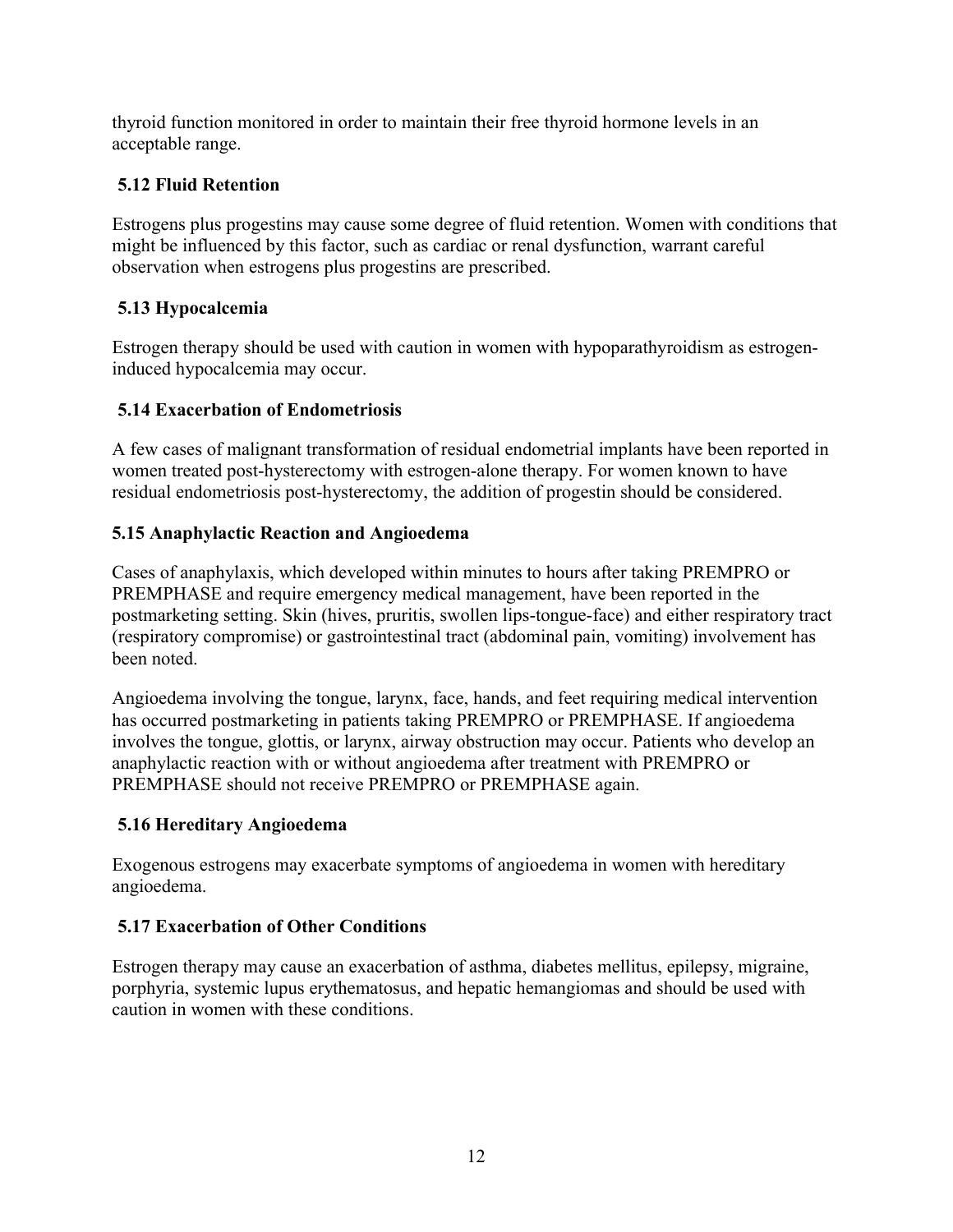# **5.18 Laboratory Tests**

Serum follicle stimulating hormone (FSH) and estradiol levels have not been shown to be useful in the management of moderate to severe vasomotor symptoms and moderate to severe symptoms of vulvar and vaginal atrophy.

# **5.19 Drug-Laboratory Test Interactions**

Accelerated prothrombin time, partial thromboplastin time, and platelet aggregation time; increased platelet count; increased factors II, VII antigen, VIII antigen, VIII coagulant activity, IX, X, XII, VII-X complex, II-VII-X complex, and beta-thromboglobulin; decreased levels of antifactor Xa and antithrombin III, decreased antithrombin III activity; increased levels of fibrinogen and fibrinogen activity; increased plasminogen antigen and activity.

Increased thyroid-binding globulin (TBG) leading to increased circulating total thyroid hormone, as measured by protein-bound iodine (PBI),  $T_4$  levels (by column or by radioimmunoassay), or  $T_3$  levels by radioimmunoassay.  $T_3$  resin uptake is decreased, reflecting the elevated TBG. Free  $T_4$  and free  $T_3$  concentrations are unaltered. Women on thyroid replacement therapy may require higher doses of thyroid hormone.

Other binding proteins may be elevated in serum, for example, corticosteroid binding globulin (CBG), sex hormone-binding globulin (SHBG), leading to increased total circulating corticosteroids and sex steroids, respectively. Free hormone concentrations, such as testosterone and estradiol, may be decreased. Other plasma proteins may be increased (angiotensinogen/renin substrate, alpha-1-antitrypsin, ceruloplasmin).

Increased plasma high-density lipoprotein  $(HDL)$  and  $HDL<sub>2</sub>$  cholesterol subfraction concentrations, reduced low-density lipoprotein (LDL) cholesterol concentrations, increased triglyceride levels.

Impaired glucose tolerance.

# **6 ADVERSE REACTIONS**

The following serious adverse reactions are discussed elsewhere in the labeling:

- Cardiovascular Disorders *[see Boxed Warning, Warnings and Precautions (5.1)]*
- Malignant Neoplasms *[see Boxed Warning, Warnings and Precautions (5.2)]*

### **6.1 Clinical Trials Experience**

Because clinical trials are conducted under widely varying conditions, adverse reaction rates observed in the clinical trial of a drug cannot be directly compared to rates in the clinical trials of another drug and may not reflect the rates observed in practice.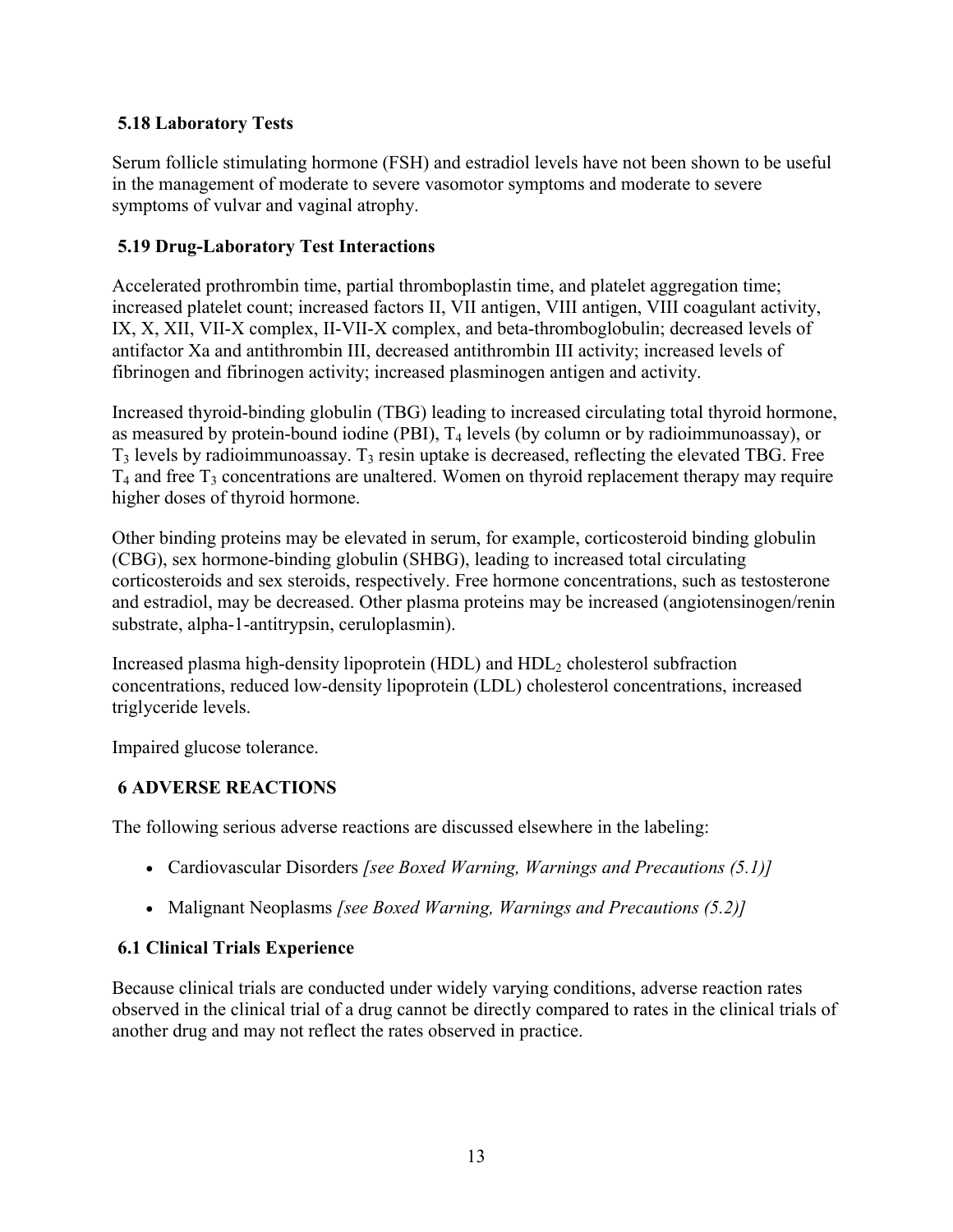In a 1-year clinical trial that included 678 postmenopausal women treated with PREMPRO and 351 postmenopausal women treated with PREMPHASE, the following adverse reactions occurred at a rate  $\geq 1$  percent, see Table 1.

|                              | <b>PREMPRO</b>                  | <b>PREMPRO</b>                  | <b>PREMPHASE</b> |
|------------------------------|---------------------------------|---------------------------------|------------------|
|                              | $0.625$ mg/2.5 mg               | $0.625$ mg/5 mg                 | $0.625$ mg/5 mg  |
| <b>Body System</b>           | continuous                      | continuous                      | sequential       |
| Adverse event                | $(n = 340)$                     | $(n = 338)$                     | $(n = 351)$      |
| <b>Body As A Whole</b>       |                                 |                                 |                  |
| Abdominal pain               | 35 $(10\%)$                     | 51 (15%)                        | 58 (17%)         |
| Asthenia                     | 13 $(4%)$                       | 18(5%)                          | 21(6%)           |
| Back pain                    | 19(6%)                          | 16(5%)                          | 23(7%)           |
| Chest pain                   | $5(1\%)$                        | $4(1\%)$                        | $4(1\%)$         |
| Flu syndrome                 | $1 \left( \frac{10}{6} \right)$ | $1 \left( \frac{10}{6} \right)$ | $4(1\%)$         |
| Generalized edema            | 12(4%)                          | 12(4%)                          | 8(2%)            |
| Headache                     | 64 (19%)                        | 52 (15%)                        | 66 (19%)         |
| Infection                    | $2 \left( \frac{10}{6} \right)$ | $4(1)\%$                        | $\boldsymbol{0}$ |
| Moniliasis                   | $4(1\%)$                        | $3 \left( \frac{10}{0} \right)$ | $4(1\%)$         |
| Pain                         | 12(4%)                          | 14(4%)                          | 15(4%)           |
| Pelvic pain                  | 11 $(3%)$                       | 13 $(4%)$                       | 16(5%)           |
| <b>Cardiovascular System</b> |                                 |                                 |                  |
| Hypertension                 | 7(2%)                           | 7(2%)                           | $6(2\%)$         |
| Migraine                     | 6(2%)                           | 8(2%)                           | 7(2%)            |
| Palpitation                  | $2(1\%)$                        | $3 \left( \frac{1}{6} \right)$  | $4(1\%)$         |
| Vasodilatation               | $2(1\%)$                        | 7(2%)                           | $2(1\%)$         |
| <b>Digestive System</b>      |                                 |                                 |                  |
| Diarrhea                     | $4(1\%)$                        | $3 \left( \frac{10}{6} \right)$ | 7(2%)            |
| Dyspepsia                    | $5(1\%)$                        | $5(1\%)$                        | 7(2%)            |
| Eructation                   | $\boldsymbol{0}$                | $2(1\%)$                        | $4(1\%)$         |
| Flatulence                   | 25(7%)                          | 27 (8%)                         | 24(7%)           |
| Increased appetite           | $1 \left( \frac{10}{6} \right)$ | $5(1\%)$                        | $5(1\%)$         |
| Nausea                       | 26 (8%)                         | 19(6%)                          | 26(7%)           |
| <b>Metabolic and</b>         |                                 |                                 |                  |
| <b>Nutritional</b>           |                                 |                                 |                  |
| Edema                        | $5(1\%)$                        | 6(2%)                           | $3(1\%)$         |
| Glucose tolerance            | $2(1\%)$                        | 5(1%)                           | $4(1\%)$         |
| decreased                    |                                 |                                 |                  |
| Peripheral edema             | 11(3%)                          | 10(3%)                          | 11(3%)           |
| Weight gain                  | 9(3%)                           | 10(3%)                          | 11(3%)           |

#### **TABLE 1: ALL TREATMENT RELATED ADVERSE REACTIONS AT A FREQUENCY ≥ 1 PERCENT**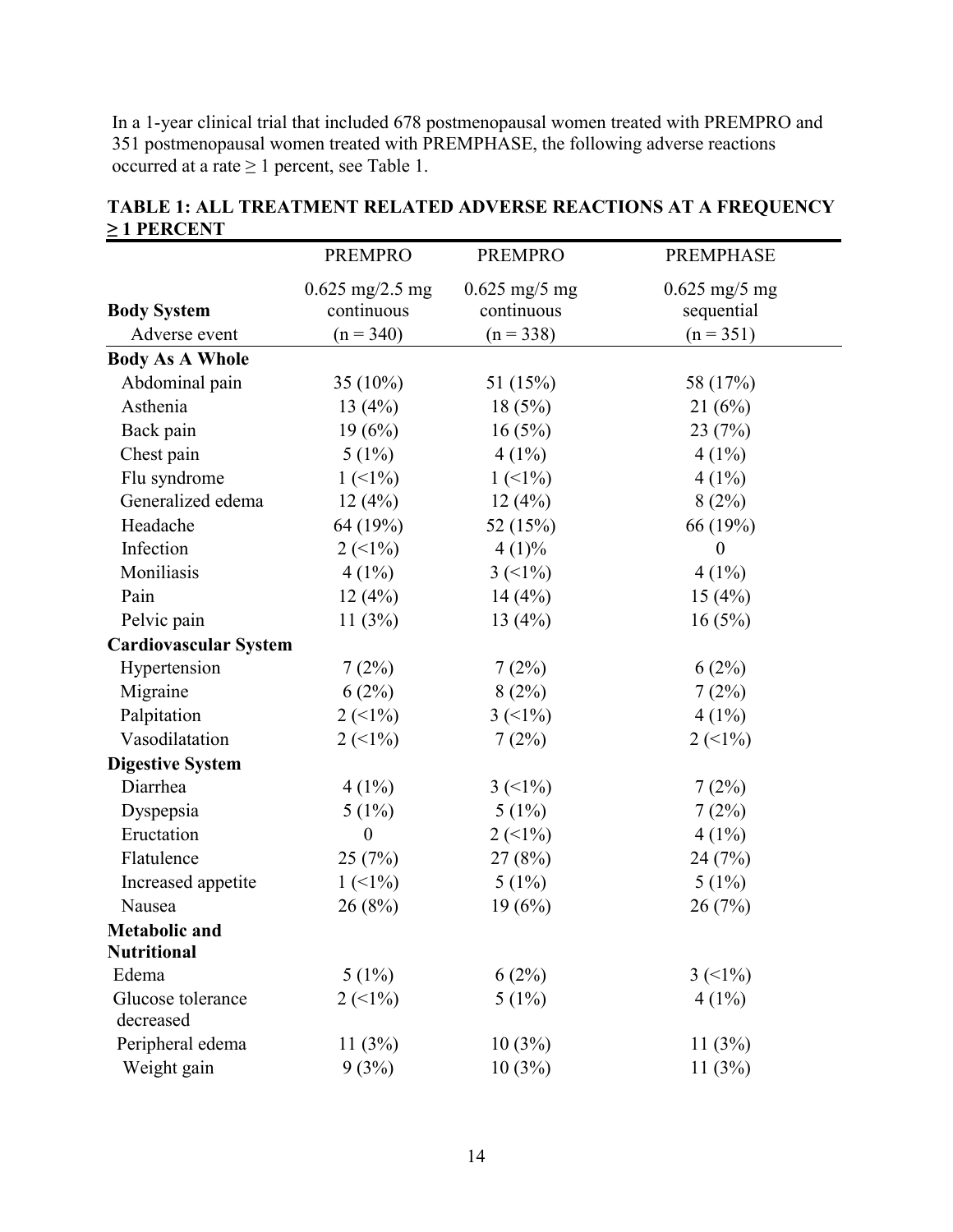|                            | <b>PREMPRO</b>                         | <b>PREMPRO</b>                 | <b>PREMPHASE</b>                       |
|----------------------------|----------------------------------------|--------------------------------|----------------------------------------|
|                            | $0.625$ mg/2.5 mg                      | $0.625$ mg/5 mg                | $0.625$ mg/5 mg                        |
| <b>Body System</b>         | continuous                             | continuous                     | sequential                             |
| Adverse event              | $(n = 340)$                            | $(n = 338)$                    | $(n = 351)$                            |
| <b>Musculoskeletal</b>     |                                        |                                |                                        |
| <b>System</b>              |                                        |                                |                                        |
| Arthralgia                 | $6(2\%)$                               | $2(1\%)$                       | 7(2%)                                  |
| Leg cramps                 | 8(2%)                                  | 11(3%)                         | 12(3%)                                 |
| <b>Nervous System</b>      |                                        |                                |                                        |
| Depression                 | 14 $(4%)$                              | 26(8%)                         | 29 (8%)                                |
| <b>Dizziness</b>           | 9(3%)                                  | 8(2%)                          | 7(2%)                                  |
| <b>Emotional lability</b>  | $5(1\%)$                               | $5(1\%)$                       | 6(2%)                                  |
| Hypertonia                 | $4(1\%)$                               | $4(1\%)$                       | 7(2%)                                  |
| Insomnia                   | 7(2%)                                  | 6(2%)                          | 4(1%)                                  |
| Nervousness                | $4(1\%)$                               | 9(3%)                          | 6(2%)                                  |
| <b>Skin and Appendages</b> |                                        |                                |                                        |
| Acne                       | $1(1\%)$                               | $5(1\%)$                       | $4(1\%)$                               |
| Alopecia                   | $3 \left( \frac{10}{0} \right)$        | $4(1\%)$                       | $\boldsymbol{0}$                       |
| Dry skin                   | $2(1\%)$                               | $3(1\%)$                       | $4(1\%)$                               |
| Pruritus                   | 20(6%)                                 | 18(5%)                         | 13 $(4%)$                              |
| Rash                       | 8(2%)                                  | 6(2%)                          | 7(2%)                                  |
| Sweating                   | $2 \left( \langle 1\% \rangle \right)$ | $4(1\%)$                       | $2(1\%)$                               |
| <b>Urogenital System</b>   |                                        |                                |                                        |
| Breast engorgement         | $5(1\%)$                               | $5(1\%)$                       | $\boldsymbol{0}$                       |
| Breast enlargement         | 14(4%)                                 | 14(4%)                         | 14(4%)                                 |
| Breast neoplasm            | $2(1\%)$                               | $2(1\%)$                       | $4(1\%)$                               |
| Breast pain                | 110(32%)                               | 123 (36%)                      | 109 (31%)                              |
| Cervix disorder            | 10(3%)                                 | $6(2\%)$                       | 10(3%)                                 |
| Dysmenorrhea               | 26(8%)                                 | 18(5%)                         | 44 (13%)                               |
| Leukorrhea                 | 19(6%)                                 | 13 $(4%)$                      | 29 (8%)                                |
| Menstrual disorder         | 7(2%)                                  | $1(1\%)$                       | $5(1\%)$                               |
| Menorrhagia                | $\theta$                               | $1(1\%)$                       | $5(1\%)$                               |
| Metrorrhagia               | 13 (4%)                                | $5(1\%)$                       | 7(1%)                                  |
| Papanicolaou smear         | $5(1\%)$                               | $\boldsymbol{0}$               | 8(2%)                                  |
| suspicious                 |                                        |                                |                                        |
| Urinary incontinence       | $4(1\%)$                               | $2(1\%)$                       | $1 \left( \langle 1\% \rangle \right)$ |
| Uterine spasm              | 7(2%)                                  | $4(1\%)$                       | 7(2%)                                  |
| Vaginal hemorrhage         | $5(1\%)$                               | $3 \left( \frac{1}{6} \right)$ | 8(2%)                                  |
| Vaginal moniliasis         | $5(1\%)$                               | 6(2%)                          | 7(2%)                                  |

# **TABLE 1: ALL TREATMENT RELATED ADVERSE REACTIONS AT A FREQUENCY ≥ 1 PERCENT**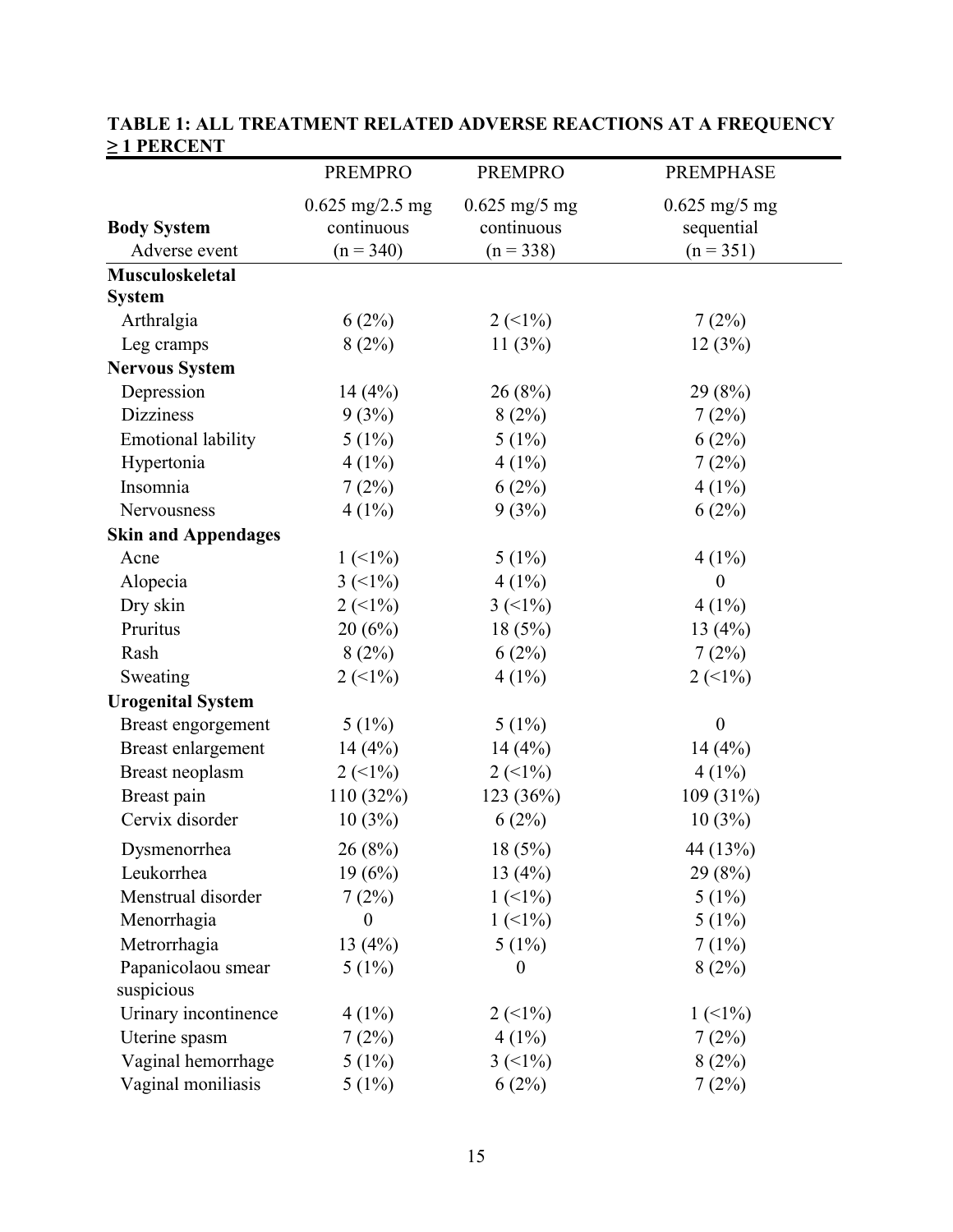|                    | <b>PREMPRO</b>                    | <b>PREMPRO</b>                  | <b>PREMPHASE</b>                |
|--------------------|-----------------------------------|---------------------------------|---------------------------------|
|                    | $0.625 \text{ mg}/2.5 \text{ mg}$ | $0.625 \text{ mg}/5 \text{ mg}$ | $0.625 \text{ mg}/5 \text{ mg}$ |
| <b>Body System</b> | continuous                        | continuous                      | sequential                      |
| Adverse event      | $(n = 340)$                       | $(n = 338)$                     | $(n = 351)$                     |
| Vaginitis          | 13 (4%)                           | 13 $(4%)$                       | 10(3%)                          |

#### **TABLE 1: ALL TREATMENT RELATED ADVERSE REACTIONS AT A FREQUENCY ≥ 1 PERCENT**

In addition, phargyngitis and sinusitis were reported as two of the more frequent adverse events (>5 percent) in the PREMPRO clinical study. For pharyngitis, of the 121 events, six events were considered by the investigator causally related to study drug. For sinusitis, of the 73 events, one event was considered as casually related to study drug.

During the first year of a 2-year clinical trial with postmenopausal women between 40 and 65 years of age (88 percent Caucasian), 989 postmenopausal women received continuous regimens of PREMPRO, and 332 received placebo tablets. Table 2 summarizes adverse reactions that occurred at a rate  $\geq 1$  percent in at least 1 treatment group.

| $OF \geq 1$ PERCENT          |                  |                |                |                |  |  |  |  |
|------------------------------|------------------|----------------|----------------|----------------|--|--|--|--|
|                              | <b>PREMPRO</b>   | <b>PREMPRO</b> | <b>PREMPRO</b> |                |  |  |  |  |
|                              | 0.625/2.5        | 0.45/1.5       | 0.3/1.5        | <b>PLACEBO</b> |  |  |  |  |
| <b>Body System</b>           | continuous       | continuous     | continuous     | daily          |  |  |  |  |
| Adverse event                | $(N=331)$        | $(N=331)$      | $(N=327)$      | $(N=332)$      |  |  |  |  |
| Any adverse event            | 214(65)          | 208(63)        | 188 (57)       | 164 (49)       |  |  |  |  |
| <b>Body as a Whole</b>       |                  |                |                |                |  |  |  |  |
| Abdominal pain               | 38(11)           | 33(10)         | 24(7)          | 21(6)          |  |  |  |  |
| Asthenia                     | 11(3)            | 11(3)          | 12(4)          | 3(1)           |  |  |  |  |
| Back pain                    | 12(4)            | 12(4)          | 8(2)           | 4(1)           |  |  |  |  |
| Chest pain                   | 4(1)             | 2(1)           | 1(0)           | 2(1)           |  |  |  |  |
| Generalized edema            | 7(2)             | 5(2)           | 6(2)           | 8(2)           |  |  |  |  |
| Headache                     | 45 (14)          | 45 (14)        | 57(17)         | 46(14)         |  |  |  |  |
| Moniliasis                   | 3(1)             | 6(2)           | 4(1)           | 1(0)           |  |  |  |  |
| Pain                         | 9(3)             | 10(3)          | 17(5)          | 14(4)          |  |  |  |  |
| Pelvic pain                  | 9(3)             | 7(2)           | 5(2)           | 4(1)           |  |  |  |  |
| <b>Cardiovascular System</b> |                  |                |                |                |  |  |  |  |
| Hypertension                 | 2(1)             | 3(1)           | 1(0)           | 5(2)           |  |  |  |  |
| Migraine                     | 11(3)            | 8(2)           | 5(2)           | 3(1)           |  |  |  |  |
| Palpitation                  | 1(0)             | 1(0)           | 2(1)           | 4(1)           |  |  |  |  |
| Vasodilatation               | $\boldsymbol{0}$ | 3(1)           | 1(0)           | 5(2)           |  |  |  |  |
| <b>Digestive System</b>      |                  |                |                |                |  |  |  |  |
| Constipation                 | 5(2)             | 7(2)           | 6(2)           | 3(1)           |  |  |  |  |
| Diarrhea                     | 5(2)             | 2(1)           | 6(2)           | 8(2)           |  |  |  |  |
|                              |                  |                |                |                |  |  |  |  |

#### **TABLE 2: ALL TREATMENT RELATED ADVERSE REACTIONS AT A FREQUENCY**   $\overline{OP}$   $\geq$  1 percent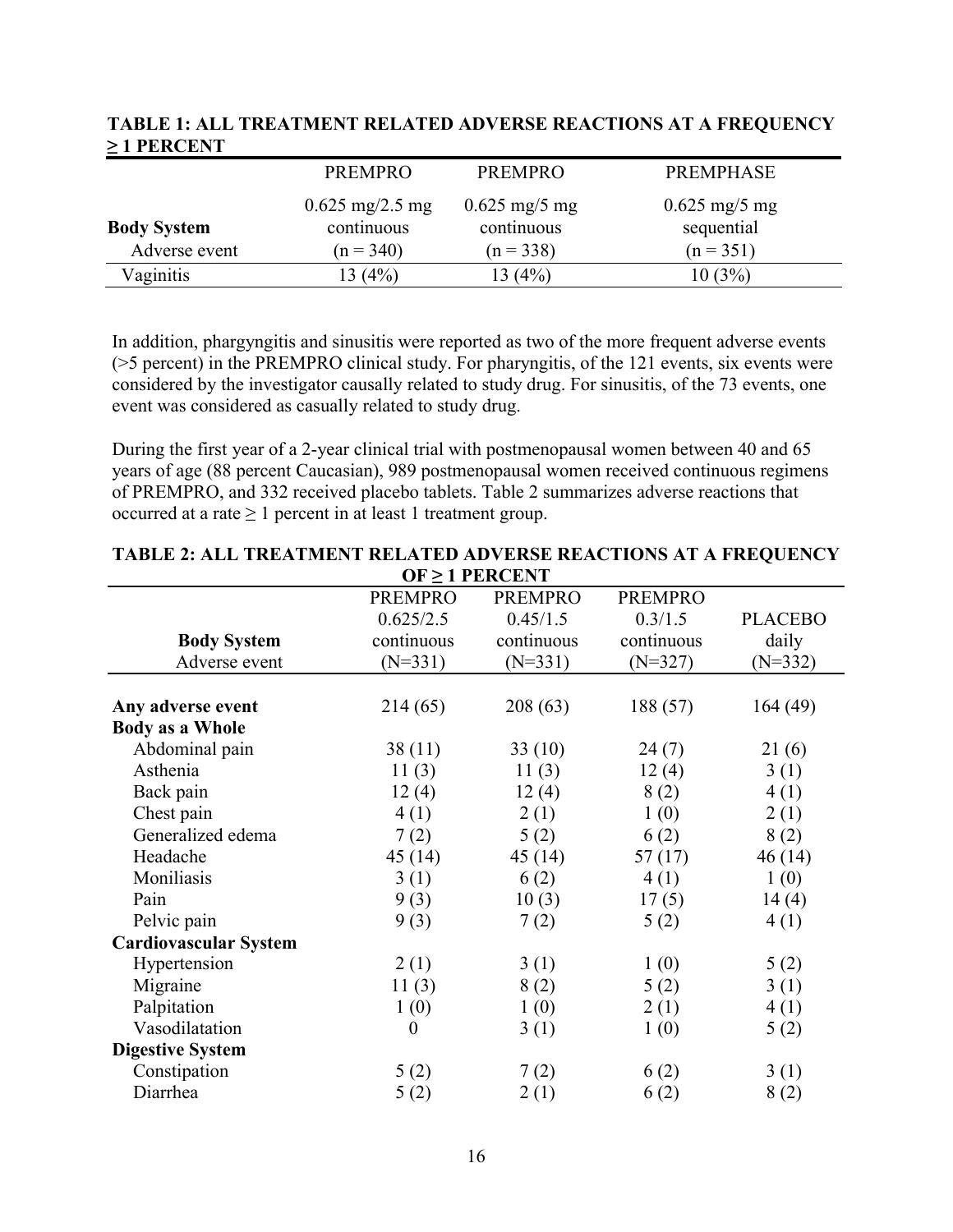| $OF \geq 1$ PERCENT              |                |                |                  |                  |  |  |  |  |
|----------------------------------|----------------|----------------|------------------|------------------|--|--|--|--|
|                                  | <b>PREMPRO</b> | <b>PREMPRO</b> | <b>PREMPRO</b>   |                  |  |  |  |  |
|                                  | 0.625/2.5      | 0.45/1.5       | 0.3/1.5          | <b>PLACEBO</b>   |  |  |  |  |
| <b>Body System</b>               | continuous     | continuous     | continuous       | daily            |  |  |  |  |
| Adverse event                    | $(N=331)$      | $(N=331)$      | $(N=327)$        | $(N=332)$        |  |  |  |  |
|                                  |                |                |                  |                  |  |  |  |  |
| Dyspepsia                        | 10(3)          | 9(3)           | 6(2)             | 14(4)            |  |  |  |  |
| Flatulence                       | 16(5)          | 18(5)          | 13(4)            | 8(2)             |  |  |  |  |
| Increased appetite               | 6(2)           | 2(1)           | $\boldsymbol{0}$ | 2(1)             |  |  |  |  |
| Nausea                           | 13(4)          | 13(4)          | 16(5)            | 16(5)            |  |  |  |  |
| <b>Metabolic and nutritional</b> |                |                |                  |                  |  |  |  |  |
| Peripheral edema                 | 7(2)           | 8(2)           | 4(1)             | 3(1)             |  |  |  |  |
| Weight gain                      | 9(3)           | 8(2)           | 6(2)             | 14(4)            |  |  |  |  |
| <b>Musculoskeletal System</b>    |                |                |                  |                  |  |  |  |  |
| Arthralgia                       | 2(1)           | 3(1)           | 3(1)             | 5(2)             |  |  |  |  |
| Leg cramps                       | 13(4)          | 7(2)           | 10(3)            | 4(1)             |  |  |  |  |
| <b>Nervous System</b>            |                |                |                  |                  |  |  |  |  |
| Anxiety                          | 5(2)           | 4(1)           | 1(0)             | 4(1)             |  |  |  |  |
| Depression                       | 23(7)          | 11(3)          | 11(3)            | 17(5)            |  |  |  |  |
| <b>Dizziness</b>                 | 3(1)           | 8(2)           | 6(2)             | 5(2)             |  |  |  |  |
| <b>Emotional lability</b>        | 10(3)          | 10(3)          | 9(3)             | 8(2)             |  |  |  |  |
| Insomnia                         | 8(2)           | 7(2)           | 9(3)             | 14(4)            |  |  |  |  |
| Nervousness                      | 6(2)           | 3(1)           | 4(1)             | 6(2)             |  |  |  |  |
| <b>Skin and Appendages</b>       |                |                |                  |                  |  |  |  |  |
| Acne                             | 7(2)           | 3(1)           | $\boldsymbol{0}$ | 3(1)             |  |  |  |  |
| Alopecia                         | 1(0)           | 6(2)           | 4(1)             | 2(1)             |  |  |  |  |
| Pruritus                         | 8(2)           | 10(3)          | 9(3)             | 3(1)             |  |  |  |  |
| Rash                             | $\theta$       | 6(2)           | 4(1)             | 2(1)             |  |  |  |  |
| Skin discoloration               | 5(2)           | 1(0)           | 3(1)             | 1(0)             |  |  |  |  |
| Sweating                         | 3(1)           | 1(0)           | $\boldsymbol{0}$ | 4(1)             |  |  |  |  |
| <b>Urogenital System</b>         |                |                |                  |                  |  |  |  |  |
| <b>Breast disorder</b>           | 7(2)           | 6(2)           | 5(2)             | 6(2)             |  |  |  |  |
| Breast enlargement               | 18(5)          | 9(3)           | 5(2)             | 3(1)             |  |  |  |  |
| Breast neoplasm                  | 8(2)           | 7(2)           | 5(2)             | 7(2)             |  |  |  |  |
| Breast pain                      | 87(26)         | 66 (20)        | 41 (13)          | 26(8)            |  |  |  |  |
| Cervix disorder                  | 7(2)           | 2(1)           | 2(1)             | $\boldsymbol{0}$ |  |  |  |  |
| Dysmenorrhea                     | 14(4)          | 18(5)          | 9(3)             | 2(1)             |  |  |  |  |
| Hematuria                        | 4(1)           | 3(1)           | 1(0)             | 2(1)             |  |  |  |  |
| Leukorrhea                       | 7(2)           | 14(4)          | 9(3)             | 6(2)             |  |  |  |  |
| Metrorrhagia                     | 7(2)           | 14(4)          | 4(1)             | 1(0)             |  |  |  |  |
| Urinary tract infection          | $\theta$       | 1(0)           | 1(0)             | 4(1)             |  |  |  |  |
| Uterine spasm                    | 13(4)          | 11(3)          | 7(2)             | 2(1)             |  |  |  |  |
| Vaginal dryness                  | 2(1)           | 1(0)           | $\boldsymbol{0}$ | 6(2)             |  |  |  |  |
| Vaginal hemorrhage               | 18(5)          | 14(4)          | 7(2)             | $\boldsymbol{0}$ |  |  |  |  |
| Vaginal moniliasis               | 13(4)          | 11(3)          | 8(2)             | 5(2)             |  |  |  |  |

# **TABLE 2: ALL TREATMENT RELATED ADVERSE REACTIONS AT A FREQUENCY**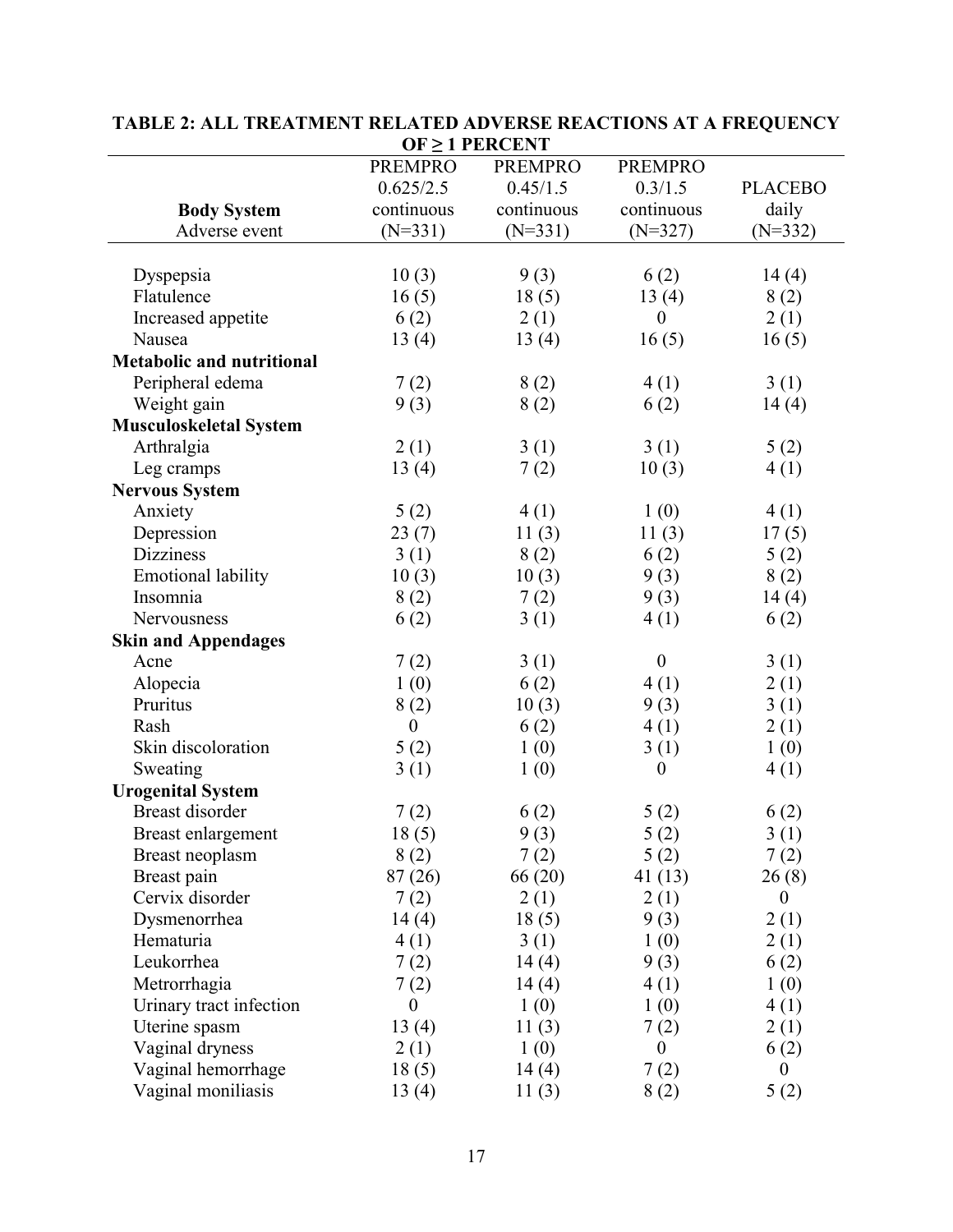| $OF \geq 1$ PERCENT                                |                |                |                |                  |  |  |  |  |
|----------------------------------------------------|----------------|----------------|----------------|------------------|--|--|--|--|
|                                                    | <b>PREMPRO</b> | <b>PREMPRO</b> | <b>PREMPRO</b> |                  |  |  |  |  |
| <b>PLACEBO</b><br>0.45/1.5<br>0.3/1.5<br>0.625/2.5 |                |                |                |                  |  |  |  |  |
| <b>Body System</b>                                 | continuous     | continuous     | continuous     | daily            |  |  |  |  |
| Adverse event                                      | $(N=331)$      | $(N=331)$      | $(N=327)$      | $(N=332)$        |  |  |  |  |
|                                                    |                |                |                |                  |  |  |  |  |
| Vaginitis                                          | 6(2)           | 8(2)           | 7(2)           | $\left(0\right)$ |  |  |  |  |

# **TABLE 2: ALL TREATMENT RELATED ADVERSE REACTIONS AT A FREQUENCY**

In addition, the following events were considered as related to the study drug with an incidence less than 1 percent, including accidental injury, infection, myalgia, cough increased, rhinitis, sinusitis, and upper respiratory infection.

# **6.2 Postmarketing Experience**

The following adverse reactions have been identified during post-approval use of PREMPRO or PREMPHASE. Because these reactions are reported voluntarily from a population of uncertain size, it is not always possible to reliably estimate their frequency or establish a causal relationship to drug exposure.

#### *Genitourinary System*

Abnormal uterine bleeding, dysmenorrhea or pelvic pain, increase in size of uterine leiomyomata, vaginitis, vaginal candidiasis, amenorrhea, changes in cervical secretion, ovarian cancer, endometrial hyperplasia, endometrial cancer.

#### *Breasts*

Tenderness, enlargement, pain, nipple discharge, galactorrhea, fibrocystic breast changes, breast cancer.

### *Cardiovascular*

Deep and superficial venous thrombosis, pulmonary embolism, superficial thrombophlebitis, myocardial infarction, stroke, increase in blood pressure.

#### *Gastrointestinal*

Nausea, vomiting, abdominal pain, bloating, cholestatic jaundice, increased incidence of gallbladder disease, pancreatitis, changes in appetite, ischemic colitis.

#### *Skin*

Chloasma or melasma that may persist when drug is discontinued, erythema multiforme, erythema nodosum, loss of scalp hair, hirsutism, pruritus, urticaria, rash, acne.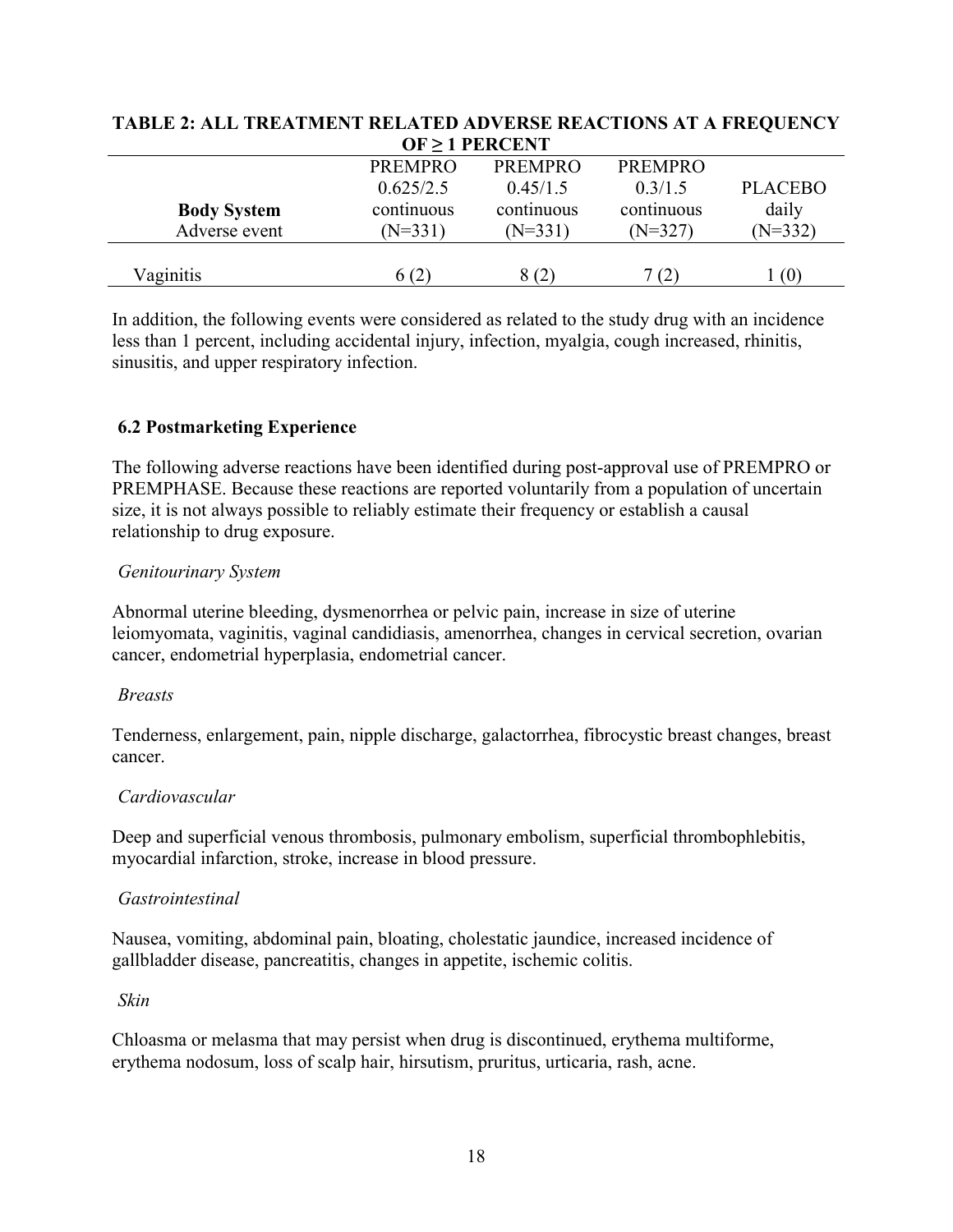# *Eyes*

Retinal vascular thrombosis, intolerance of contact lenses.

# *Central Nervous System*

Headache, migraine, dizziness, mental depression, exacerbation of chorea, mood disturbances, anxiety, irritability, exacerbation of epilepsy, dementia, growth potentiation of benign meningioma.

# *Miscellaneous*

Increase or decrease in weight, arthralgia, glucose intolerance, edema, changes in libido, exacerbation of asthma, increased triglycerides, hypersensitivity.

Additional postmarketing adverse reactions have been reported in patients receiving other forms of hormone therapy.

# **7 DRUG INTERACTIONS**

Data from a single-dose drug-drug interaction study involving conjugated estrogens and medroxyprogesterone acetate indicate that the pharmacokinetic disposition of both drugs is not altered when the drugs are coadministered. No other clinical drug-drug interaction studies have been conducted with CE plus MPA.

# **7.1 Metabolic Interactions**

*In vitro* and *in vivo* studies have shown that estrogens are metabolized partially by cytochrome P450 3A4 (CYP3A4). Therefore, inducers or inhibitors of CYP3A4 may affect estrogen drug metabolism. Inducers of CYP3A4, such as St. John's wort (*Hypericum perforatum*) preparations, phenobarbital, carbamazepine, and rifampin, may reduce plasma concentrations of estrogens, possibly resulting in a decrease in therapeutic effects and/or changes in the uterine bleeding profile. Inhibitors of CYP3A4, such as erythromycin, clarithromycin, ketoconazole, itraconazole, ritonavir and grapefruit juice, may increase plasma concentrations of estrogens and may result in side effects.

Aminoglutethimide administered concomitantly with MPA may significantly depress the bioavailability of MPA.

# **8 USE IN SPECIFIC POPULATIONS**

# **8.1 Pregnancy**

PREMPRO and PREMPHASE should not be used during pregnancy *[see Contraindications (4)]*. There appears to be little or no increased risk of birth defects in children born to women who have used estrogens and progestins as an oral contraceptive inadvertently during early pregnancy.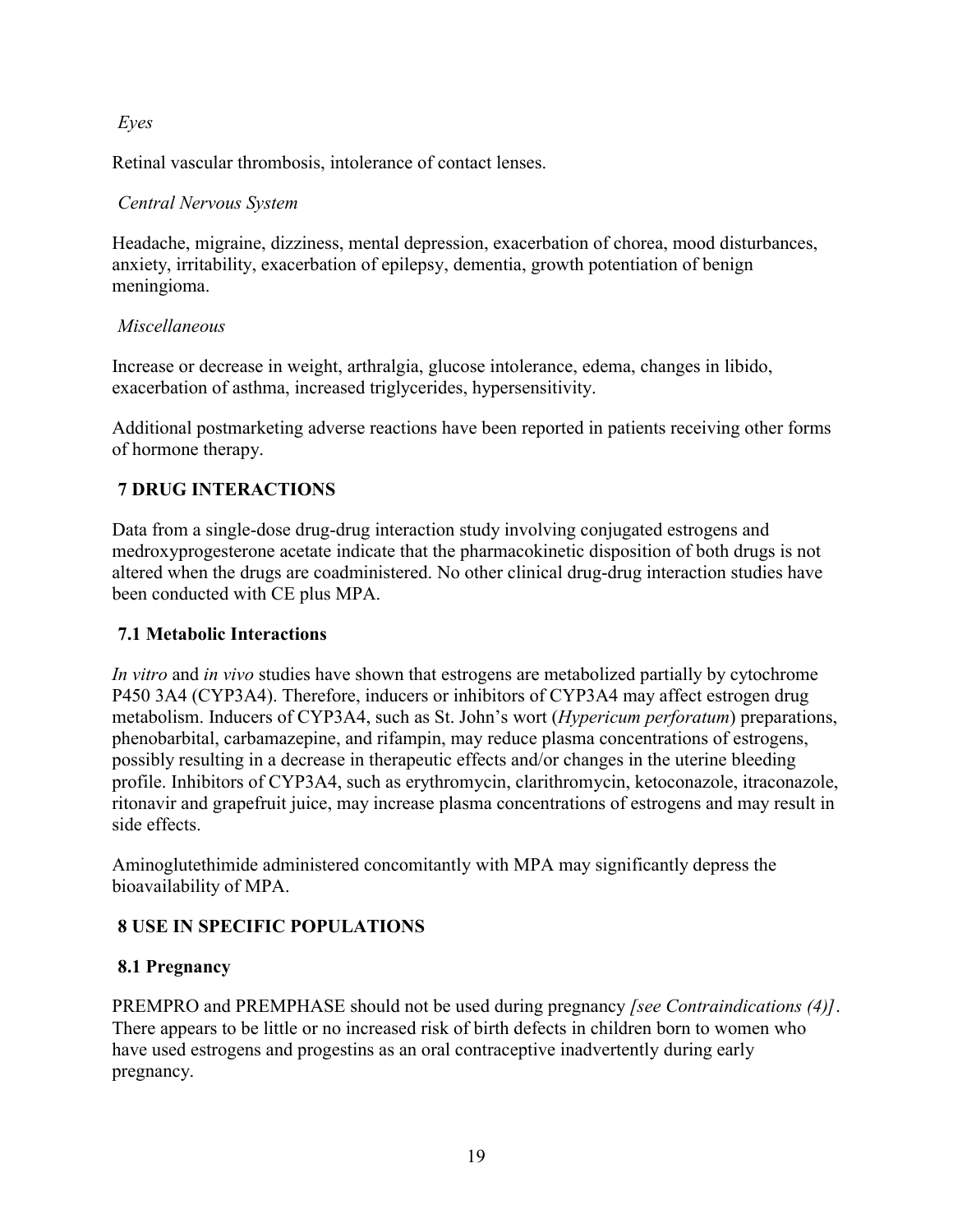# **8.3 Nursing Mothers**

PREMPRO and PREMPHASE should not be used during lactation. Estrogen administration to nursing women has been shown to decrease the quantity and quality of the breast milk. Detectable amounts of estrogen and progestin have been identified in the breast milk of women receiving these drugs. Caution should be exercised when PREMPRO or PREMPHASE is administered to a nursing woman.

# **8.4 Pediatric Use**

PREMPRO and PREMPHASE are not indicated in children. Clinical studies have not been conducted in the pediatric population.

# **8.5 Geriatric Use**

There have not been sufficient numbers of geriatric women involved in clinical studies utilizing PREMPRO or PREMPHASE to determine whether those over 65 years of age differ from younger subjects in their response to PREMPRO or PREMPHASE.

### *The Women's Health Initiative Studies*

In the WHI estrogen plus progestin substudy (daily CE [0.625 mg] plus MPA [2.5 mg] versus placebo), there was a higher relative risk of nonfatal stroke and invasive breast cancer in women greater than 65 years of age *[see Clinical Studies (14.6)]*.

In the WHI estrogen-alone substudy (daily CE [0.625 mg]-alone versus placebo), there was a higher relative risk of stroke in women greater than 65 years of age *[see Clinical Studies (14.6)]*.

### *The Women's Health Initiative Memory Study*

In the WHIMS ancillary studies of postmenopausal women 65 to 79 years of age, there was an increased risk of developing probable dementia in women receiving estrogen plus progestin or estrogen-alone when compared to placebo *[see Warnings and Precautions (5.3), and Clinical Studies (14.7)]*.

Since both ancillary studies were conducted in women 65 to 79 years of age, it is unknown whether these findings apply to younger postmenopausal women<sup>8</sup> [see Warnings and *Precautions (5.3), and Clinical Studies (14.7)]*.

### **8.6 Renal Impairment**

The effects of renal impairment on the pharmacokinetics of PREMPRO or PREMPHASE have not been studied.

### **8.7 Hepatic Impairment**

The effects of hepatic impairment on the pharmacokinetics of PREMPRO or PREMPHASE have not been studied.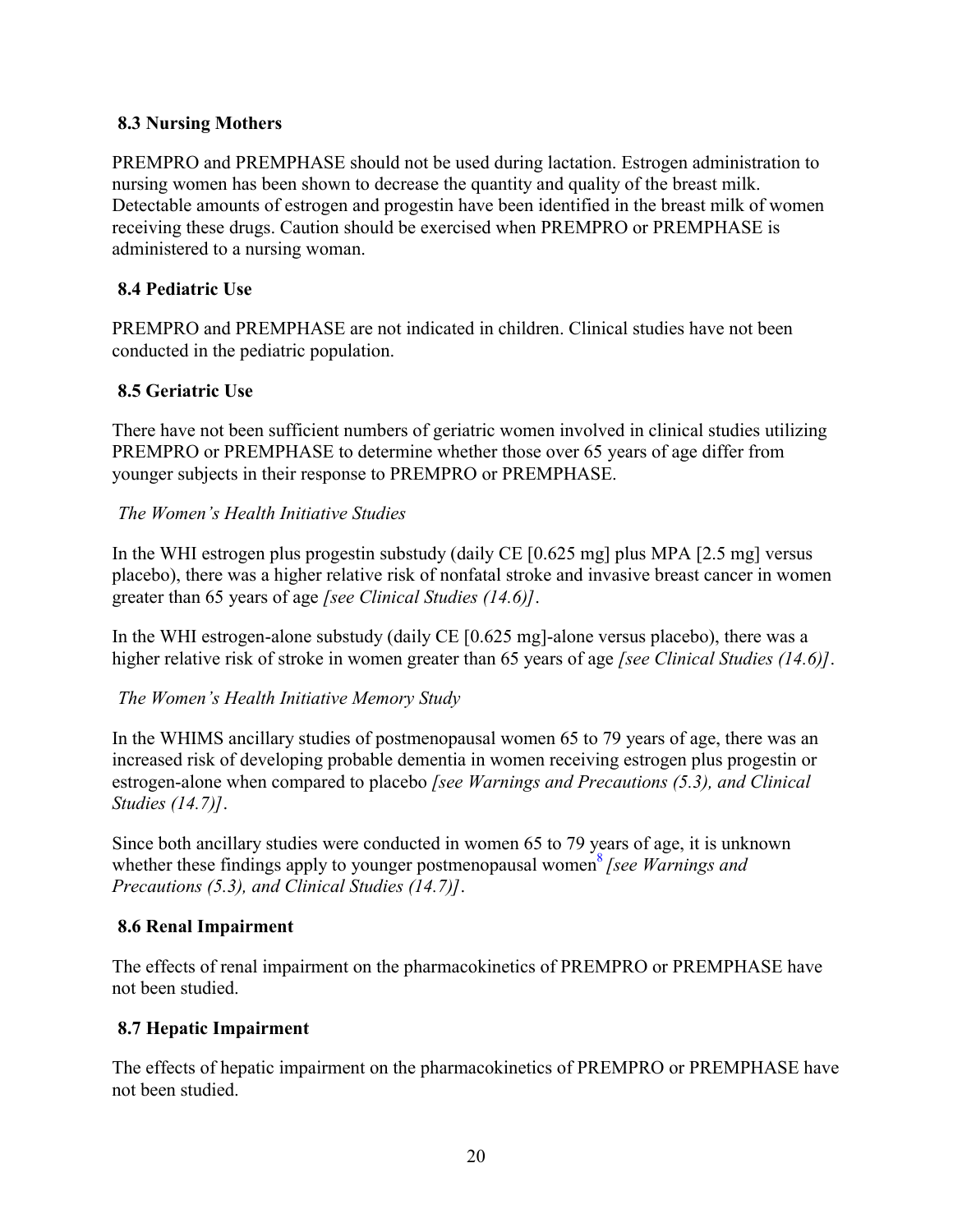#### **10 OVERDOSAGE**

Overdosage of estrogen plus progestin may cause nausea, vomiting, breast tenderness, abdominal pain, drowsiness and fatigue, and withdrawal bleeding may occur in women. Treatment of overdose consists of discontinuation of PREMPRO or PREMPHASE therapy with institution of appropriate symptomatic care.

### **11 DESCRIPTION**

Premarin (conjugated estrogens tablets, USP) for oral administration contains a mixture obtained exclusively from natural sources, occurring as the sodium salts of water-soluble estrogen sulfates blended to represent the average composition of material derived from pregnant mares' urine. It is a mixture of sodium estrone sulfate and sodium equilin sulfate. It contains as concomitant components, as sodium sulfate conjugates, 17 α-dihydroequilin, 17 α-estradiol and 17 βdihydroequilin.

Medroxyprogesterone acetate is a derivative of progesterone. It is a white to off-white, odorless, crystalline powder, stable in air, melting between 200°C and 210°C. It is freely soluble in chloroform, soluble in acetone and in dioxane, sparingly soluble in alcohol and in methanol, slightly soluble in ether, and insoluble in water. The chemical name for MPA is pregn-4-ene-3, 20-dione, 17-(acetyloxy)-6-methyl-, (6 $\alpha$ )-. Its molecular formula is  $C_{24}H_{34}O_4$ , with a molecular weight of 386.53. Its structural formula is:



PREMPRO 0.3 mg/1.5 mg and 0.45 mg/1.5 mg tablets contain the following inactive ingredients: calcium phosphate tribasic, microcrystalline cellulose, carnauba wax, hypromellose, hydroxypropyl cellulose, sucrose, Eudragit NE 30D, lactose monohydrate, magnesium stearate, polyethylene glycol, titanium dioxide, yellow iron oxide, propylene glycol and black iron oxide.

PREMPRO 0.625 mg/2.5 mg tablets contain the following inactive ingredients: calcium phosphate tribasic, microcrystalline cellulose, carnauba wax, hypromellose, hydroxypropyl cellulose, sucrose, Eudragit NE 30D, lactose monohydrate, magnesium stearate, polyethylene glycol, propylene glycol, titanium dioxide, red iron oxide, yellow iron oxide, and black iron oxide.

PREMPRO 0.625 mg/5 mg tablets contain the following inactive ingredients: calcium phosphate tribasic, carnauba wax, Eudragit NE 30D, hydroxypropyl cellulose, hypromellose, lactose monohydrate, magnesium stearate, microcrystalline cellulose, polyethylene glycol, sucrose, titanium dioxide, triethyl citrate, FD&C Blue No. 2, black iron oxide, and propylene glycol.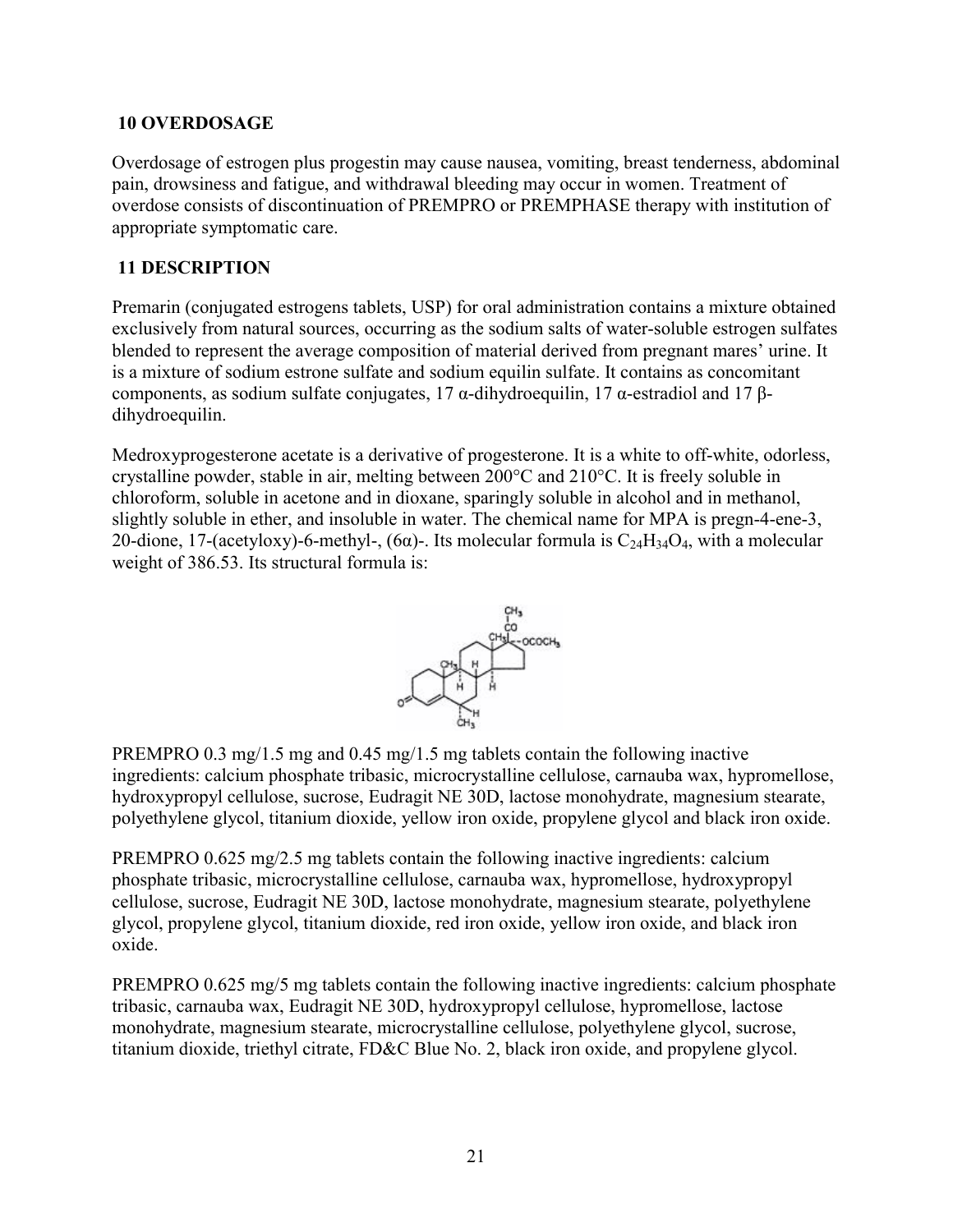#### **PREMPHASE**

Each maroon Premarin tablets for oral administration contain 0.625 mg of conjugated estrogens and the following inactive ingredients: calcium phosphate tribasic, carnauba wax, hydroxypropyl cellulose, microcrystalline cellulose, powdered cellulose, hypromellose, lactose monohydrate, magnesium stearate, polyethylene glycol, sucrose, titanium dioxide, propylene glycol, FD&C Blue No. 2, and FD&C Red No. 40. These tablets comply with USP Dissolution Test 5.

Each light-blue tablet for oral administration contains 0.625 mg of conjugated estrogens, 5 mg of medroxyprogesterone acetate, and the following inactive ingredients: calcium phosphate tribasic, carnauba wax, Eudragit NE 30D, hydroxypropyl cellulose, hypromellose, lactose monohydrate, magnesium stearate, microcrystalline cellulose, polyethylene glycol, sucrose, titanium dioxide, triethyl citrate, FD&C Blue No. 2, black iron oxide, and propylene glycol.

### PREMPRO

| <b>Tablet Strength</b>            | <b>Tablet Color Contains</b>                            |
|-----------------------------------|---------------------------------------------------------|
| $0.3 \text{ mg}/1.5 \text{ mg}$   | Yellow iron oxide and black iron oxide                  |
| $0.45 \text{ mg}/1.5 \text{ mg}$  | Yellow iron oxide and black iron oxide                  |
| $0.625 \text{ mg}/2.5 \text{ mg}$ | Red iron oxide, yellow iron oxide, and black iron oxide |
| $0.625 \text{ mg}/5 \text{ mg}$   | FD&C Blue No. 2 and black iron oxide                    |

#### PREMPHASE

| Tablet Strength                 | <b>Tablet Color Contains</b>         |
|---------------------------------|--------------------------------------|
| $0.625$ mg                      | FD&C Blue No. 2 and FD&C Red No. 40  |
| $0.625 \text{ mg}/5 \text{ mg}$ | FD&C Blue No. 2 and black iron oxide |

### **12 CLINICAL PHARMACOLOGY**

#### **12.1 Mechanism of Action**

Endogenous estrogens are largely responsible for the development and maintenance of the female reproductive system and secondary sexual characteristics. Although circulating estrogens exist in a dynamic equilibrium of metabolic interconversions, estradiol is the principal intracellular human estrogen and is substantially more potent than its metabolites, estrone and estriol, at the receptor level.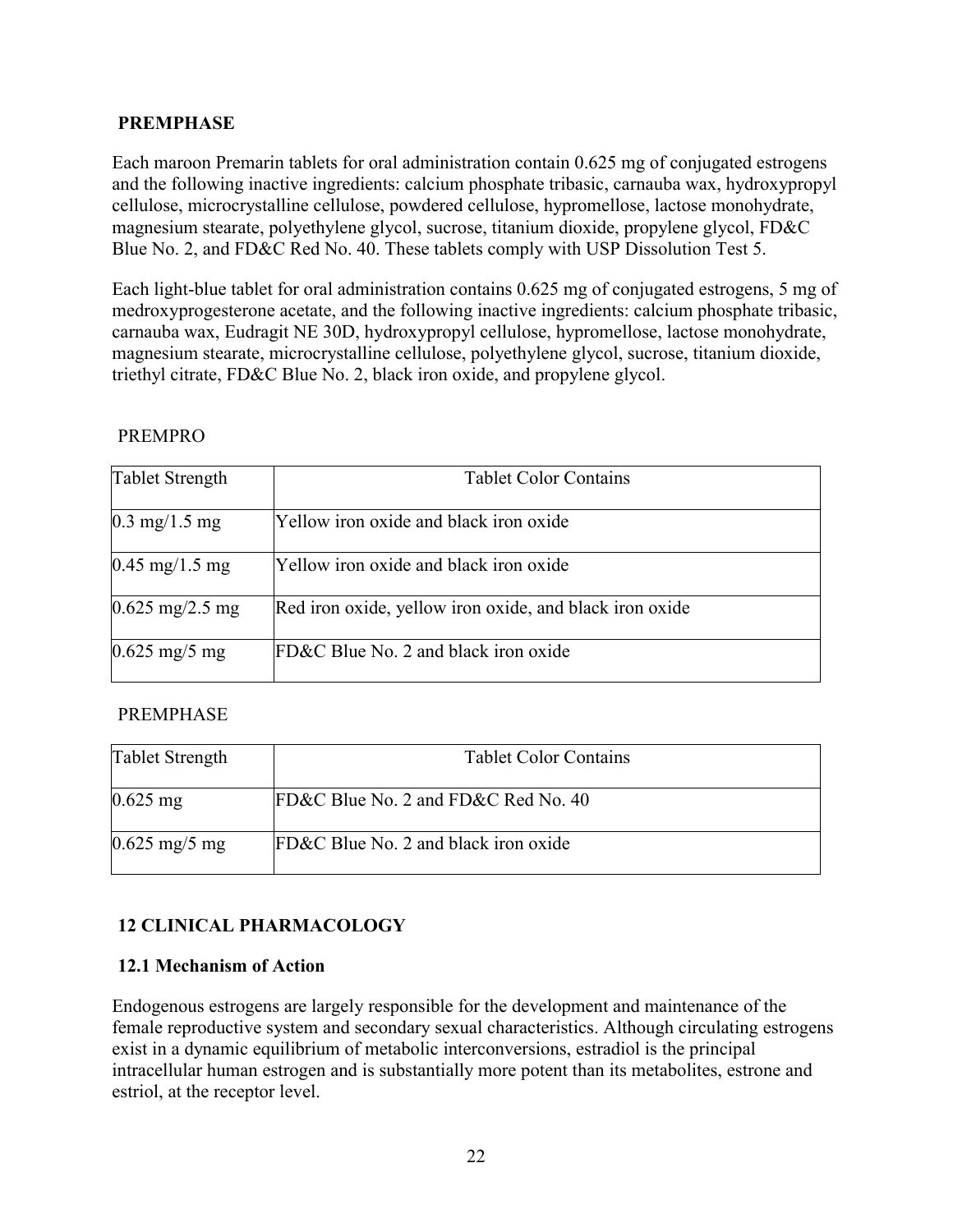The primary source of estrogen in normally cycling adult women is the ovarian follicle, which secretes 70 to 500 mcg of estradiol daily, depending on the phase of the menstrual cycle. After menopause, most endogenous estrogen is produced by conversion of androstenedione, which is secreted by the adrenal cortex, to estrone in the peripheral tissues. Thus, estrone and the sulfateconjugated form, estrone sulfate, are the most abundant circulating estrogens in postmenopausal women.

Estrogens act through binding to nuclear receptors in estrogen-responsive tissues. To date, two estrogen receptors have been identified. These vary in proportion from tissue to tissue.

Circulating estrogens modulate the pituitary secretion of the gonadotropins, luteinizing hormone (LH) and FSH, through a negative feedback mechanism. Estrogens act to reduce the elevated levels of these gonadotropins seen in postmenopausal women.

Parenterally administered medroxyprogesterone acetate (MPA) inhibits gonadotropin production, which in turn prevents follicular maturation and ovulation; although available data indicate that this does not occur when the usually recommended oral dosage is given as single daily doses. MPA may achieve its beneficial effect on the endometrium in part by decreasing nuclear estrogen receptors and suppression of epithelial DNA synthesis in endometrial tissue. Androgenic and anabolic effects of MPA have been noted, but the drug is apparently devoid of significant estrogenic activity.

### **12.2 Pharmacodynamics**

Currently, there are no pharmacodynamic data known for PREMPRO or PREMPHASE tablets.

### **12.3 Pharmacokinetics**

#### *Absorption*

PREMPRO and PREMPHASE contain a formulation of medroxyprogesterone acetate (MPA) that is immediately released and conjugated estrogens that are slowly released over several hours. Conjugated estrogens are water-soluble and are well-absorbed from the gastrointestinal tract after release from the drug formulation. MPA is well absorbed from the gastrointestinal tract. Table 3 and Table 4 summarize the mean pharmacokinetic parameters for select unconjugated and conjugated estrogens and medroxyprogesterone acetate following administration of PREMPRO to healthy, postmenopausal women.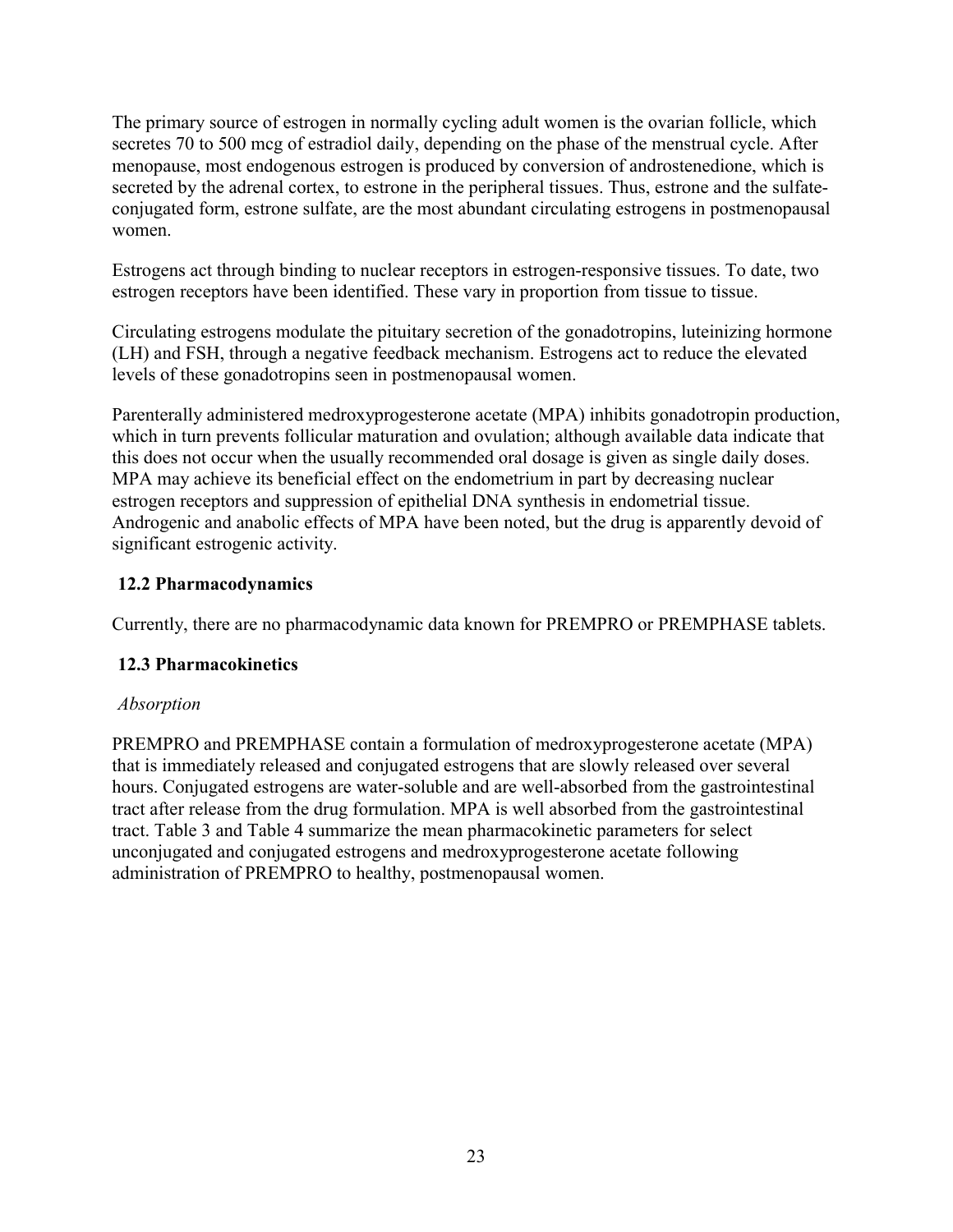| (1)                                |                  |               |                            |                            |                           |                  |                            |                          |
|------------------------------------|------------------|---------------|----------------------------|----------------------------|---------------------------|------------------|----------------------------|--------------------------|
| <b>DRUG</b>                        |                  |               |                            | 2 x 0.625 mg CE/2.5 mg MPA |                           |                  |                            | 2 x 0.625 mg CE/5 mg MPA |
|                                    |                  |               | <b>Combination Tablets</b> |                            |                           |                  | <b>Combination Tablets</b> |                          |
|                                    |                  |               | $(n = 54)$                 |                            |                           |                  | $(n = 51)$                 |                          |
| <b>PK Parameter</b>                | $C_{\text{max}}$ | $t_{\rm max}$ | $t_{1/2}$                  | <b>AUC</b>                 | $\mathbf{C}_{\text{max}}$ | $t_{\rm max}$    | $t_{1/2}$                  | <b>AUC</b>               |
| Arithmetic                         | (pg/mL)          | (h)           | (h)                        | $(pg\cdot h/mL)$           | (pg/mL)                   | (h)              | (h)                        | $(pg\cdot h/mL)$         |
| Mean $(\%CV)$                      |                  |               |                            |                            |                           |                  |                            |                          |
| <b>Unconjugated Estrogens</b>      |                  |               |                            |                            |                           |                  |                            |                          |
| Estrone                            | 175              | 7.6           | 31.6                       | 5358                       | 124                       | 10               | 62.2                       | 6303                     |
|                                    | (23)             | (24)          | (23)                       | (34)                       | (43)                      | (35)             | (137)                      | (40)                     |
| BA*-Estrone                        | 159              | 7.6           | 16.9                       | 3313                       | 104                       | 10               | 26.0                       | 3136                     |
|                                    | (26)             | (24)          | (34)                       | (40)                       | (49)                      | (35)             | (100)                      | (51)                     |
| Equilin                            | 71               | 5.8           | 9.9                        | 951                        | 54                        | 8.9              | 15.5                       | 1179                     |
|                                    | (31)             | (34)          | (35)                       | (43)                       | (43)                      | (34)             | (53)                       | (56)                     |
| <b>PK</b> Parameter                | $C_{\text{max}}$ | $t_{\rm max}$ | $t_{1/2}$                  | <b>AUC</b>                 | $C_{\text{max}}$          | $t_{\rm max}$    | $t_{1/2}$                  | <b>AUC</b>               |
| Arithmetic                         | (ng/mL)          | (h)           | (h)                        | $(ng\cdot h/mL)$           | (ng/mL)                   | (h)              | (h)                        | $(ng\cdot h/mL)$         |
| Mean $(\%CV)$                      |                  |               |                            |                            |                           |                  |                            |                          |
| <b>Conjugated Estrogens</b>        |                  |               |                            |                            |                           |                  |                            |                          |
| <b>Total Estrone</b>               | 6.6              | 6.1           | 20.7                       | 116                        | 6.3                       | 9.1              | 23.6                       | 151                      |
|                                    | (38)             | (28)          | (34)                       | (59)                       | (48)                      | (29)             | (36)                       | (42)                     |
| BA* -Total Estrone                 | 6.4              | 6.1           | 15.4                       | 100                        | 6.2                       | 9.1              | 20.6                       | 139                      |
|                                    | (39)             | (28)          | (34)                       | (57)                       | (48)                      | (29)             | (35)                       | (40)                     |
| <b>Total Equilin</b>               | 5.1              | 4.6           | 11.4                       | 50                         | 4.2                       | 7.0              | 17.2                       | 72                       |
|                                    | (45)             | (35)          | (25)                       | (70)                       | (52)                      | (36)             | (131)                      | (50)                     |
| <b>PK Parameter</b>                | $C_{max}$        | $t_{\rm max}$ | $t_{1/2}$                  | <b>AUC</b>                 | $C_{\text{max}}$          | $t_{\text{max}}$ | $t_{1/2}$                  | <b>AUC</b>               |
| Arithmetic Mean<br>$(\%CV)$        | (ng/mL)          | (h)           | (h)                        | $(ng\cdot h/mL)$           | (ng/mL)                   | (h)              | (h)                        | $(ng\cdot h/mL)$         |
| <b>Medroxyprogesterone Acetate</b> |                  |               |                            |                            |                           |                  |                            |                          |
|                                    | 1.5              | 2.8           | 37.6                       |                            |                           |                  |                            | 102                      |
| <b>MPA</b>                         |                  |               |                            | 37                         | 4.8                       | 2.4              | 46.3                       |                          |
|                                    | (40)             | (54)          | (30)                       | (30)                       | (31)                      | (50)             | (39)                       | (28)                     |

#### **TABLE 3: PHARMACOKINETIC PARAMETERS FOR UNCONJUGATED AND CONJUGATED ESTROGENS (CE) AND MEDROXYPROGESTERONE ACETATE (MPA)**

 $BA* = Baseline$  adjusted

 $C_{\text{max}}$  = peak plasma concentration

**t**max = time peak concentration occurs

 $t_{1/2}$  = apparent terminal-phase disposition half-life (0.693/ $\lambda$ <sub>z</sub>)

 $AUC =$  total area under the concentration-time curve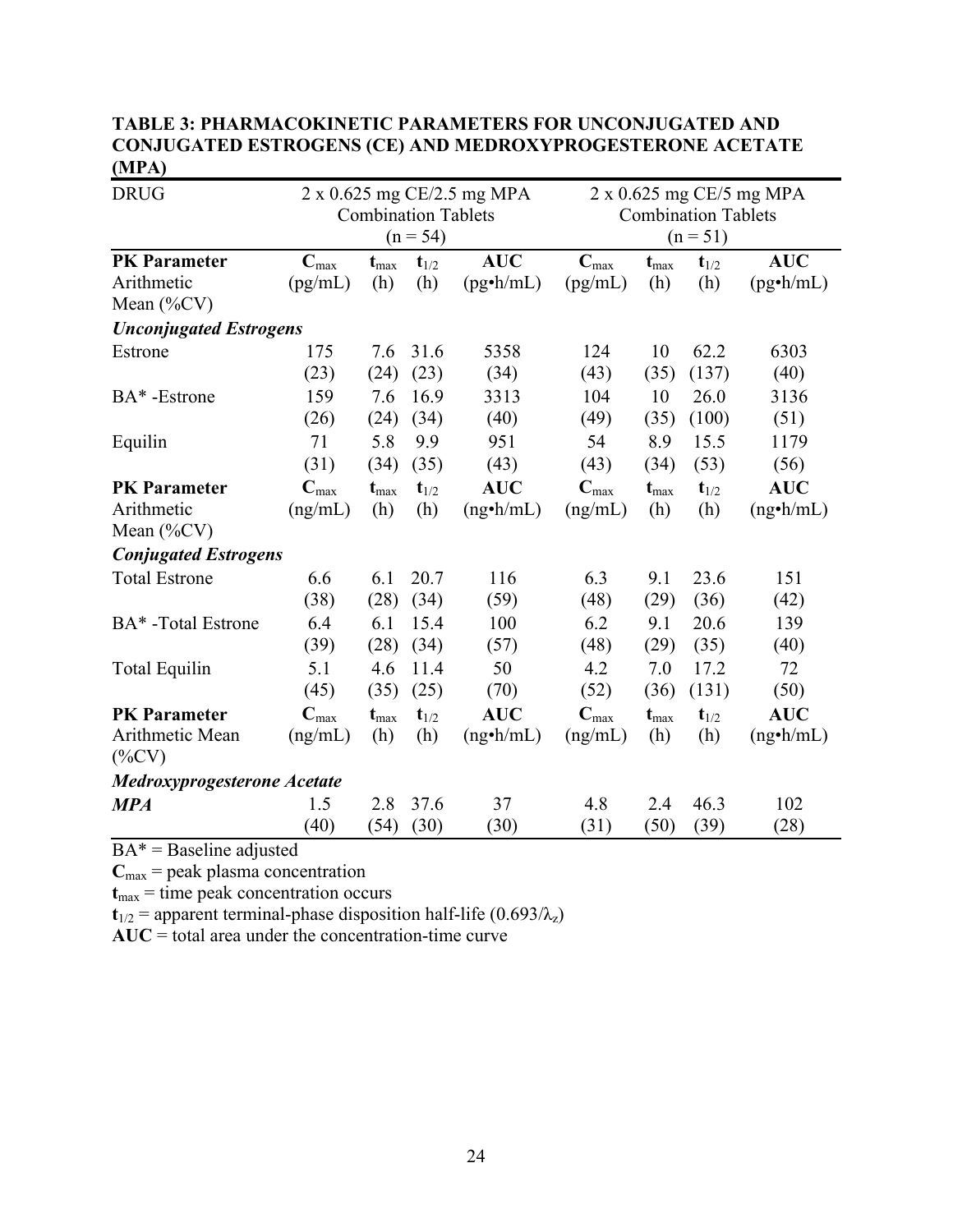#### **TABLE 4. PHARMACOKINETIC PARAMETERS FOR UNCONJUGATED AND CONJUGATED ESTROGENS (CE) AND MEDROXYPROGESTERONE ACETATE (MPA)**

| <b>DRUG</b>                   | 4 x 0.45 mg CE/1.5 mg MPA Combination |               |           |                  |  |  |  |
|-------------------------------|---------------------------------------|---------------|-----------|------------------|--|--|--|
|                               |                                       | $(n = 65)$    |           |                  |  |  |  |
| <b>PK</b> Parameter           | $C_{\text{max}}$                      | $t_{\rm max}$ | $t_{1/2}$ | <b>AUC</b>       |  |  |  |
| Arithmetic Mean (%CV)         | (pg/mL)                               | (h)           | (h)       | $(pg\cdot h/mL)$ |  |  |  |
| <b>Unconjugated Estrogens</b> |                                       |               |           |                  |  |  |  |
| Estrone                       | 149                                   | 8.9           | 37.5      | 6641             |  |  |  |
|                               | (35)                                  | (35)          | (35)      | (39)             |  |  |  |
| BA*-Estrone                   | 130                                   | 8.9           | 21.2      | 3799             |  |  |  |
|                               | (40)                                  | (35)          | (35)      | (47)             |  |  |  |
| Equilin                       | 83                                    | 8.3           | 15.9      | 1889             |  |  |  |
|                               | (38)                                  | (48)          | (44)      | (40)             |  |  |  |
| <b>PK</b> Parameter           | $C_{\text{max}}$                      | $t_{\rm max}$ | $t_{1/2}$ | <b>AUC</b>       |  |  |  |
| Arithmetic Mean (%CV)         | (ng/mL)                               | (h)           | (h)       | $(ng\cdot h/mL)$ |  |  |  |
| <b>Conjugated Estrogens</b>   |                                       |               |           |                  |  |  |  |
| <b>Total Estrone</b>          | 5.4                                   | 7.9           | 22.4      | 119              |  |  |  |
|                               | (49)                                  | (48)          | (53)      | (48)             |  |  |  |
| BA*-Total Estrone             | 5.2                                   | 7.9           | 15.1      | 100              |  |  |  |
|                               | (48)                                  | (48)          | (29)      | (47)             |  |  |  |
| <b>Total Equilin</b>          | 4.3                                   | 6.5           | 11.6      | 74               |  |  |  |
|                               | (42)                                  | (45)          | (31)      | (48)             |  |  |  |
| <b>PK Parameter</b>           | $C_{\text{max}}$                      | $t_{\rm max}$ | $t_{1/2}$ | <b>AUC</b>       |  |  |  |
| Arithmetic Mean (%CV)         | (ng/mL)                               | (h)           | (h)       | $(ng\cdot h/mL)$ |  |  |  |
| Medroxyprogesterone Acetate   |                                       |               |           |                  |  |  |  |
| <b>MPA</b>                    | 0.7                                   | 2.0           | 26.2      | 5.0              |  |  |  |
|                               | (66)                                  | (52)          | (35)      | (61)             |  |  |  |

 $BA* = Baseline$  adjusted

 $C_{\text{max}}$  = peak plasma concentration

 $t_{\text{max}}$  = time peak concentration occurs

 $t_{1/2}$  = apparent terminal-phase disposition half-life (0.693/ $\lambda$ <sub>z</sub>)

**AUC** = total area under the concentration-time curve

Food-Effect: Single dose studies in healthy, postmenopausal women were conducted to investigate any potential drug interaction when PREMPRO or PREMPHASE is administered with a high-fat breakfast. Administration with food decreased the  $C_{\text{max}}$  of total estrone by 18 to 34 percent and increased total equilin  $C_{\text{max}}$  by 38 percent compared to the fasting state, with no other effect on the rate or extent of absorption of other conjugated or unconjugated estrogens. Administration with food approximately doubles MPA  $C_{\text{max}}$  and increases MPA AUC by approximately 20 to 30 percent.

Dose Proportionality: The  $C_{\text{max}}$  and AUC values for MPA observed in two separate pharmacokinetic studies conducted with 2 PREMPRO 0.625 mg/2.5 mg or 2 PREMPRO or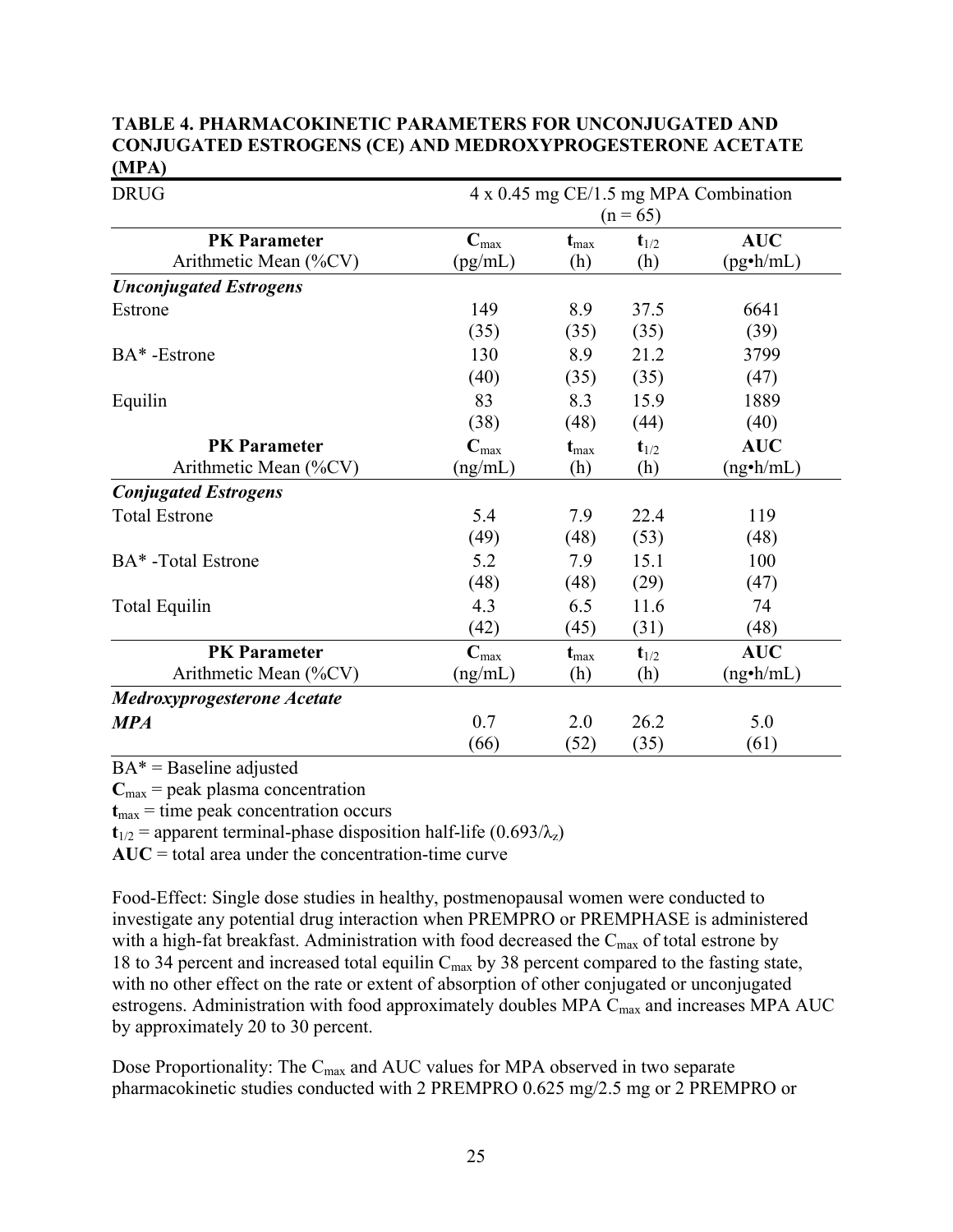PREMPHASE 0.625 mg/5 mg tablets exhibited nonlinear dose proportionality; doubling the MPA dose from 2 x 2.5 to 2 x 5 mg increased the mean  $C_{\text{max}}$  and AUC by 3.2- and 2.8-fold, respectively.

The dose proportionality of estrogens and medroxyprogesterone acetate was assessed by combining pharmacokinetic data across another two studies totaling 61 healthy, postmenopausal women. Single conjugated estrogens doses of 2 x 0.3 mg, 2 x 0.45 mg, or 2 x 0.625 mg were administered either alone or in combination with medroxyprogesterone acetate doses of 2 x 1.5 mg or 2 x 2.5 mg. Most of the estrogen components demonstrated dose proportionality; however, several estrogen components did not. Medroxyprogesterone acetate pharmacokinetic parameters increased in a dose-proportional manner.

# *Distribution*

The distribution of exogenous estrogens is similar to that of endogenous estrogens. Estrogens are widely distributed in the body and are generally found in higher concentrations in the sex hormone target organs. Estrogens circulate in the blood largely bound to SHBG and albumin. MPA is approximately 90 percent bound to plasma proteins, but does not bind to SHBG.

# *Metabolism*

Exogenous estrogens are metabolized in the same manner as endogenous estrogens. Circulating estrogens exist in a dynamic equilibrium of metabolic interconversions. These transformations take place mainly in the liver. Estradiol is converted reversibly to estrone, and both can be converted to estriol, which is a major urinary metabolite. Estrogens also undergo enterohepatic recirculation via sulfate and glucuronide conjugation in the liver, biliary secretion of conjugates into the intestine, and hydrolysis in the intestine followed by reabsorption. In postmenopausal women, a significant portion of the circulating estrogens exists as sulfate conjugates, especially estrone sulfate, which serves as a circulating reservoir for the formation of more active estrogens. Metabolism and elimination of MPA occur primarily in the liver via hydroxylation, with subsequent conjugation and elimination in the urine.

# *Excretion*

Estradiol, estrone, and estriol are excreted in the urine along with glucuronide and sulfate conjugates. Most metabolites of MPA are excreted as glucuronide conjugates, with only minor amounts excreted as sulfates.

# *Use in Specific Populations*

No pharmacokinetic studies were conducted in specific populations, including patients with renal or hepatic impairment.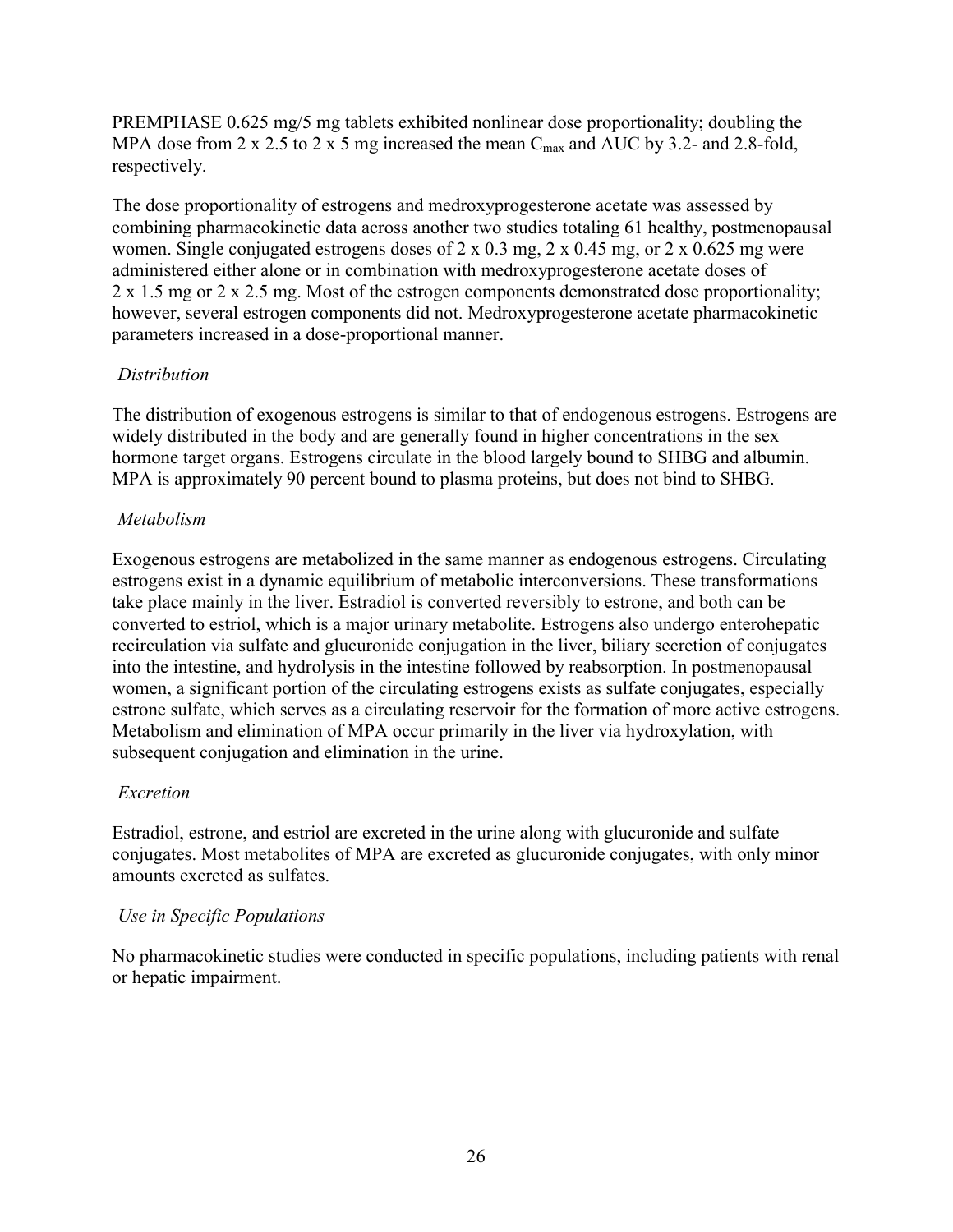# **13 NONCLINICAL TOXICOLOGY**

#### **13.1 Carcinogenesis, Mutagenesis, Impairment of Fertility**

Long-term continuous administration of natural and synthetic estrogens in certain animal species increases the frequency of carcinomas of the breasts, uterus, cervix, vagina, testis, and liver.

# **14 CLINICAL STUDIES**

#### **14.1 Effects on Vasomotor Symptoms**

In the first year of the Health and Osteoporosis, Progestin and Estrogen (HOPE) Study, a total of 2,805 postmenopausal women (average age  $53.3 \pm 4.9$  years) were randomly assigned to one of eight treatment groups of either placebo or conjugated estrogens, with or without medroxyprogesterone acetate. Efficacy for vasomotor symptoms was assessed during the first 12 weeks of treatment in a subset of symptomatic women  $(n = 241)$  who had at least seven moderate to severe hot flushes daily, or at least 50 moderate to severe hot flushes during the week before randomization. With PREMPRO  $0.625 \text{ mg}/2.5 \text{ mg}$ ,  $0.45 \text{ mg}/1.5 \text{ mg}$ , and  $0.3 \text{ mg}/1.5 \text{ mg}$ , the relief of both the frequency and severity of moderate to severe vasomotor symptoms was shown to be statistically improved compared to placebo at weeks 4 and 12. Table 5 shows the adjusted mean number of hot flushes in the PREMPRO 0.625 mg/2.5 mg, 0.45 mg/1.5 mg, 0.3 mg/1.5 mg, and placebo groups during the initial 12-week period.

#### **TABLE 5: SUMMARY TABULATION OF THE NUMBER OF HOT FLUSHES PER DAY – MEAN VALUES AND COMPARISONS BETWEEN THE ACTIVE TREATMENT GROUPS AND THE PLACEBO GROUP – PATIENTS WITH AT LEAST 7 MODERATE TO SEVERE FLUSHES PER DAY OR AT LEAST 50 PER WEEK AT BASELINE, LAST OBSERVATION CARRIED FORWARD (LOCF)**

| Treatment <sup>a</sup>            |                  |                          |                   |              |
|-----------------------------------|------------------|--------------------------|-------------------|--------------|
| (No. of Patients)                 |                  | -No. of Hot Flushes/Day- |                   |              |
| Time Period                       | <b>Baseline</b>  | Observed                 | Mean              | p-Values     |
| (week)                            | $Mean \pm SD$    | Mean $\pm$ SD            | Change $\pm$ SD   | vs. Placebob |
| $0.625 \text{ mg}/2.5 \text{ mg}$ |                  |                          |                   |              |
| $(n = 34)$                        |                  |                          |                   |              |
| 4                                 | $11.98 \pm 3.54$ | $3.19 \pm 3.74$          | $-8.78 \pm 4.72$  | < 0.001      |
| 12                                | $11.98 \pm 3.54$ | $1.16 \pm 2.22$          | $-10.82 \pm 4.61$ | < 0.001      |
| $0.45 \text{ mg}/1.5 \text{ mg}$  |                  |                          |                   |              |
| $(n = 29)$                        |                  |                          |                   |              |
| 4                                 | $12.61 \pm 4.29$ | $3.64 \pm 3.61$          | $-8.98 \pm 4.74$  | < 0.001      |
| 12                                | $12.61 \pm 4.29$ | $1.69 \pm 3.36$          | $-10.92 \pm 4.63$ | < 0.001      |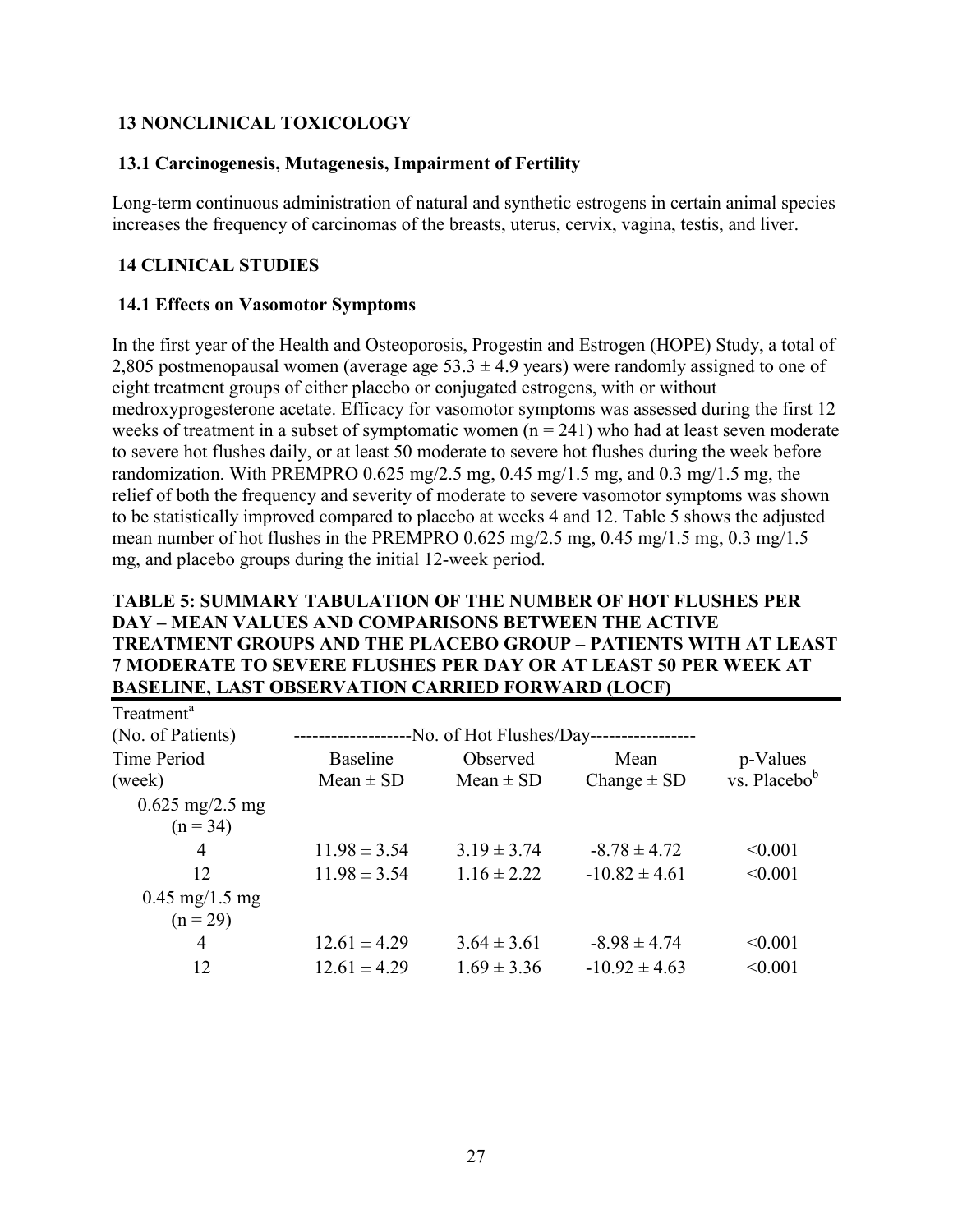#### **TABLE 5: SUMMARY TABULATION OF THE NUMBER OF HOT FLUSHES PER DAY – MEAN VALUES AND COMPARISONS BETWEEN THE ACTIVE TREATMENT GROUPS AND THE PLACEBO GROUP – PATIENTS WITH AT LEAST 7 MODERATE TO SEVERE FLUSHES PER DAY OR AT LEAST 50 PER WEEK AT BASELINE, LAST OBSERVATION CARRIED FORWARD (LOCF)**

| Treatment <sup>a</sup>          |                  |                          |                   |              |
|---------------------------------|------------------|--------------------------|-------------------|--------------|
| (No. of Patients)               |                  | -No. of Hot Flushes/Day- |                   |              |
| Time Period                     | <b>Baseline</b>  | Observed                 | Mean              | p-Values     |
| (week)                          | $Mean \pm SD$    | $Mean \pm SD$            | Change $\pm$ SD   | vs. Placebob |
| $0.3 \text{ mg}/1.5 \text{ mg}$ |                  |                          |                   |              |
| $(n = 33)$                      |                  |                          |                   |              |
| 4                               | $11.30 \pm 3.13$ | $3.70 \pm 3.29$          | $-7.60 \pm 4.71$  | < 0.001      |
| 12                              | $11.30 \pm 3.13$ | $1.31 \pm 2.82$          | $-10.00 \pm 4.60$ | < 0.001      |
| Placebo                         |                  |                          |                   |              |
| $(n = 28)$                      |                  |                          |                   |              |
| 4                               | $11.69 \pm 3.87$ | $7.89 \pm 5.28$          | $-3.80 \pm 4.71$  |              |
| 12                              | $11.69 \pm 3.87$ | $5.71 \pm 5.22$          | $-5.98 \pm 4.60$  |              |

<sup>a</sup> Identified by dosage (mg) of Premarin/MPA or placebo.

<sup>b</sup> There were no statistically significant differences between the  $0.625$  mg/2.5 mg, 0.45 mg/1.5 mg, and 0.3 mg/1.5 mg groups at any time period.

#### **14.2 Effects on Vulvar and Vaginal Atrophy**

Results of vaginal maturation indexes at cycles 6 and 13 showed that the differences from placebo were statistically significant ( $p < 0.001$ ) for all treatment groups.

#### **14.3 Effects on the Endometrium**

In a 1-year clinical trial of 1,376 women (average age  $54 \pm 4.6$  years) randomized to PREMPRO 0.625 mg/2.5 mg (n = 340), PREMPRO 0.625 mg/5 mg (n = 338), PREMPHASE 0.625 mg/5 mg ( $n = 351$ ), or Premarin 0.625 mg alone ( $n = 347$ ), results of evaluable biopsies at 12 months  $(n = 279, 274, 277,$  and 283, respectively) showed a reduced risk of endometrial hyperplasia in the two PREMPRO treatment groups (less than 1 percent) and in the PREMPHASE treatment group (less than 1 percent; 1 percent when focal hyperplasia was included) compared to the Premarin group (8 percent; 20 percent when focal hyperplasia was included), see Table 6.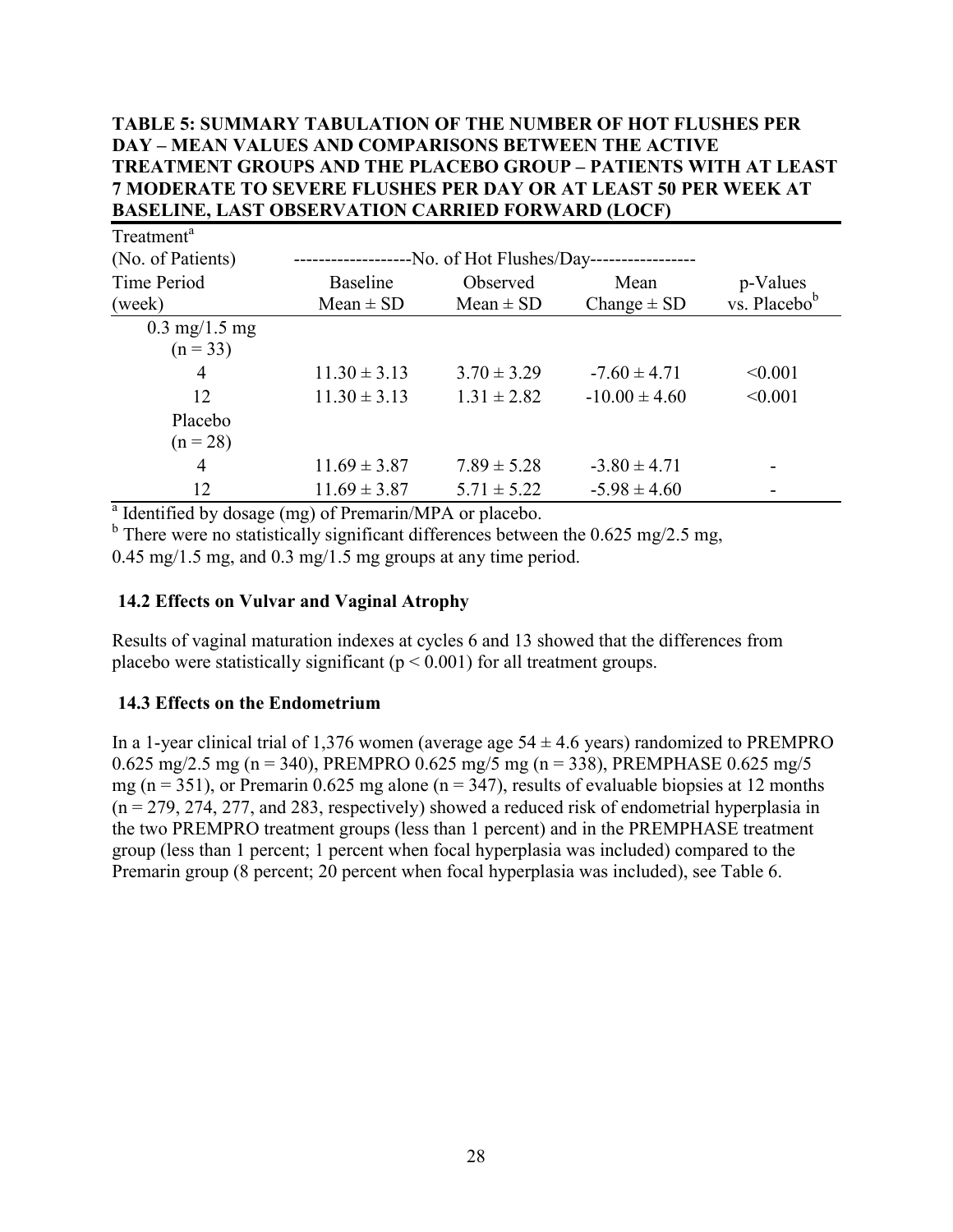| TABLE 6: INCIDENCE OF ENDOMETRIAL HYPERPLASIA AFTER ONE YEAR OF |  |  |
|-----------------------------------------------------------------|--|--|
| TREATMENT                                                       |  |  |

|                                               | -Groups-                               |                                      |                                      |            |  |
|-----------------------------------------------|----------------------------------------|--------------------------------------|--------------------------------------|------------|--|
|                                               | <b>PREMPRO</b>                         | PREMPRO                              | <b>PREMPHASE</b>                     | Premarin   |  |
|                                               | $0.625 \text{ mg}$<br>$2.5 \text{ mg}$ | $0.625 \text{ mg}$<br>$5 \text{ mg}$ | $0.625 \text{ mg}$<br>$5 \text{ mg}$ | $0.625$ mg |  |
| Total number of patients                      | 340                                    | 338                                  | 351                                  | 347        |  |
| Number of patients with evaluable<br>biopsies | 279                                    | 274                                  | 277                                  | 283        |  |
| No. $(\%)$ of patients with biopsies:         |                                        |                                      |                                      |            |  |
| • All focal and non-focal hyperplasia         | $2 \ (-1)^*$                           | $0(0)*$                              | $3(1)^{*}$                           | 57 (20)    |  |
| • Excluding focal cystic hyperplasia          | $2$ (<1)*                              | $0(0)*$                              | $^{5}$ (1)*                          | 25(8)      |  |

\* Significant ( $p < 0.001$ ) in comparison with Premarin (0.625 mg) alone.

In the first year of the Health and Osteoporosis, Progestin and Estrogen (HOPE) Study, 2,001 women (average age  $53.3 \pm 4.9$  years), of whom 88 percent were Caucasian, were treated with either Premarin 0.625 mg alone (n = 348), Premarin 0.45 mg alone (n = 338), Premarin 0.3 mg alone (n = 326) or PREMPRO 0.625 mg/2.5 mg (n = 331), PREMPRO 0.45 mg/1.5 mg (n = 331) or PREMPRO 0.3 mg/1.5 mg ( $n = 327$ ). Results of evaluable endometrial biopsies at 12 months showed a reduced risk of endometrial hyperplasia or cancer in the PREMPRO treatment groups compared with the corresponding Premarin alone treatment groups, except for the PREMPRO 0.3 mg/1.5 mg and Premarin 0.3 mg alone groups, in each of which there was only 1 case, see Table 7.

No endometrial hyperplasia or cancer was noted in those patients treated with the continuous combined regimens who continued for a second year in the osteoporosis and metabolic substudy of the HOPE study, see Table 8.

|                                                                        | -Groups--        |                                   |                                       |                   |                  |                  |
|------------------------------------------------------------------------|------------------|-----------------------------------|---------------------------------------|-------------------|------------------|------------------|
|                                                                        | Prempro          | Premarin Prempro Premarin Prempro |                                       |                   |                  | Premarin         |
|                                                                        |                  | $0.625$ mg/ $0.625$ mg $0.45$ mg/ |                                       | $0.45 \text{ mg}$ | $0.3 \text{ mg}$ | $0.3 \text{ mg}$ |
| Patient                                                                | $2.5 \text{ mg}$ |                                   | $1.5 \text{ mg}$                      |                   | $1.5 \text{ mg}$ |                  |
| Total number of patients                                               | 331              | 348                               | 331                                   | 338               | 327              | 326              |
| Number of patients with<br>evaluable biopsies                          | 278              | 249                               | 272                                   | 279               | 271              | 269              |
| No. $(\%)$ of patients with<br>biopsies:                               |                  |                                   |                                       |                   |                  |                  |
| $\bullet$ Hyperplasia/cancer <sup>a</sup><br>(consensus <sup>c</sup> ) | $0(0)^d$         |                                   | 20(8) $1 \left( \leq l \right)^{a,d}$ | 9(3)              | $1 (-1)^e$       | $(<1)^a$         |

#### **TABLE 7: INCIDENCE OF ENDOMETRIAL HYPERPLASIA/CANCER<sup>a</sup> AFTER ONE YEAR OF TREATMENT<sup>b</sup>**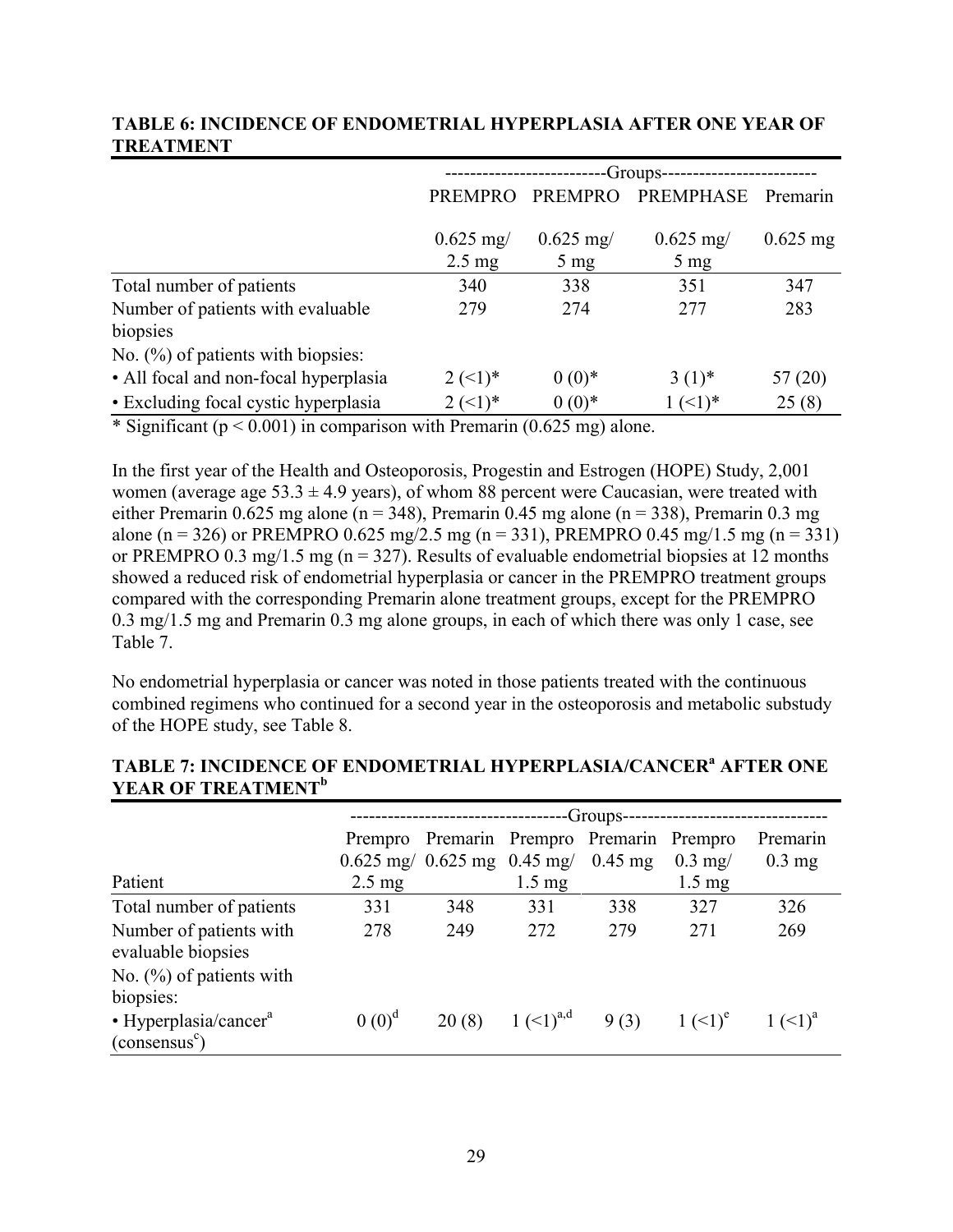<sup>a</sup> All cases of hyperplasia/cancer were endometrial hyperplasia, except for 1 patient in the Premarin 0.3 mg group diagnosed with endometrial cancer based on endometrial biopsy and 1 patient in the Premarin/MPA 0.45 mg/1.5 mg group diagnosed with endometrial cancer based on endometrial biopsy.

 $b$  Two (2) primary pathologists evaluated each endometrial biopsy. Where there was lack of agreement on the presence or absence of hyperplasia/cancer between the two, a third pathologist adjudicated (consensus).

<sup>c</sup> For an endometrial biopsy to be counted as consensus endometrial hyperplasia or cancer, at least 2 pathologists had to agree on the diagnosis.

<sup>d</sup> Significant ( $p < 0.05$ ) in comparison with corresponding dose of Premarin alone.

<sup>e</sup> Non-significant in comparison with corresponding dose of Premarin alone.

#### **TABLE 8: OSTEOPOROSIS AND METABOLIC SUBSTUDY, INCIDENCE OF ENDOMETRIAL HYPERPLASIA/CANCER<sup>a</sup> AFTER TWO YEARS OF TREATMENT<sup>b</sup>**

|                                                                        | --Groups--       |                                   |                  |                   |                  |                                                        |
|------------------------------------------------------------------------|------------------|-----------------------------------|------------------|-------------------|------------------|--------------------------------------------------------|
|                                                                        |                  |                                   |                  |                   |                  | Prempro Premarin Prempro Premarin Prempro Premarin 0.3 |
| Patient                                                                |                  | $0.625$ mg/ $0.625$ mg $0.45$ mg/ |                  | $0.45 \text{ mg}$ | $0.3 \text{ mg}$ | mg                                                     |
|                                                                        | $2.5 \text{ mg}$ |                                   | $1.5 \text{ mg}$ |                   | $1.5 \text{ mg}$ |                                                        |
| Total number of patients                                               | 75               | 65                                | 75               | 74                | 79               | 73                                                     |
| Number of patients with<br>evaluable biopsies                          | 62               | 55                                | 69               | 67                | 75               | 63                                                     |
| No. $(\%)$ of patients with                                            |                  |                                   |                  |                   |                  |                                                        |
| biopsies:                                                              |                  |                                   |                  |                   |                  |                                                        |
| $\bullet$ Hyperplasia/cancer <sup>a</sup><br>(consensus <sup>c</sup> ) | $0(0)^d$         | 15(27)                            | $(0)(0)^d$       | 10(15)            | $0(0)^d$         | 2(3)                                                   |

<sup>a</sup> All cases of hyperplasia/cancer were endometrial hyperplasia in patients who continued for a second year in the osteoporosis and metabolic substudy of the HOPE study.

 $b$  Two (2) primary pathologists evaluated each endometrial biopsy. Where there was lack of agreement on the presence or absence of hyperplasia/cancer between the two, a third pathologist adjudicated (consensus).

<sup>c</sup> For an endometrial biopsy to be counted as consensus endometrial hyperplasia or cancer, at least 2 pathologists had to agree on the diagnosis.

<sup>d</sup> Significant ( $p < 0.05$ ) in comparison with corresponding dose of Premarin alone.

### **14.4 Effects on Uterine Bleeding or Spotting**

The effects of PREMPRO on uterine bleeding or spotting, as recorded on daily diary cards, were evaluated in 2 clinical trials. Results are shown in Figures 1 and 2.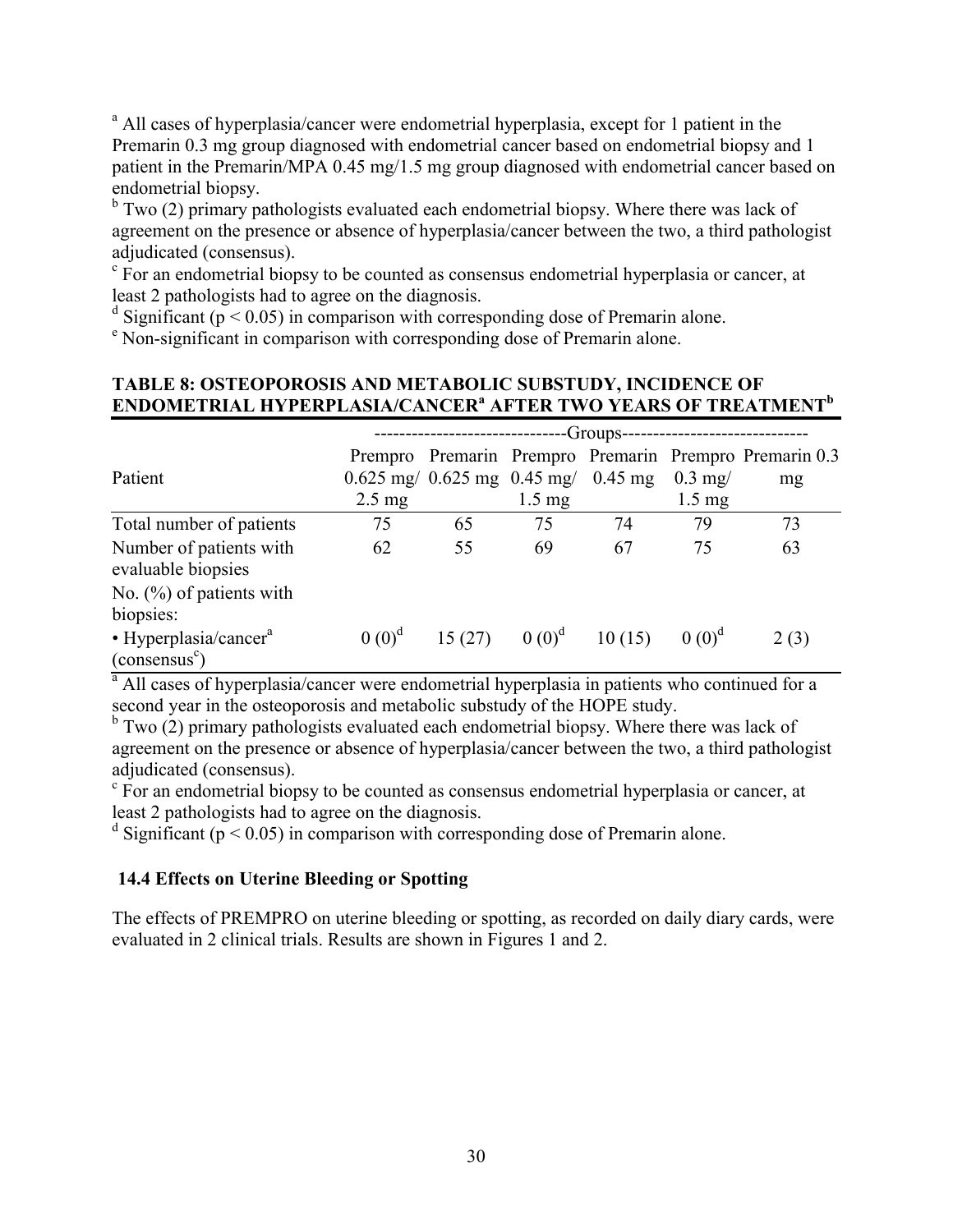

#### **FIGURE 1. PATIENTS WITH CUMULATIVE AMENORRHEA OVER TIME PERCENTAGES OF WOMEN WITH NO BLEEDING OR SPOTTING AT A GIVEN CYCLE THROUGH CYCLE 13 INTENT-TO-TREAT POPULATION, LOCF**

Note: The percentage of patients who were amenorrheic in a given cycle and through cycle 13 is shown. If data were missing, the bleeding value from the last reported day was carried forward (LOCF).



#### **FIGURE 2. PATIENTS WITH CUMULATIVE AMENORRHEA OVER TIME PERCENTAGES OF WOMEN WITH NO BLEEDING OR SPOTTING AT A GIVEN CYCLE THROUGH CYCLE 13 INTENT-TO-TREAT POPULATION, LOCF**

Note: The percentage of patients who were amenorrheic in a given cycle and through cycle 13 is shown. If data were missing, the bleeding value from the last reported day was carried forward (LOCF).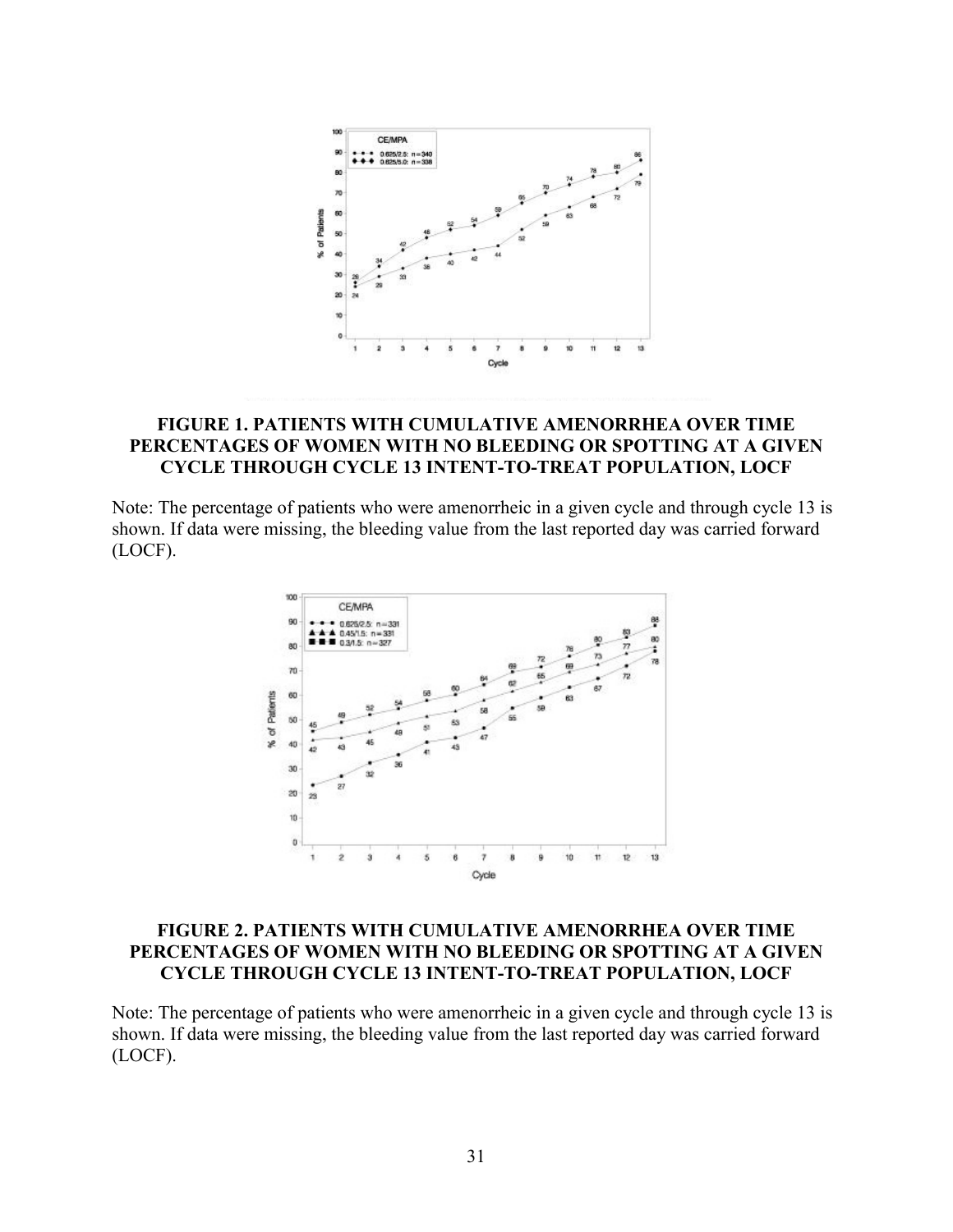#### **14.5 Effects on Bone Mineral Density**

#### *Health and Osteoporosis, Progestin and Estrogen (HOPE) Study*

The HOPE study was a double-blind, randomized, placebo/active-drug-controlled, multicenter study of healthy postmenopausal women with an intact uterus. Subjects (mean age  $53.3 \pm 4.9$ ) years) were  $2.3 \pm 0.9$  years on average since menopause and took one 600 mg tablet of elemental calcium (Caltrate™) daily. Subjects were not given Vitamin D supplements. They were treated with PREMPRO 0.625 mg/2.5 mg, 0.45 mg/1.5 mg or 0.3 mg/1.5 mg, comparable doses of Premarin alone, or placebo. Prevention of bone loss was assessed by measurement of bone mineral density (BMD), primarily at the anteroposterior lumbar spine  $(L_2 \text{ to } L_4)$ . Secondarily, BMD measurements of the total body, femoral neck, and trochanter were also analyzed. Serum osteocalcin, urinary calcium, and N-telopeptide were used as bone turnover markers (BTM) at cycles 6, 13, 19, and 26.

#### *Intent-to-treat subjects*

All active treatment groups showed significant differences from placebo in each of the four BMD endpoints. These significant differences were seen at cycles 6, 13, 19, and 26.

The percent changes from baseline to final evaluation are shown in Table 9.

| 21 CENTION, BOCI                  |          |                      |                       |         |
|-----------------------------------|----------|----------------------|-----------------------|---------|
|                                   |          | <b>Baseline</b>      | Change from           | p-Value |
| <b>Region Evaluated Treatment</b> | No. of   | (g/cm <sup>2</sup> ) | Baseline (%) Adjusted | VS.     |
| Group <sup>a</sup>                | Subjects | $Mean \pm SD$        | $Mean \pm SE$         | Placebo |
| $L_2$ to $L_4$ BMD                |          |                      |                       |         |
| 0.625/2.5                         | 81       | $1.14 \pm 0.16$      | $3.28 \pm 0.37$       | < 0.001 |
| 0.45/1.5                          | 89       | $1.16 \pm 0.14$      | $2.18 \pm 0.35$       | < 0.001 |
| 0.3/1.5                           | 90       | $1.14 \pm 0.15$      | $1.71 \pm 0.35$       | < 0.001 |
| Placebo                           | 85       | $1.14 \pm 0.14$      | $-2.45 \pm 0.36$      |         |
| <b>Total body BMD</b>             |          |                      |                       |         |
| 0.625/2.5                         | 81       | $1.14 \pm 0.08$      | $0.87 \pm 0.17$       | < 0.001 |
| 0.45/1.5                          | 89       | $1.14 \pm 0.07$      | $0.59 \pm 0.17$       | < 0.001 |
| 0.3/1.5                           | 91       | $1.13 \pm 0.08$      | $0.60 \pm 0.16$       | < 0.001 |
| Placebo                           | 85       | $1.13 \pm 0.08$      | $-1.50 \pm 0.17$      |         |
| Femoral neck BMD                  |          |                      |                       |         |
| 0.625/2.5                         | 81       | $0.89 \pm 0.14$      | $1.62 \pm 0.46$       | < 0.001 |
| 0.45/1.5                          | 89       | $0.89 \pm 0.12$      | $1.48 \pm 0.44$       | < 0.001 |
| 0.3/1.5                           | 91       | $0.86 \pm 0.11$      | $1.31 \pm 0.43$       | < 0.001 |
| Placebo                           | 85       | $0.88 \pm 0.14$      | $-1.72 \pm 0.45$      |         |
| Femoral trochanter BMD            |          |                      |                       |         |
| 0.625/2.5                         | 81       | $0.77 \pm 0.14$      | $3.35 \pm 0.59$       | 0.002   |
|                                   |          |                      |                       |         |

#### **TABLE 9: PERCENT CHANGE IN BONE MINERAL DENSITY: COMPARISON BETWEEN ACTIVE AND PLACEBO GROUPS IN THE INTENT-TO-TREAT POPULATION, LOCE**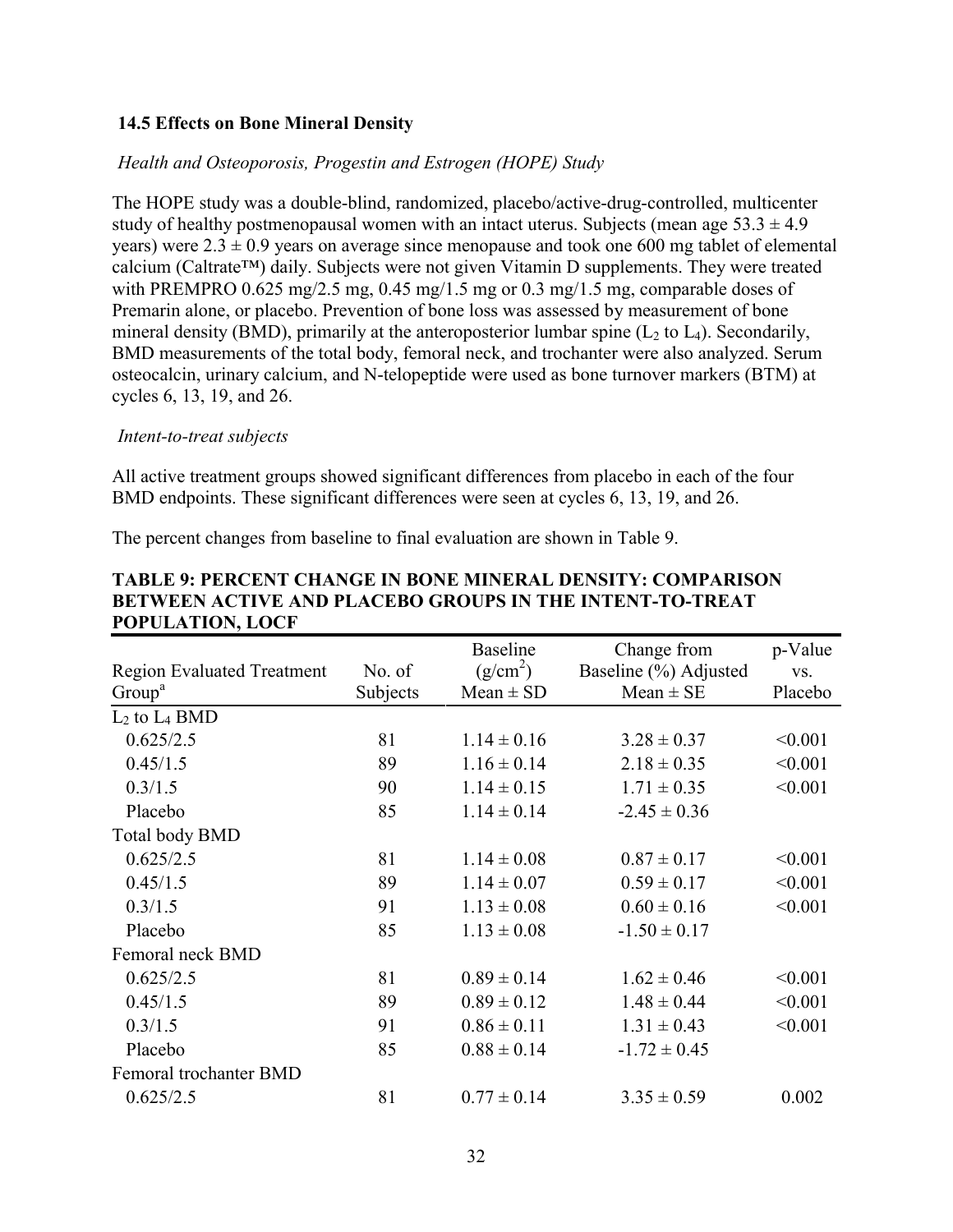#### **TABLE 9: PERCENT CHANGE IN BONE MINERAL DENSITY: COMPARISON BETWEEN ACTIVE AND PLACEBO GROUPS IN THE INTENT-TO-TREAT POPULATION, LOCF**

|                                   |          | <b>Baseline</b> | Change from           | p-Value |
|-----------------------------------|----------|-----------------|-----------------------|---------|
| <b>Region Evaluated Treatment</b> | No. of   | $(g/cm^2)$      | Baseline (%) Adjusted | VS.     |
| Group <sup>a</sup>                | Subjects | $Mean \pm SD$   | $Mean \pm SE$         | Placebo |
| 0.45/1.5                          | 89       | $0.76 \pm 0.12$ | $2.84 \pm 0.57$       | 0.011   |
| 0.3/1.5                           | 91       | $0.76 \pm 0.12$ | $3.93 \pm 0.56$       | < 0.001 |
| Placebo                           | 85       | $0.75 \pm 0.12$ | $0.81 \pm 0.58$       |         |

<sup>a</sup> Identified by dosage (mg/mg) of Premarin/MPA or placebo.

Figure 3 shows the cumulative percentage of subjects with percent changes from baseline in spine BMD equal to or greater than the percent change shown on the x-axis.



#### **FIGURE 3. CUMULATIVE PERCENT OF SUBJECTS WITH CHANGES FROM BASELINE IN SPINE BMD OF GIVEN MAGNITUDE OR GREATER IN PREMARIN/MPA AND PLACEBO GROUPS**

The mean percent changes from baseline in  $L_2$  to  $L_4$  BMD for women who completed the bone density study are shown with standard error bars by treatment group in Figure 4. Significant differences between each of the PREMPRO dosage groups and placebo were found at cycles 6, 13, 19, and 26.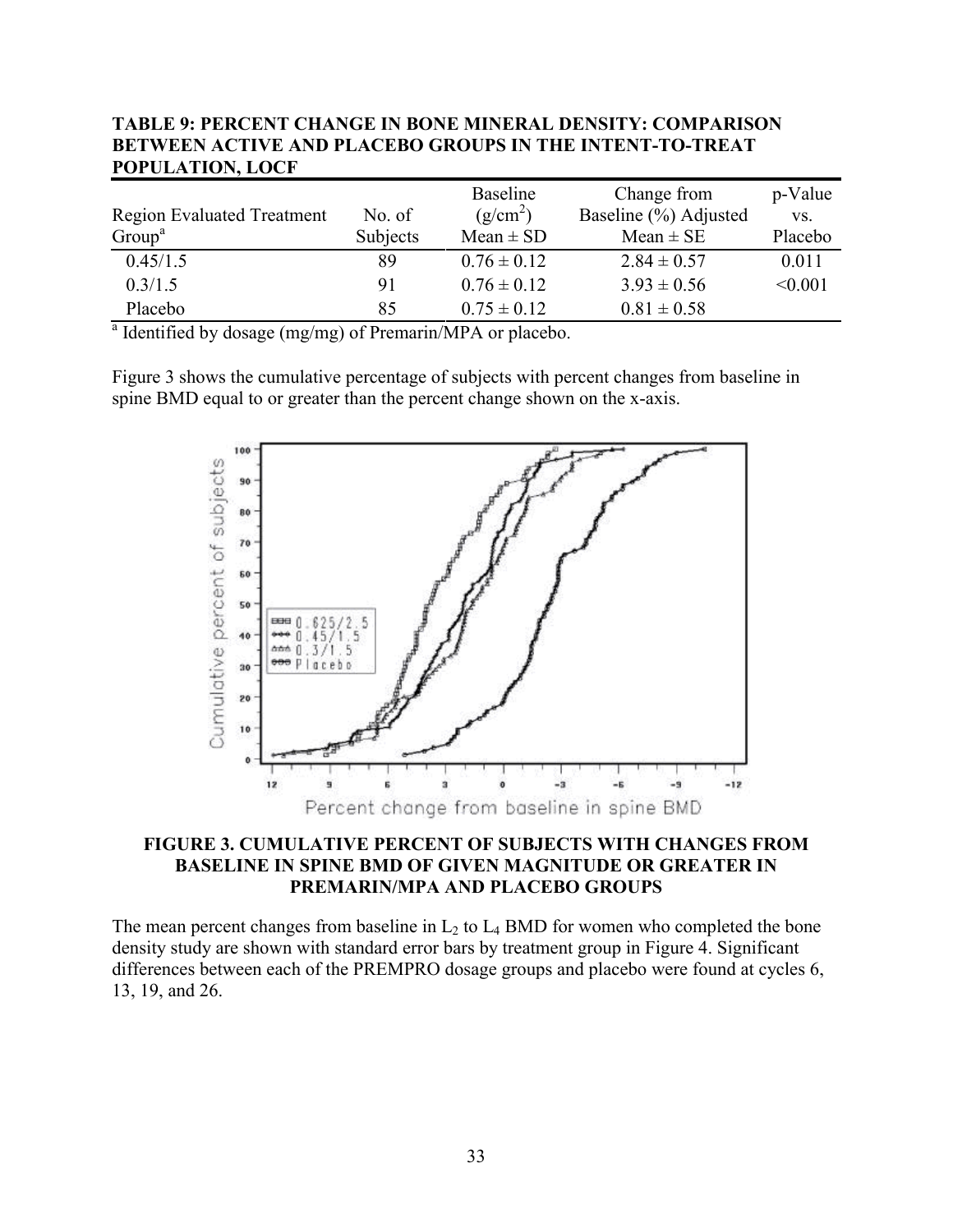

#### **FIGURE 4. ADJUSTED MEAN (SE) PERCENT CHANGE FROM BASELINE AT EACH CYCLE IN SPINE BMD: SUBJECTS COMPLETING IN PREMARIN/MPA GROUPS AND PLACEBO**

The bone turnover markers, serum osteocalcin and urinary N-telopeptide, significantly decreased  $(p < 0.001)$  in all active-treatment groups at cycles 6, 13, 19, and 26 compared with the placebo group. Larger mean decreases from baseline were seen with the active groups than with the placebo group. Significant differences from placebo were seen less frequently in urine calcium; only with PREMPRO 0.625 mg/2.5 mg and 0.45 mg/1.5 mg were there significantly larger mean decreases than with placebo at 3 or more of the 4 time points.

### **14.6 Women's Health Initiative Studies**

The WHI enrolled approximately 27,000 predominantly healthy postmenopausal women in two substudies to assess the risks and benefits of daily oral CE (0.625 mg)-alone or in combination with MPA (2.5 mg) compared to placebo in the prevention of certain chronic diseases. The primary endpoint was the incidence of CHD (defined as nonfatal MI, silent MI and CHD death), with invasive breast cancer as the primary adverse outcome. A "global index" included the earliest occurrence of CHD, invasive breast cancer, stroke, PE, endometrial cancer (only in the CE plus MPA substudy), colorectal cancer, hip fracture, or death due to other causes. These substudies did not evaluate the effects of CE plus MPA or CE-alone on menopausal symptoms.

#### *WHI Estrogen Plus Progestin Substudy*

The WHI estrogen plus progestin substudy was stopped early. According to the predefined stopping rule, after an average follow-up of 5.6 years of treatment, the increased risk of invasive breast cancer and cardiovascular events exceeded the specified benefits included in the "global index." The absolute excess risk of events included in the "global index" was 19 per 10,000 women-years.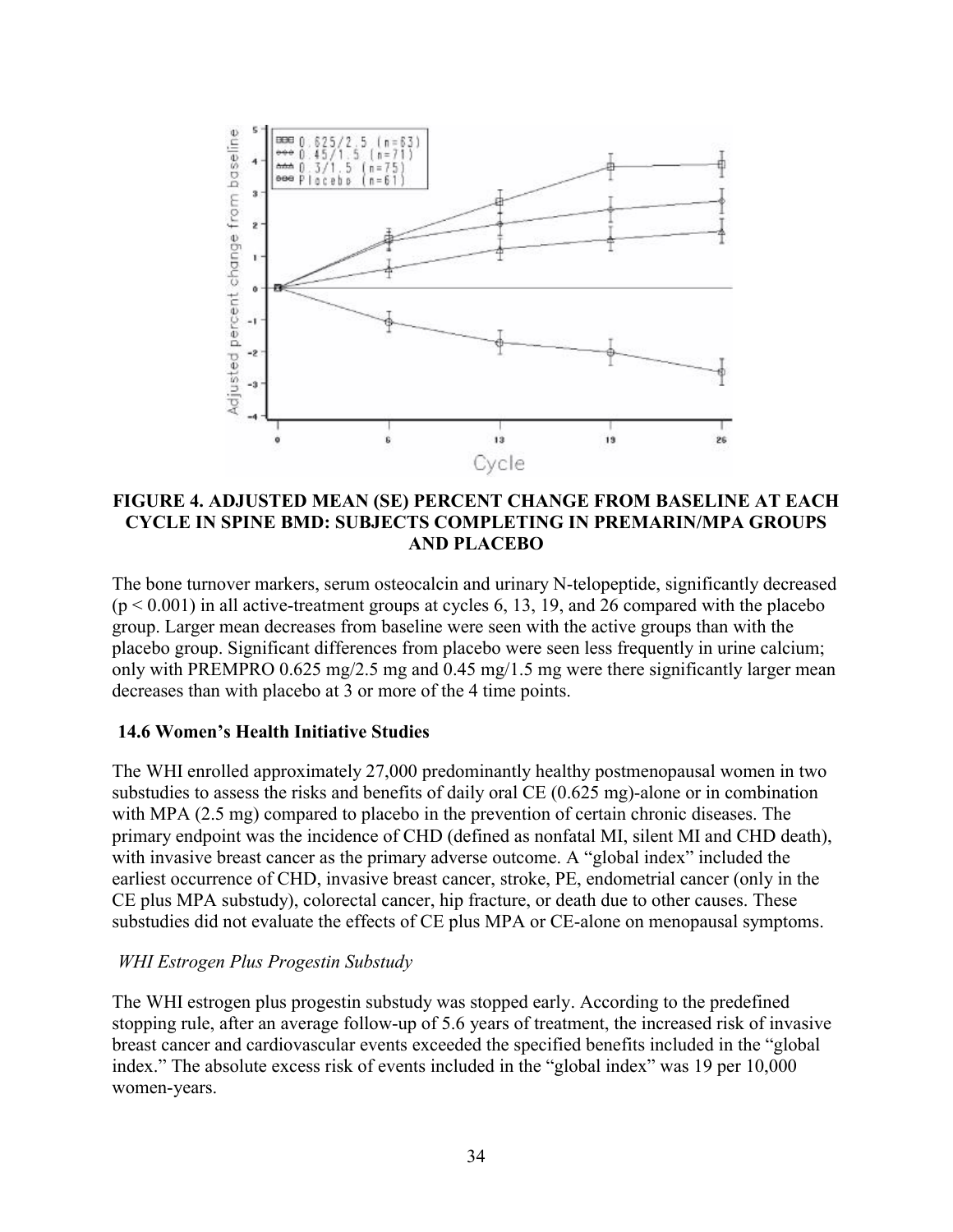For those outcomes included in the WHI "global index" that reached statistical significance after 5.6 years of follow-up, the absolute excess risks per 10,000 women-years in the group treated with CE plus MPA were 7 more CHD events, 8 more strokes, 10 more PEs, and 8 more invasive breast cancers, while the absolute risk reductions per 10,000 women-years were 6 fewer colorectal cancers and 5 fewer hip fractures.

Results of the CE plus MPA substudy, which included 16,608 women (average 63 years of age, range 50 to 79; 83.9 percent White, 6.8 percent Black, 5.4 percent Hispanic, 3.9 percent Other) are presented in Table 10. These results reflect centrally adjudicated data after an average follow-up of 5.6 years.

|                                        | <b>Relative Risk</b> |                |                          |
|----------------------------------------|----------------------|----------------|--------------------------|
|                                        | CE/MPA vs. Placebo   | <b>CE/MPA</b>  | Placebo                  |
|                                        | $(95\% \, nCIc)$     | $n = 8,506$    | $n = 8,102$              |
| Event                                  |                      |                | Absolute Risk per 10,000 |
|                                        |                      |                | Women-Years              |
| CHD events                             | $1.23(0.99-1.53)$    | 41             | 34                       |
| Non-fatal MI                           | $1.28(1.00-1.63)$    | 31             | 25                       |
| CHD death                              | $1.10(0.70-1.75)$    | 8              | 8                        |
| All Strokes                            | $1.31(1.03-1.68)$    | 33             | 25                       |
| Ischemic stroke                        | $1.44(1.09-1.90)$    | 26             | 18                       |
| Deep vein thrombosis <sup>d</sup>      | $1.95(1.43 - 2.67)$  | 26             | 13                       |
| Pulmonary embolism                     | $2.13(1.45-3.11)$    | 18             | 8                        |
| Invasive breast cancer <sup>e</sup>    | $1.24(1.01-1.54)$    | 41             | 33                       |
| Colorectal cancer                      | $0.61(0.42 - 0.87)$  | 10             | 16                       |
| Endometrial cancer <sup>d</sup>        | $0.81(0.48-1.36)$    | 6              | $\overline{7}$           |
| Cervical cancer <sup>d</sup>           | $1.44(0.47 - 4.42)$  | $\overline{2}$ | 1                        |
| Hip fracture                           | $0.67(0.47-0.96)$    | 11             | 16                       |
| Vertebral fractures <sup>d</sup>       | $0.65(0.46-0.92)$    | 11             | 17                       |
| Lower arm/wrist fractures <sup>d</sup> | $0.71(0.59 - 0.85)$  | 44             | 62                       |
| Total fractures <sup>d</sup>           | $0.76(0.69 - 0.83)$  | 152            | 199                      |
| Overall Mortality <sup>f</sup>         | $1.00(0.83-1.19)$    | 52             | 52                       |
| Global Index <sup>g</sup>              | $1.13(1.02 - 1.25)$  | 184            | 165                      |

| <b>TABLE 10: Relative and Absolute Risk Seen in the Estrogen Plus Progestin Substudy of</b> |  |
|---------------------------------------------------------------------------------------------|--|
| WHI at an Average of 5.6 Years <sup>a,b</sup>                                               |  |

<sup>a</sup> Adapted from numerous WHI publications. WHI publications can be viewed at www.nhlbi.nih.gov/whi.

<sup>b</sup> Results are based on centrally adjudicated data.

<sup>c</sup> Nominal confidence intervals unadjusted for multiple looks and multiple comparisons.

<sup>d</sup> Not included in "global index."

e Includes metastatic and non-metastatic breast cancer, with the exception of *in situ* breast cancer.

 $f$  All deaths, except from breast or colorectal cancer, definite or probable CHD, PE or cerebrovascular disease.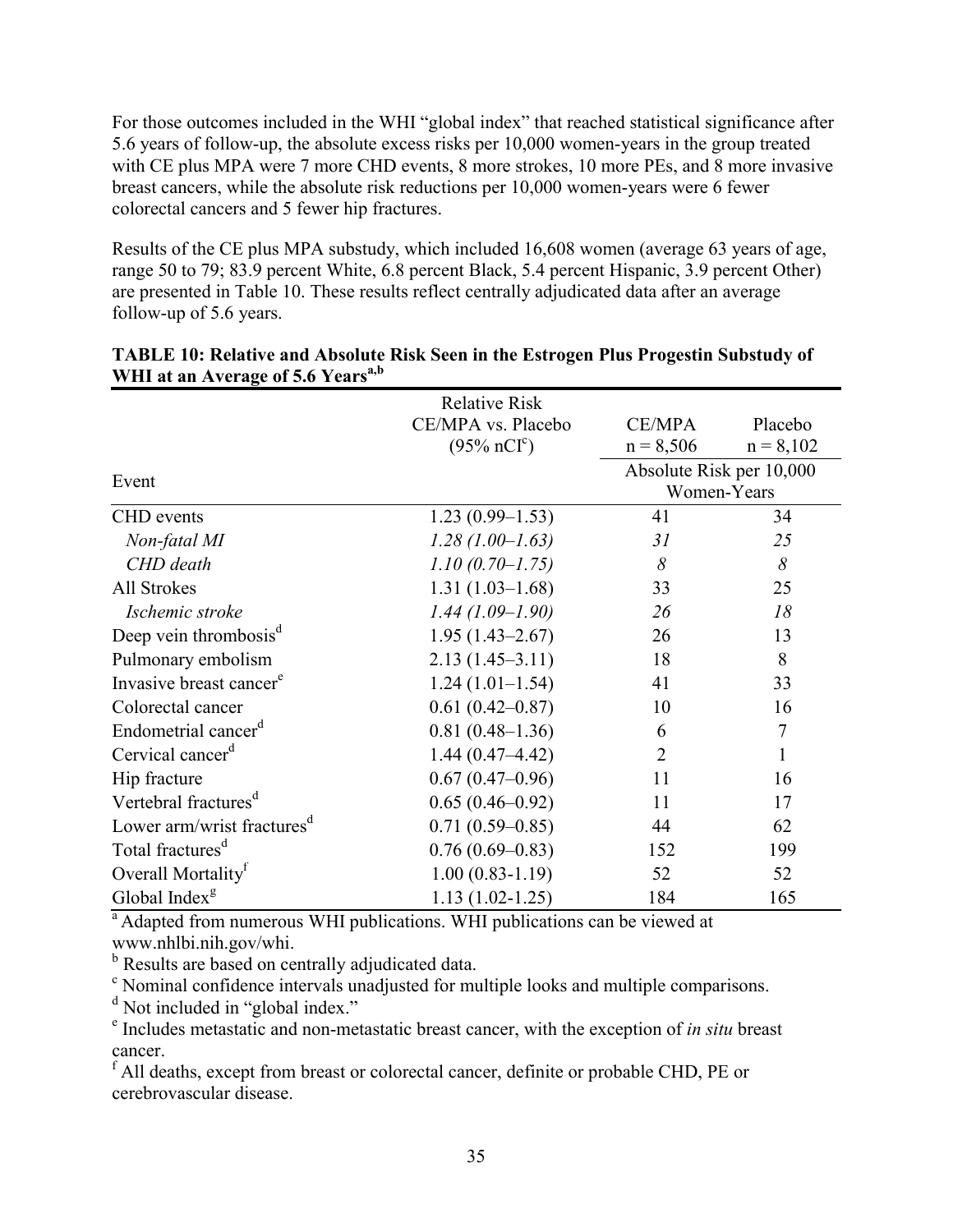<sup>g</sup> A subset of the events was combined in a "global index" defined as the earliest occurrence of CHD events, invasive breast cancer, stroke, pulmonary embolism, colorectal cancer, hip fracture, or death due to other causes.

Timing of the initiation of estrogen plus progestin therapy relative to the start of menopause may affect the overall risk benefit profile. The WHI estrogen plus progestin substudy stratified by age showed in women 50 to 59 years of age, a non-significant trend toward reduced risk for overall mortality *[hazard ratio (HR) 0.69 (95 percent CI, 0.44-1.07)]*.

#### *WHI Estrogen-Alone Substudy*

The WHI estrogen-alone substudy was stopped early because an increased risk of stroke was observed, and it was deemed that no further information would be obtained regarding the risks and benefits of estrogen-alone in predetermined primary endpoints.

Results of the estrogen-alone substudy, which included 10,739 women (average 63 years of age, range 50 to 79; 75.3 percent White, 15.1 percent Black, 6.1 percent Hispanic, 3.6 percent Other) after an average follow-up of 7.1 years, are presented in Table 11.

|                                          | <b>Relative Risk</b>     |             |                          |
|------------------------------------------|--------------------------|-------------|--------------------------|
|                                          | CE vs. Placebo           | <b>CE</b>   | Placebo                  |
|                                          | $(95\% \text{ nCI}^{b})$ | $n = 5,310$ | $n = 5,429$              |
| Event                                    |                          |             | Absolute Risk per 10,000 |
|                                          |                          |             | Women-Years              |
| $CHD$ events <sup>c</sup>                | $0.95(0.78-1.16)$        | 54          | 57                       |
| $Non-fatal MIc$                          | $0.91(0.73 - 1.14)$      | 40          | 43                       |
| $CHD$ death <sup>c</sup>                 | $1.01(0.71 - 1.43)$      | 16          | 16                       |
| All Strokes <sup>c</sup>                 | $1.33(1.05-1.68)$        | 45          | 33                       |
| Ischemic stroke <sup>c</sup>             | $1.55$ (1.19–2.01)       | 38          | 25                       |
| Deep vein thrombosis $c, d$              | $1.47(1.06 - 2.06)$      | 23          | 15                       |
| Pulmonary embolism <sup>c</sup>          | $1.37(0.90 - 2.07)$      | 14          | 10                       |
| Invasive breast cancer <sup>c</sup>      | $0.80(0.62 - 1.04)$      | 28          | 34                       |
| Colorectal cancer <sup>e</sup>           | $1.08(0.75-1.55)$        | 17          | 16                       |
| Hip fracture <sup>c</sup>                | $0.65(0.45-0.94)$        | 12          | 19                       |
| Vertebral fractures <sup>c,d</sup>       | $0.64(0.44 - 0.93)$      | 11          | 18                       |
| Lower arm/wrist fractures <sup>c,d</sup> | $0.58(0.47-0.72)$        | 35          | 59                       |
| Total fractures <sup>c,d</sup>           | $0.71(0.64 - 0.80)$      | 144         | 197                      |
| Death due to other causes <sup>e,f</sup> | $1.08(0.88 - 1.32)$      | 53          | 50                       |
| Overall mortality <sup>c,d</sup>         | $1.04(0.88 - 1.22)$      | 79          | 75                       |
| Global Index <sup>g</sup>                | $1.02(0.92 - 1.13)$      | 206         | 201                      |

### **Table 11: Relative and Absolute Risk Seen in the Estrogen-Alone Substudy of WHI<sup>a</sup>**

<sup>a</sup> Adapted from numerous WHI publications. WHI publications can be viewed at www.nhlbi.nih.gov/whi.

<sup>b</sup> Nominal confidence intervals unadjusted for multiple looks and multiple comparisons.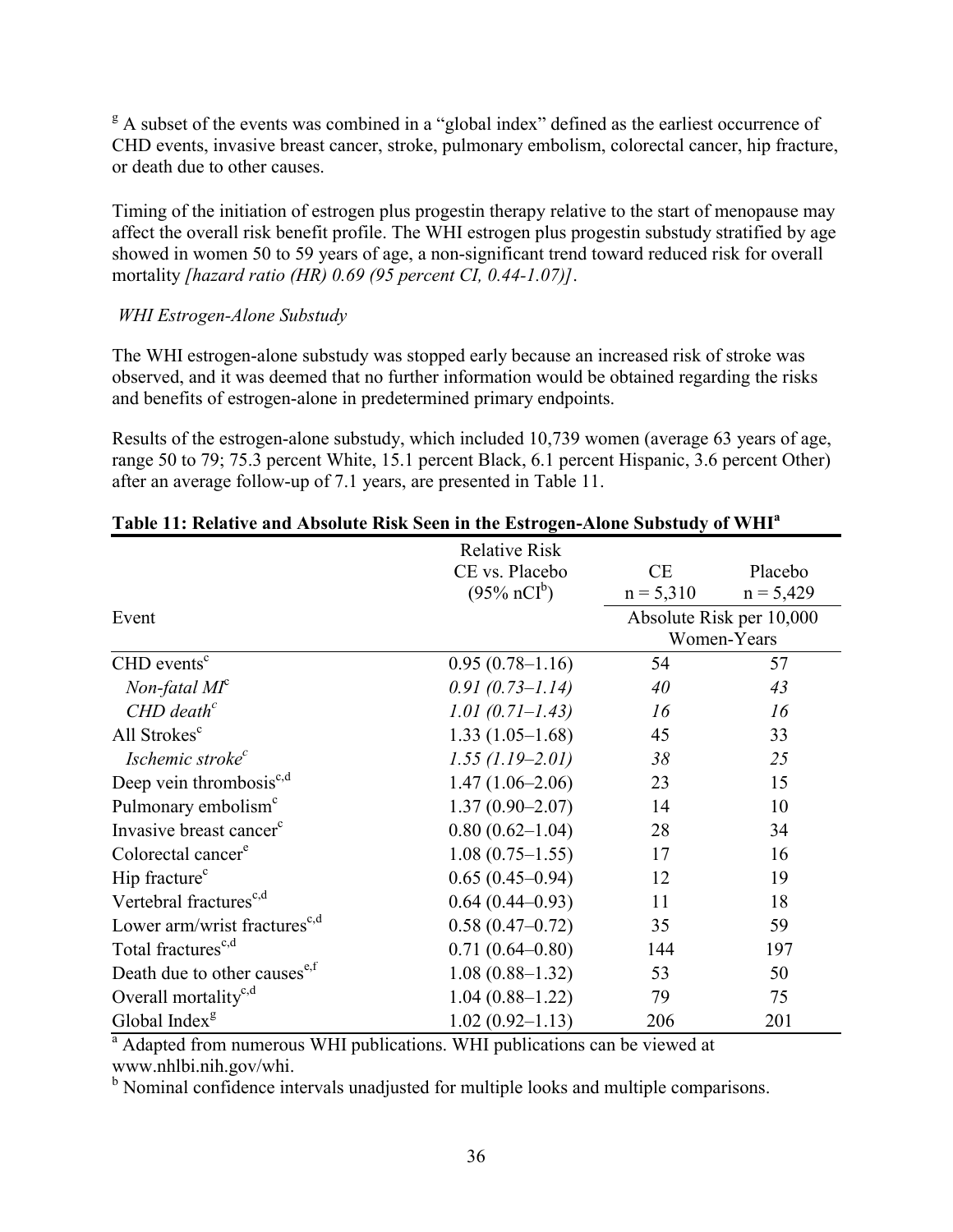$\epsilon$  Results are based on centrally adjudicated data for an average follow-up of 7.1 years.

<sup>d</sup> Not included in "global index."

<sup>e</sup> Results are based on an average follow-up of 6.8 years.

<sup>f</sup> All deaths, except from breast or colorectal cancer, definite or probable CHD, PE or cerebrovascular disease.

<sup>g</sup> A subset of the events was combined in a "global index" defined as the earliest occurrence of CHD events, invasive breast cancer, stroke, pulmonary embolism, colorectal cancer, hip fracture, or death due to other causes.

For those outcomes included in the WHI "global index" that reached statistical significance, the absolute excess risk per 10,000 women-years in the group treated with CE-alone was 12 more strokes while the absolute risk reduction per 10,000 women-years was 7 fewer hip fractures.<sup>9</sup> The absolute excess risk of events included in the "global index" was a non-significant 5 events per 10,000 women-years. There was no difference between the groups in terms of all-cause mortality.

No overall difference for primary CHD events (nonfatal MI, silent MI and CHD death) and invasive breast cancer incidence in women receiving CE-alone compared with placebo was reported in final centrally adjudicated results from the estrogen-alone substudy, after an average follow up of 7.1 years.

Centrally adjudicated results for stroke events from the estrogen-alone substudy, after an average follow-up of 7.1 years, reported no significant difference in distribution of stroke subtype or severity, including fatal strokes, in women receiving CE-alone compared to placebo. Estrogenalone increased the risk for ischemic stroke, and this excess risk was present in all subgroups of women examined. $10<sup>10</sup>$ 

Timing of the initiation of estrogen-alone therapy relative to the start of menopause may affect the overall risk benefit profile. The WHI estrogen-alone substudy, stratified by age, showed in women 50 to 59 years of age a non-significant trend toward reduced risk for CHD [HR 0.63 (95 percent CI, 0.36-1.09)] and overall mortality *[HR 0.71 (95 percent CI, 0.46-1.11)]*.

# **14.7 Women's Health Initiative Memory Study**

The WHIMS estrogen plus progestin ancillary study of WHI enrolled 4,532 predominantly healthy postmenopausal women 65 years of age and older (47 percent were 65 to 69 years of age; 35 percent were 70 to 74 years of age; and 18 percent were 75 years of age and older) to evaluate the effects of daily CE (0.625 mg) plus MPA (2.5 mg) on the incidence of probable dementia (primary outcome) compared to placebo.

After an average follow-up of 4 years, the relative risk of probable dementia for CE plus MPA versus placebo was 2.05 (95 percent CI, 1.21-3.48). The absolute risk of probable dementia for CE plus MPA versus placebo was 45 versus 22 cases per 10,000 women-years. Probable dementia as defined in this study included Alzheimer's disease (AD), vascular dementia (VaD) and mixed types (having features of both AD and VaD). The most common classification of probable dementia in the treatment group and the placebo group was AD. Since the ancillary study was conducted in women 65 to 79 years of age, it is unknown whether these findings apply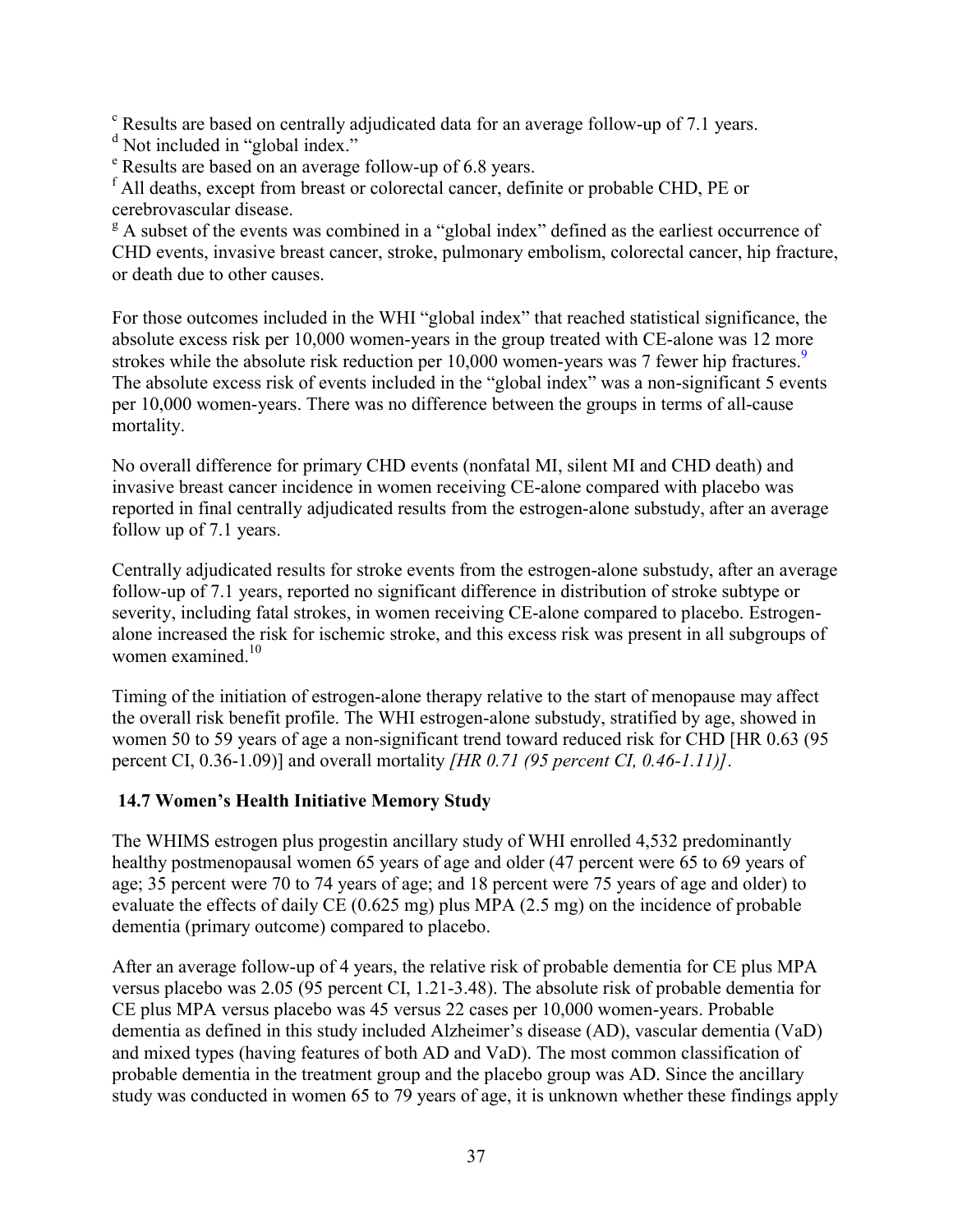to younger postmenopausal women *[see Warnings and Precautions (5.3), and Use in Specific Populations (8.5)]*.

The WHIMS estrogen-alone ancillary study of WHI enrolled 2,947 predominantly healthy hysterectomized postmenopausal women 65 to 79 years of age and older (45 percent were 65 to 69 years of age; 36 percent were 70 to 74 years of age; 19 percent were 75 years of age and older) to evaluate the effects of daily CE (0.625 mg)-alone on the incidence of probable dementia (primary outcome) compared to placebo.

After an average follow-up of 5.2 years, the relative risk of probable dementia for CE-alone versus placebo was 1.49 (95 percent CI, 0.83-2.66). The absolute risk of probable dementia for CE-alone versus placebo was 37 versus 25 cases per 10,000 women-years. Probable dementia as defined in this study included AD, VaD and mixed types (having features of both AD and VaD). The most common classification of probable dementia in the treatment group and the placebo group was AD. Since the ancillary study was conducted in women 65 to 79 years of age, it is unknown whether these findings apply to younger postmenopausal women *[see Warnings and Precautions (5.3), and Use in Specific Populations (8.5)]*.

When data from the two populations were pooled as planned in the WHIMS protocol, the reported overall relative risk for probable dementia was 1.76 (95 percent CI, 1.19-2.60). Differences between groups became apparent in the first year of treatment. It is unknown whether these findings apply to younger postmenopausal women *[see Warnings and Precautions (5.3), and Use in Specific Populations (8.5)]*.

# **15 REFERENCES**

- 1. Rossouw JE, et al. Postmenopausal Hormone Therapy and Risk of Cardiovascular Disease by Age and Years Since Menopause. *JAMA*. 2007;297:1465-1477.
- 2. Hsia J, et al. Conjugated Equine Estrogens and Coronary Heart Disease. *Arch Int Med.* 2006;166:357-365.
- 3. Cushman M, et al. Estrogen Plus Progestin and Risk of Venous Thrombosis. *JAMA*. 2004;292:1573-1580.
- 4. Curb JD, et al. Venous Thrombosis and Conjugated Equine Estrogen in Women Without a Uterus. *Arch Int Med*. 2006;166:772-780.
- 5. Chlebowski RT, et al. Influence of Estrogen Plus Progestin on Breast Cancer and Mammography in Healthy Postmenopausal Women. *JAMA*. 2003;289:3234-3253.
- 6. Stefanick ML, et al. Effects of Conjugated Equine Estrogens on Breast Cancer and Mammography Screening in Postmenopausal Women With Hysterectomy. *JAMA*. 2006;295:1647-1657.
- 7. Anderson GL, et al. Effects of Estrogen Plus Progestin on Gynecologic Cancers and Associated Diagnostic Procedures. *JAMA*. 2003;290:1739-1748.
- 8. Shumaker SA, et al. Conjugated Equine Estrogens and Incidence of Probable Dementia and Mild Cognitive Impairment in Postmenopausal Women. *JAMA*. 2004;291:2947- 2958.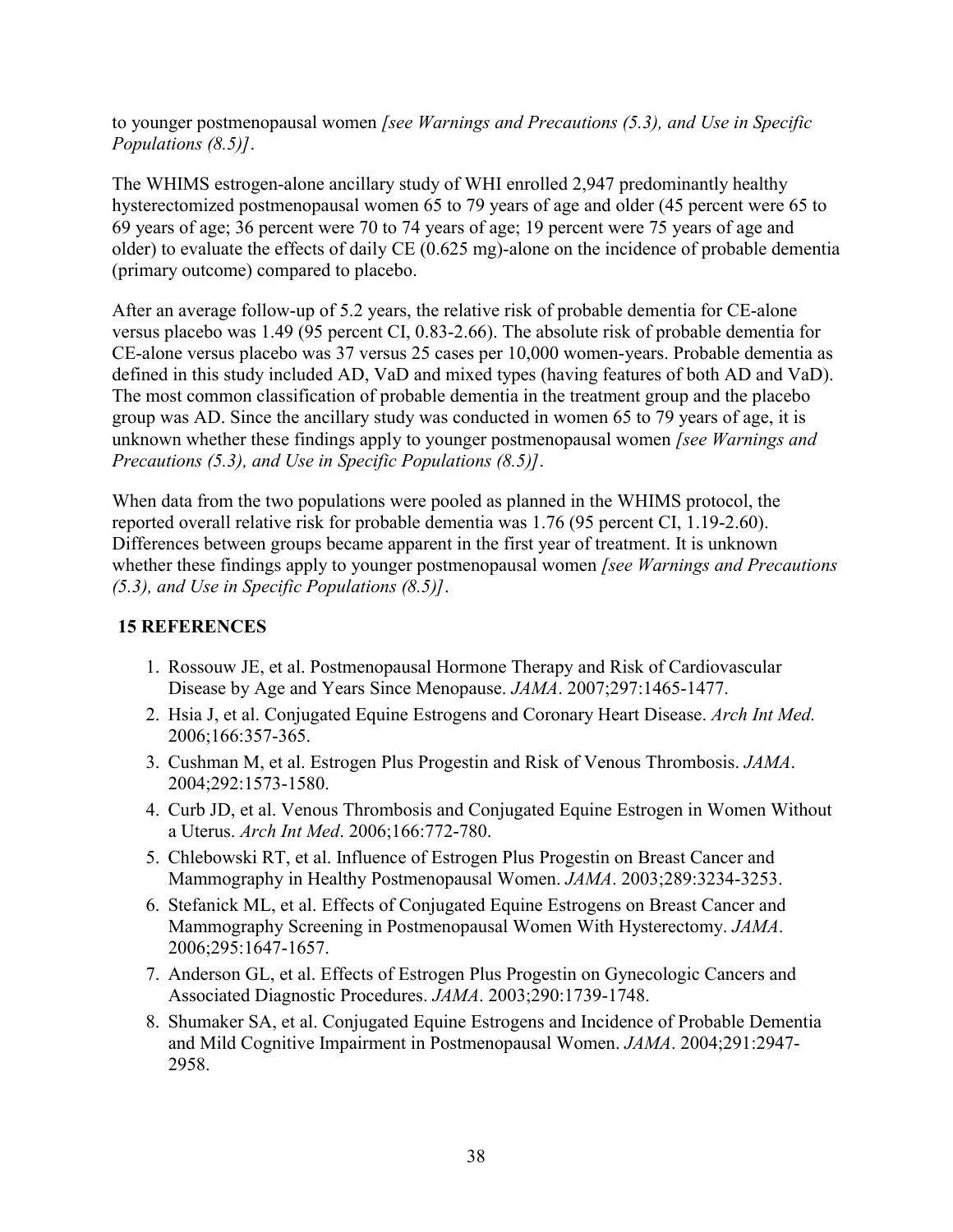- 9. Jackson RD, et al. Effects of Conjugated Equine Estrogen on Risk of Fractures and BMD in Postmenopausal Women With Hysterectomy: Results From the Women's Health Initiative Randomized Trial. *J Bone Miner Res*. 2006;21:817-828.
- 10. Hendrix SL, et al. Effects of Conjugated Equine Estrogen on Stroke in the Women's Health Initiative. *Circulation*. 2006;113:2425-2434.

# **16 HOW SUPPLIED/STORAGE AND HANDLING**

# **16.1 How Supplied**

PREMPRO therapy consists of a single tablet to be taken once daily.

# **PREMPRO 0.3 mg/1.5 mg**

NDC 0046-1105-11, carton includes 1 blister card containing 28 oval, cream tablets.

# **PREMPRO 0.45 mg/1.5 mg**

NDC 0046-1106-11, carton includes 1 blister card containing 28 oval, gold tablets.

# **PREMPRO 0.625 mg/2.5 mg**

NDC 0046-1107-11, carton includes 1 blister card containing 28 oval, peach tablets.

# **PREMPRO 0.625 mg/5 mg**

NDC 0046-1108-11, carton includes 1 blister card containing 28 oval, light-blue tablets.

**PREMPHASE** therapy consists of two separate tablets; one maroon Premarin tablet taken daily on days 1 through 14 and one light-blue tablet taken on days 15 through 28.

NDC 0046-2575-12, carton includes 1 blister card containing 28 tablets (14 oval, maroon Premarin tablets and 14 oval, light-blue tablets).

The appearance of PREMPRO tablets is a trademark of Pfizer Inc.

The appearance of PREMARIN tablets is a trademark of Pfizer Inc. The appearance of the conjugated estrogens/medroxyprogesterone acetate combination tablets is a trademark.

### **16.2 Storage and Handling**

**Store at 20° to 25°C (68° to 77°F); excursions permitted to 15° to 30°C (59° to 86°F) [see USP Controlled Room Temperature].**

# **17 PATIENT COUNSELING INFORMATION**

See FDA-Approved Patient Labeling.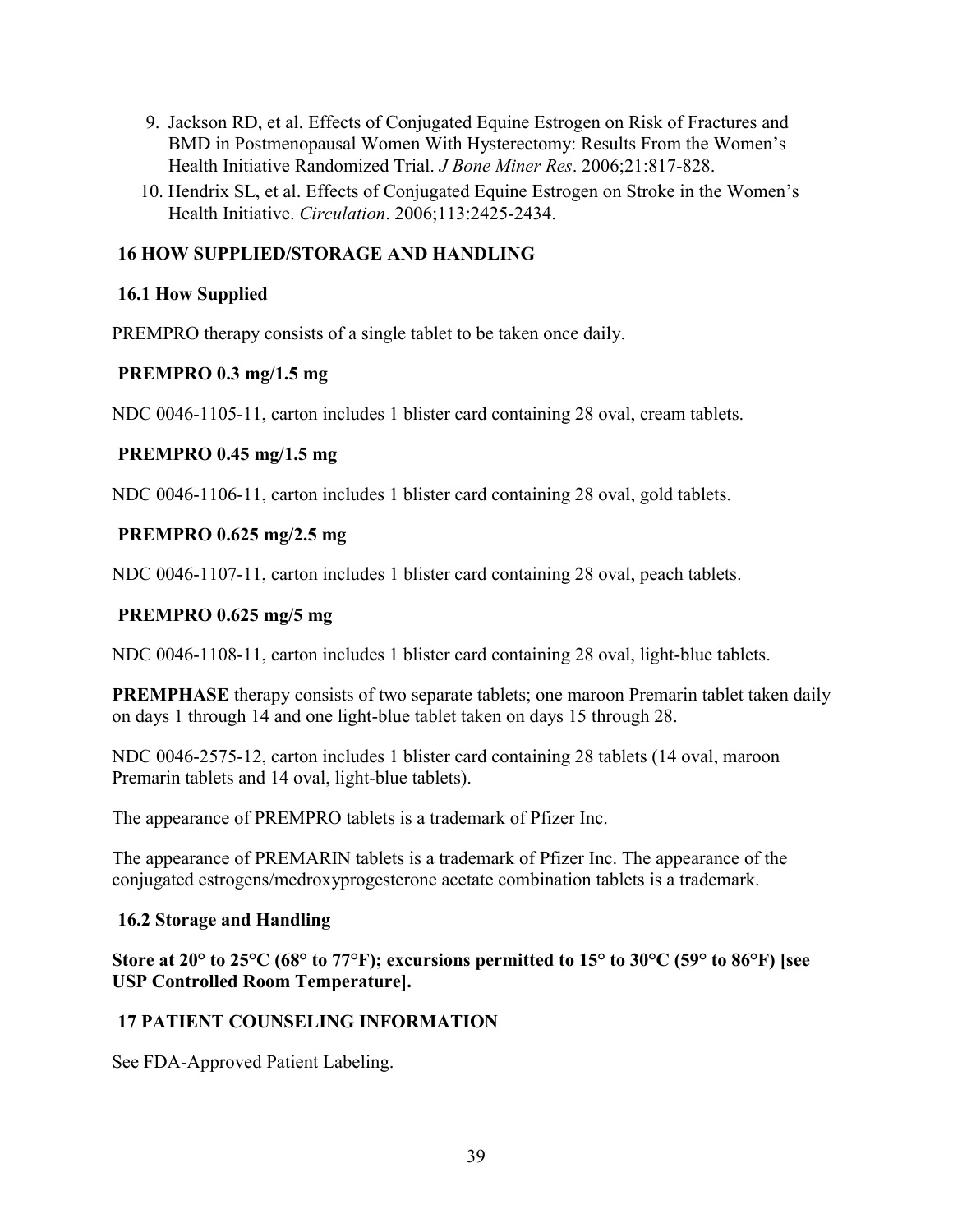# **17.1 Abnormal Vaginal Bleeding**

Inform postmenopausal women of the importance of reporting abnormal vaginal bleeding to their healthcare provider as soon as possible *[see Warnings and Precautions (5.2)]*.

#### **17.2 Possible Serious Adverse Reactions with Estrogen Plus Progestin Therapy**

Inform postmenopausal women of possible serious adverse reactions of estrogen plus progestin therapy including Cardiovascular Disorders, Malignant Neoplasms, and Probable Dementia *[see Warnings and Precautions (5.1, 5.2, 5.3)]*.

#### **17.3 Possible Less Serious but Common Adverse Reactions with Estrogen Plus Progestin Therapy**

Inform postmenopausal women of possible less serious but common adverse reactions of estrogen plus progestin therapy such as headache, breast pain and tenderness, nausea and vomiting.

This product's label may have been updated. For current package insert and further product information, please visit [www.pfizer.com.](http://www.pfizer.com/)



fizer

**Wyeth Pharmaceuticals LLC** A subsidiary of Pfizer Inc, Philadelphia, PA 19101

LAB-0502-9.0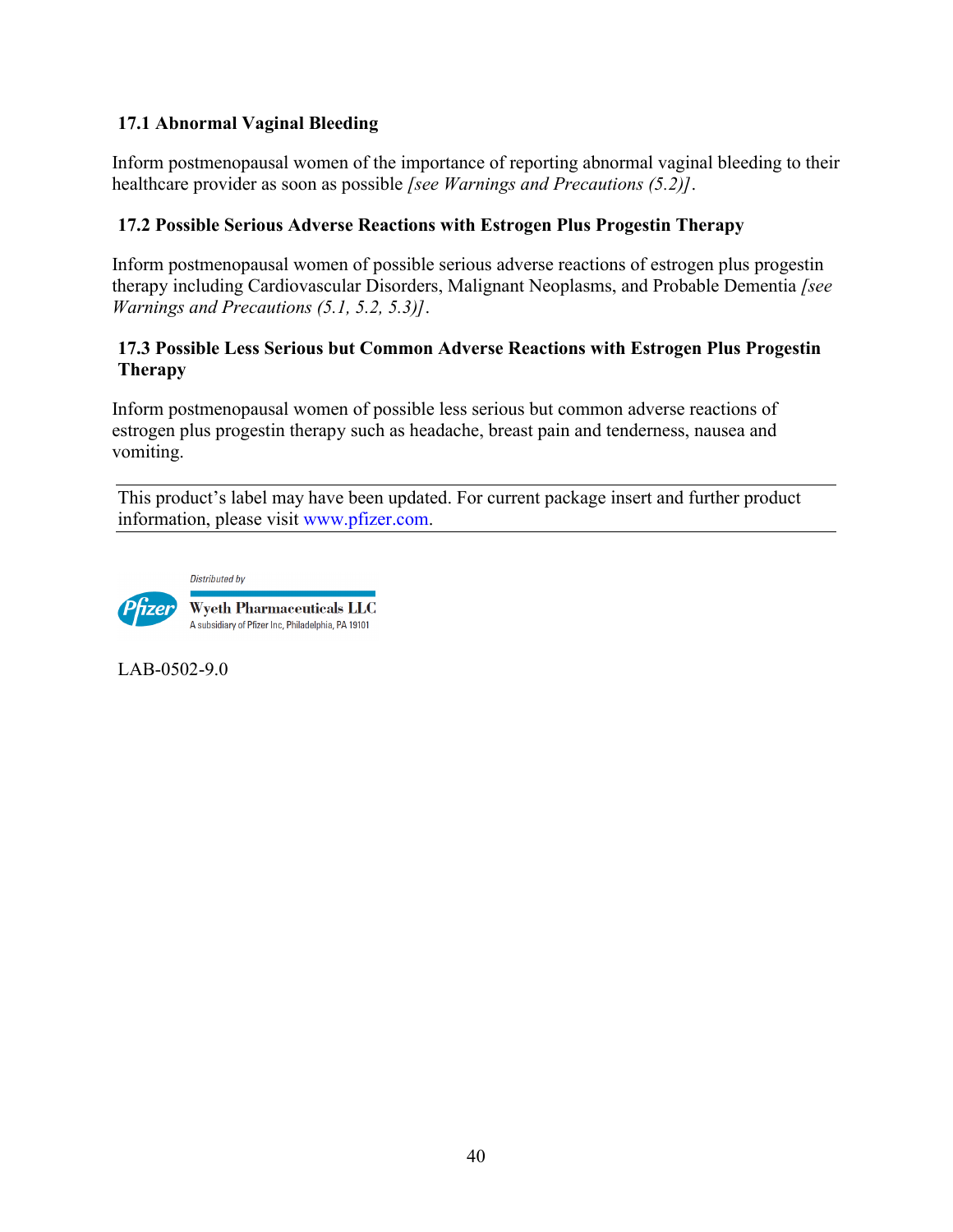# **PATIENT INFORMATION**

PREMPRO® (Conjugated Estrogens/Medroxyprogesterone Acetate Tablets) PREMPHASE® (Conjugated Estrogens plus Medroxyprogesterone Acetate Tablets)

Read this PATIENT INFORMATION before you start taking PREMPRO or PREMPHASE and read what you get each time you refill your PREMPRO or PREMPHASE prescription. There may be new information. This information does not take the place of talking to your healthcare provider about your medical condition or your treatment.

# **What is the most important information I should know about PREMPRO and PREMPHASE (combinations of estrogens and a progestin)?**

- Do not use estrogens with progestins to prevent heart disease, heart attacks, strokes, or dementia (decline of brain function)
- Using estrogens with progestins may increase your chances of getting heart attacks, strokes, breast cancer, or blood clots
- Using estrogens with progestins may increase your chance of getting dementia, based on a study of women 65 years of age or older
- Do not use estrogen-alone to prevent heart disease, heart attacks, strokes or dementia
- Using estrogen-alone may increase your chance of getting cancer of the uterus (womb)
- Using estrogen-alone may increase your chances of getting strokes or blood clots
- Using estrogen-alone may increase your chance of getting dementia, based on a study of women 65 years of age or older
- You and your healthcare provider should talk regularly about whether you still need treatment with PREMPRO or PREMPHASE

### **What is PREMPRO or PREMPHASE?**

PREMPRO or PREMPHASE are medicines that contain two kinds of hormones, estrogens and a progestin.

### **What is PREMPRO or PREMPHASE used for?**

PREMPRO or PREMPHASE is used after menopause to: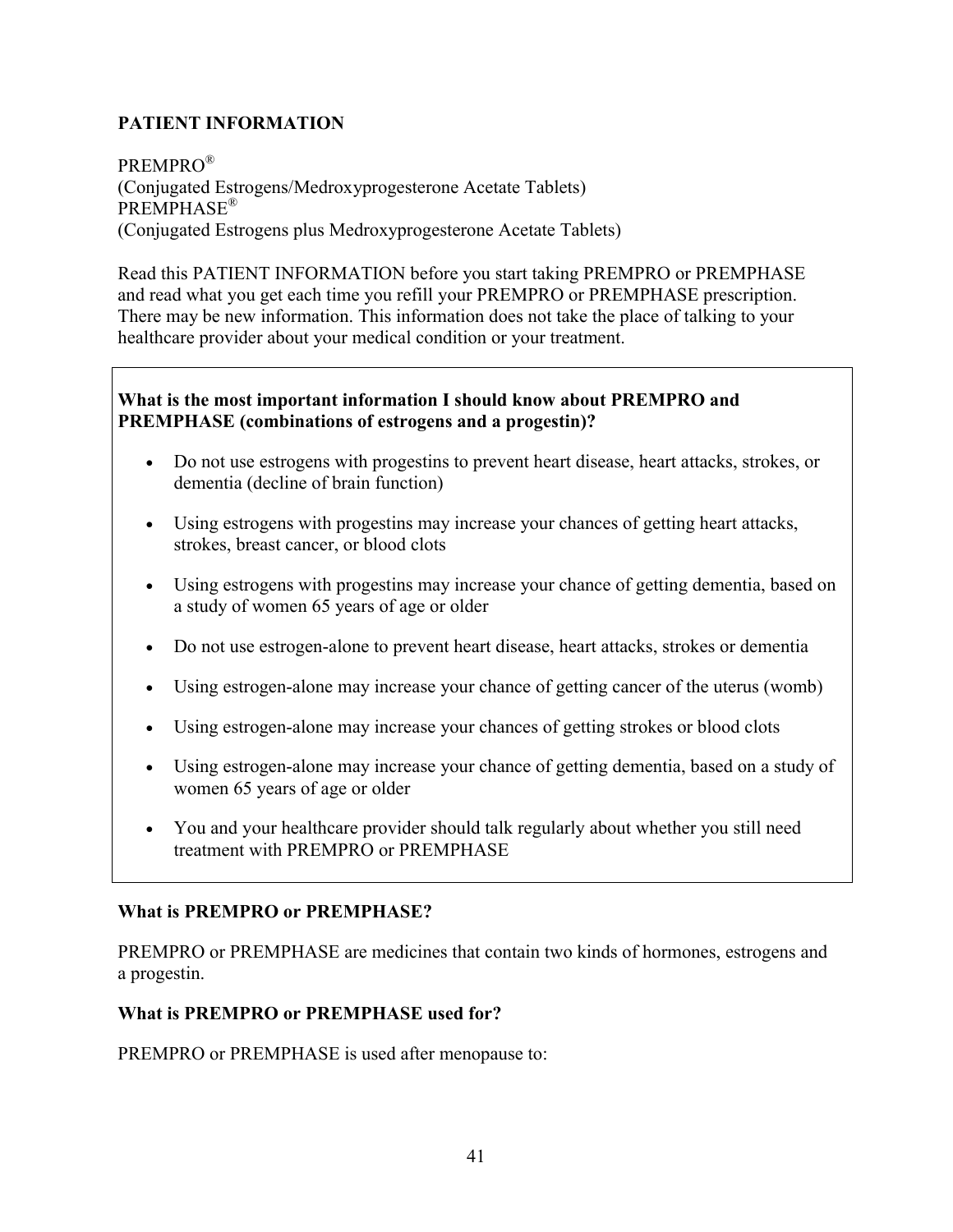#### **Reduce moderate to severe hot flashes**

Estrogens are hormones made by a woman's ovaries. The ovaries normally stop making estrogens when a woman is between 45 and 55 years old. This drop in body estrogen levels causes the "change of life" or menopause (the end of monthly menstrual periods). Sometimes, both ovaries are removed during an operation before natural menopause takes place. The sudden drop in estrogen levels causes "surgical menopause."

When the estrogen levels begin dropping, some women get very uncomfortable symptoms, such as feelings of warmth in the face, neck, and chest, or sudden strong feelings of heat and sweating ("hot flashes" or "hot flushes"). In some women the symptoms are mild, and they will not need to take estrogens. In other women, symptoms can be more severe.

#### **Treat menopausal changes in and around the vagina**

You and your healthcare provider should talk regularly about whether you still need treatment with PREMPRO or PREMPHASE to control these problems. If you use PREMPRO or PREMPHASE only to treat your menopausal changes in and around your vagina, talk with your healthcare provider about whether a topical vaginal product would be better for you.

#### **Help reduce your chances of getting osteoporosis (thin weak bones)**

Osteoporosis from menopause is a thinning of the bones that makes them weaker and easier to break. If you use PREMPRO or PREMPHASE only to prevent osteoporosis due to menopause, talk with your healthcare provider about whether a different treatment or medicine without estrogens might be better for you. Weight-bearing exercise, like walking or running, and taking calcium (1500 mg per day of elemental calcium) and vitamin D (400-800 IU per day) supplements may also lower your chances of getting postmenopausal osteoporosis. It is important to talk about exercise and supplements with your healthcare provider before starting them.

You and your healthcare provider should talk regularly about whether you still need treatment with PREMPRO or PREMPHASE.

### **Who should not take PREMPRO or PREMPHASE?**

### **Do not take PREMPRO or PREMPHASE if you have had your uterus (womb) removed (hysterectomy).**

PREMPRO and PREMPHASE contain a progestin to decrease the chance of getting cancer of the uterus. If you do not have a uterus, you do not need a progestin and you should not take PREMPRO or PREMPHASE.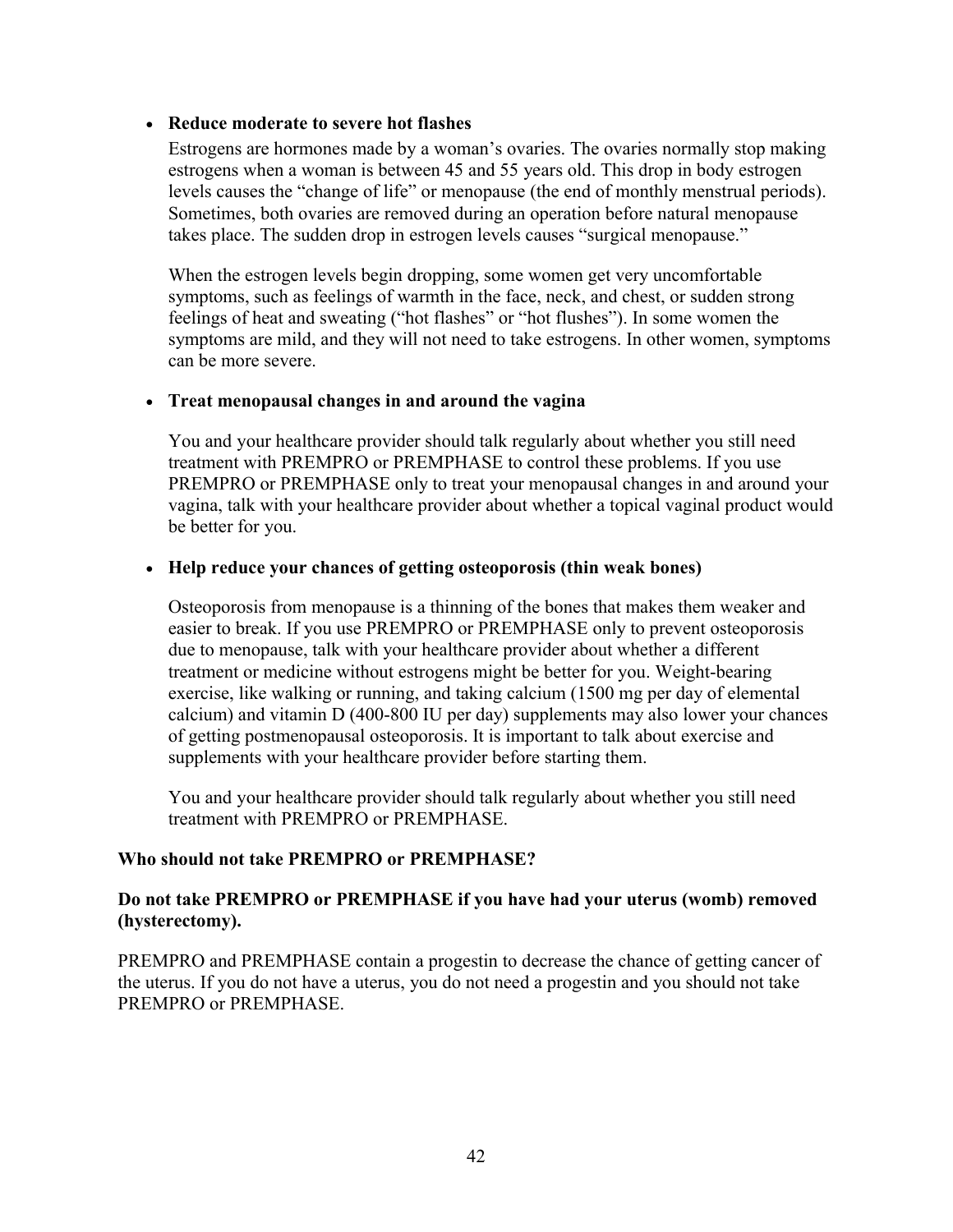#### **Do not take PREMPRO or PREMPHASE if you:**

- **Have unusual vaginal bleeding**
- **Currently have or have had certain cancers**

Estrogens may increase the chance of getting certain types of cancers, including cancer of the breast or uterus. If you have or have had cancer, talk with your healthcare provider about whether you should use PREMPRO or PREMPHASE.

- **Had a stroke or heart attack**
- **Currently have or have had blood clots**
- **Currently have or have had liver problems**
- **Have been diagnosed with a bleeding disorder**
- **Are allergic to PREMPRO or PREMPHASE or any of their ingredients**

See the list of ingredients in PREMPRO and PREMPHASE at the end of this leaflet.

**Think you may be pregnant**

#### **Tell your healthcare provider**

### **If you have any unusual vaginal bleeding**

Vaginal bleeding after menopause may be a warning sign of cancer of the uterus (womb). Your healthcare provider should check any unusual vaginal bleeding to find out the cause.

#### **About all of your medical problems**

Your healthcare provider may need to check you more carefully if you have certain conditions, such as asthma (wheezing), epilepsy (seizures), diabetes, migraine, endometriosis, lupus, problems with your heart, liver, thyroid, kidneys, or have high calcium levels in your blood.

#### **About all the medicines you take**

This includes prescription and nonprescription medicines, vitamins, and herbal supplements. Some medicines may affect how PREMPRO or PREMPHASE works. PREMPRO or PREMPHASE may also affect how your other medicines work.

#### **If you are going to have surgery or will be on bedrest**

You may need to stop taking PREMPRO or PREMPHASE.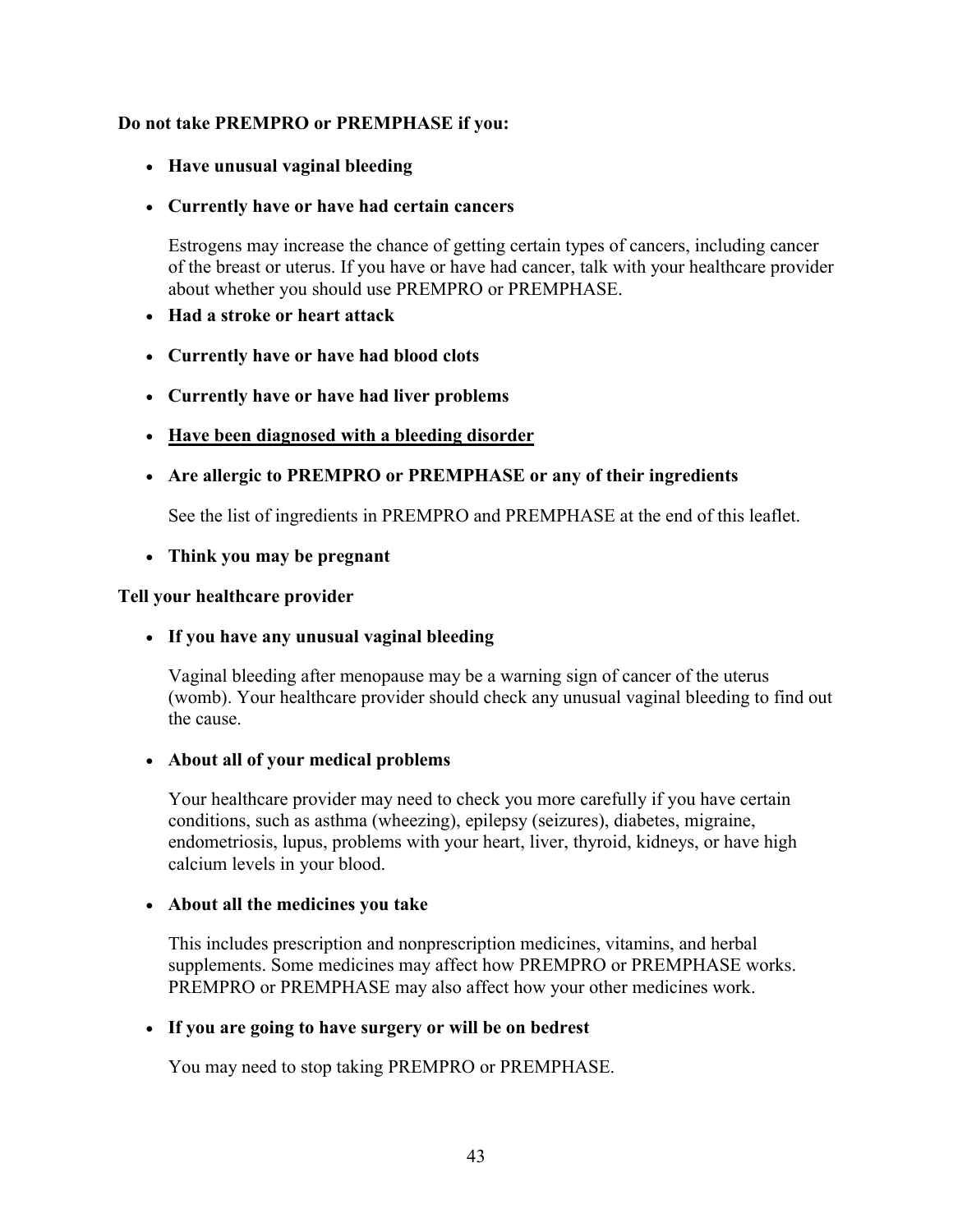# **If you are breastfeeding**

The hormones in PREMPRO and PREMPHASE can pass into your breast milk.

### **How should I take PREMPRO or PREMPHASE?**

- Take one PREMPRO or PREMPHASE tablet at the same time each day
- If you miss a dose, take it as soon as possible

If it is almost time for your next dose, skip the missed dose and go back to your normal schedule. Do not take 2 doses at the same time.

 Estrogens should be used at the lowest dose possible for your treatment only as long as needed

You and your healthcare provider should talk regularly (for example, every 3 to 6 months) about the dose you are taking and whether you still need treatment with PREMPRO or PREMPHASE.

### **What are the possible side effects of PREMPRO or PREMPHASE?**

**Side effects are grouped by how serious they are and how often they happen when you are treated.**

**Serious, but less common side effects include:** 

- Heart attack
- Stroke
- Blood clots
- Dementia
- Breast cancer
- Cancer of the lining of the uterus (womb)
- Cancer of the ovary
- High blood pressure
- High blood sugar
- Gallbladder disease
- Liver problems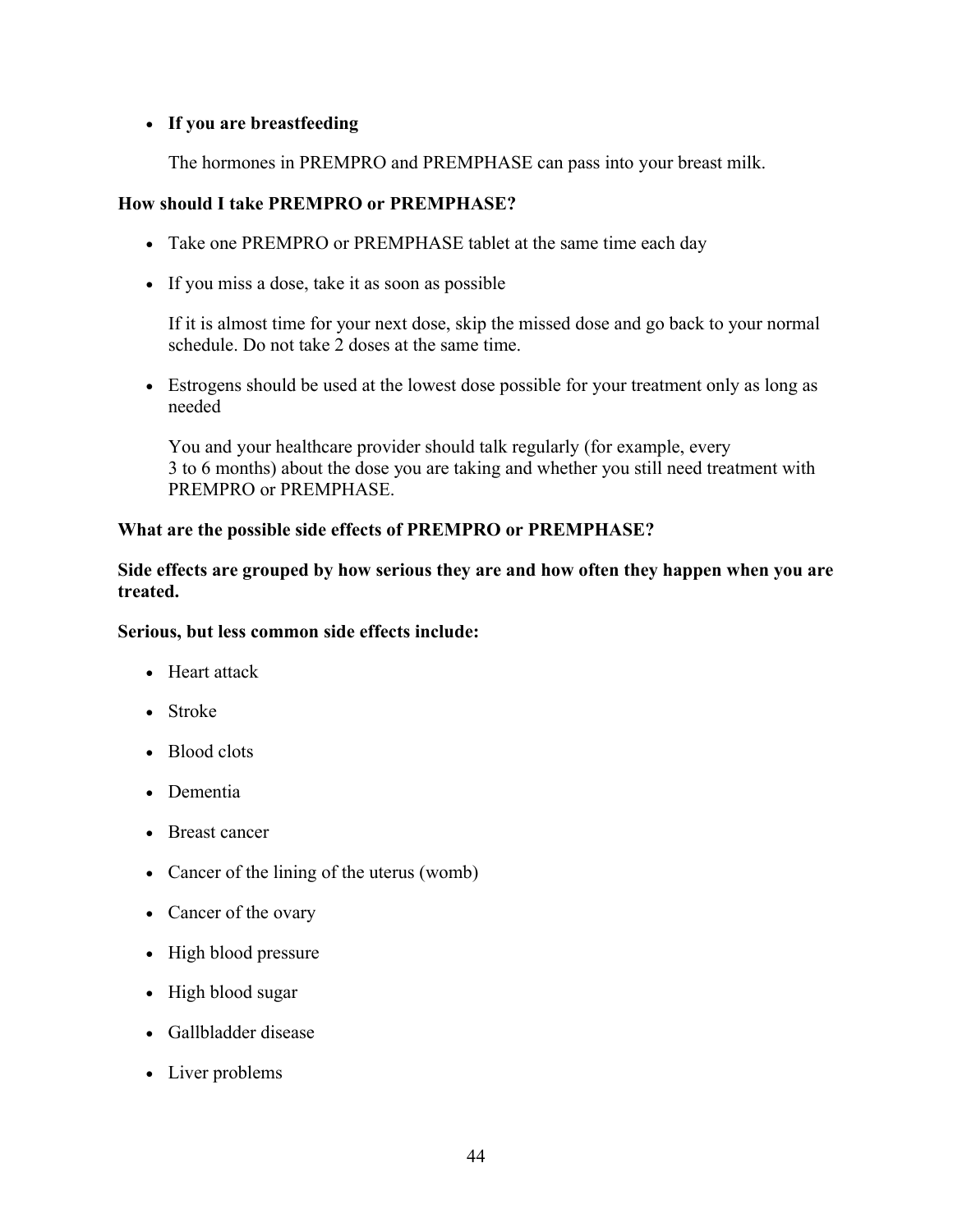- Enlargement of benign tumors of the uterus ("fibroids")
- Mental depression
- Severe allergic reaction

### **Call your healthcare provider right away if you get any of the following warning signs or any other unusual symptoms that concern you:**

- New breast lumps
- Unusual vaginal bleeding
- Changes in vision or speech
- Sudden new severe headaches
- Severe pains in your chest or legs with or without shortness of breath, weakness and fatigue
- Swollen lips, tongue and face

### **Less serious, but common side effects include:**

- Headache
- Breast pain
- Irregular vaginal bleeding or spotting
- Stomach or abdominal cramps, bloating
- Nausea and vomiting
- Hair loss
- Fluid retention
- Vaginal yeast infection

These are not all the possible side effects of PREMPRO or PREMPHASE. For more information, ask your healthcare provider or pharmacist for advice about side effects. You may report side effects to Pfizer Inc. at 1-800-438-1985 or to FDA at 1-800-FDA-1088.

### **What can I do to lower my chances of getting a serious side effect with PREMPRO or PREMPHASE?**

 Talk with your healthcare provider regularly about whether you should continue taking PREMPRO or PREMPHASE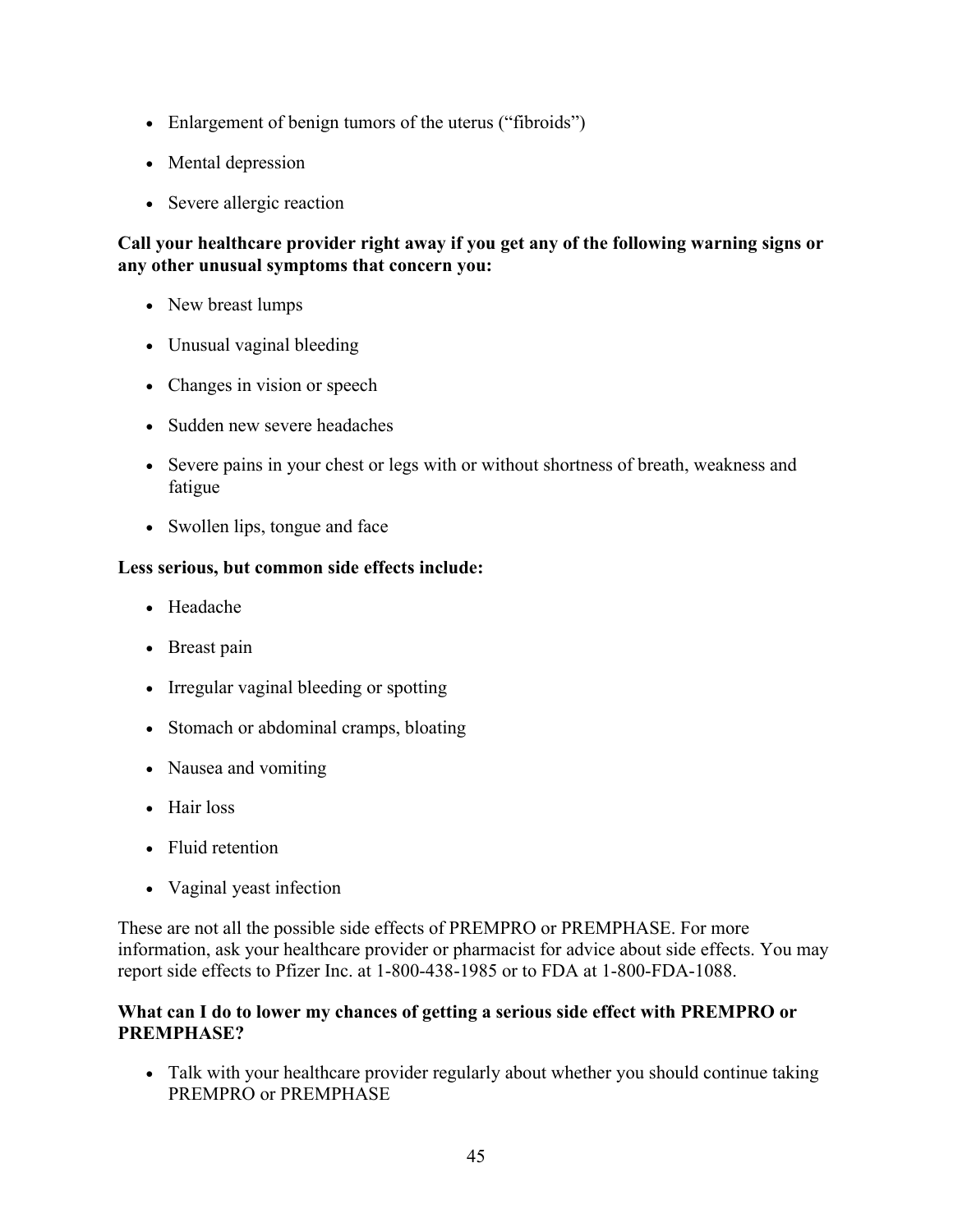- See your healthcare provider right away if you get vaginal bleeding while taking PREMPRO or PREMPHASE
- Have a pelvic exam, breast exam and mammogram (breast X-ray) every year unless your healthcare provider tells you something else

If members of your family have had breast cancer or if you have ever had breast lumps or an abnormal mammogram, you may need to have breast exams more often.

 If you have high blood pressure, high cholesterol (fat in the blood), diabetes, are overweight, or if you use tobacco, you may have higher chances for getting heart disease

Ask your healthcare provider for ways to lower your chances of getting heart disease.

# **General Information about the safe and effective use of PREMPRO and PREMPHASE**

Medicines are sometimes prescribed for conditions that are not mentioned in patient information leaflets. Do not take PREMPRO or PREMPHASE for conditions for which it was not prescribed. Do not give PREMPRO or PREMPHASE to other people, even if they have the same symptoms you have. It may harm them.

# **Keep PREMPRO and PREMPHASE out of the reach of children.**

This leaflet provides a summary of the most important information about PREMPRO and PREMPHASE. If you would like more information, talk with your healthcare provider or pharmacist. You can ask for information about PREMPRO and PREMPHASE that is written for health professionals.

### **What are the ingredients in PREMPRO and PREMPHASE?**

PREMPRO contains the same conjugated estrogens found in Premarin, which are a mixture of sodium estrone sulfate and sodium equilin sulfate and other components, including sodium sulfate conjugates, 17α-dihydroequilin, 17α-estradiol and 17β-dihydroequilin. PREMPRO also contains either 1.5, 2.5, or 5 mg of medroxyprogesterone acetate.

PREMPRO 0.3 mg/1.5 mg and 0.45 mg/1.5 mg tablets also contain calcium phosphate tribasic, microcrystalline cellulose, lactose monohydrate, carnauba wax, hypromellose, magnesium stearate, polyethylene glycol, sucrose, hydroxypropyl cellulose, Eudragit NE 30D, titanium dioxide, yellow iron oxide, propylene glycol and black iron oxide.

PREMPRO 0.625 mg/2.5 mg tablets also contain calcium phosphate tribasic, microcrystalline cellulose, carnauba wax, lactose monohydrate, hypromellose, magnesium stearate, polyethylene glycol, sucrose, hydroxypropyl cellulose, Eudragit NE 30D, propylene glycol, titanium dioxide, red iron oxide, yellow iron oxide, and black iron oxide.

PREMPRO 0.625 mg/5 mg tablets also contain calcium phosphate tribasic, carnauba wax, Eudragit NE 30D, hydroxypropyl cellulose, hypromellose, lactose monohydrate, magnesium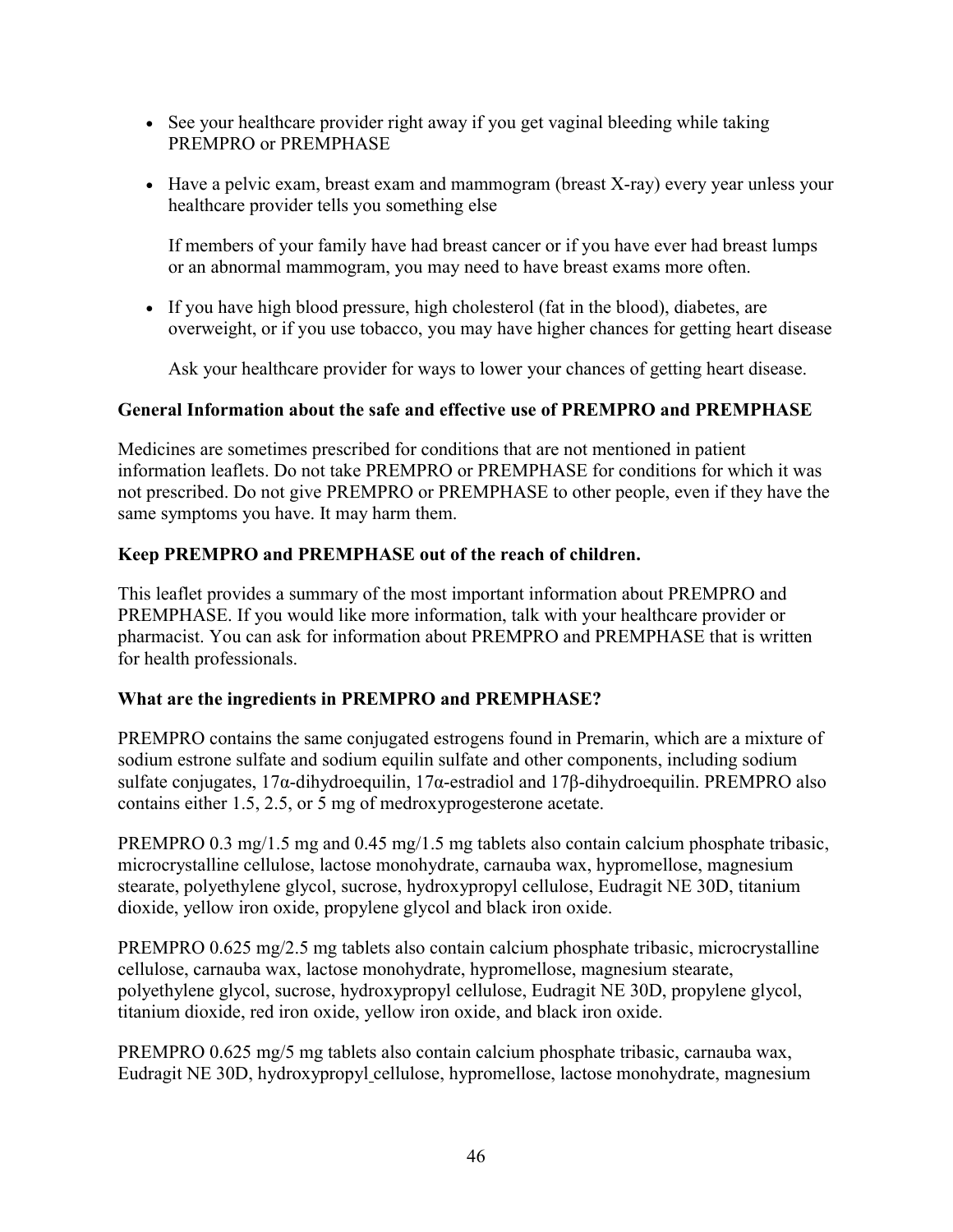stearate, microcrystalline cellulose, polyethylene glycol, sucrose, titanium dioxide, triethyl citrate, FD&C Blue No. 2, black iron oxide, and propylene glycol.

PREMPHASE is two separate tablets. One tablet (maroon color) is 0.625 mg of Premarin, which is a mixture of sodium estrone sulfate and sodium equilin sulfate and other components, including sodium sulfate conjugates, 17 α-dihydroequilin, 17 α-estradiol and 17 βdihydroequilin. The maroon tablet also contains calcium phosphate tribasic, carnauba wax, hydroxypropyl cellulose, microcrystalline cellulose, powdered cellulose, hypromellose, lactose monohydrate, magnesium stearate, polyethylene glycol, sucrose, titanium dioxide, propylene glycol, FD&C Blue No. 2, FD&C Red No. 40. The second tablet (light-blue color) contains 0.625 mg of the same ingredients as the maroon color tablet plus 5 mg of medroxyprogesterone acetate. The light-blue tablet also contains calcium phosphate tribasic, carnauba wax, Eudragit NE 30D, hydroxypropyl cellulose, hypromellose, lactose monohydrate, magnesium stearate, microcrystalline cellulose, polyethylene glycol, sucrose, titanium dioxide, triethyl citrate, FD&C Blue No. 2, black iron oxide, and propylene glycol.

PREMPRO therapy consists of a single tablet to be taken once daily.

# **PREMPRO 0.3 mg/1.5 mg**

Blister Card - Each carton includes 1 blister card containing 28 oval, cream tablets. Each tablet contains 0.3 mg of the conjugated estrogens found in Premarin tablets and 1.5 mg of medroxyprogesterone acetate for oral administration.

# **PREMPRO 0.45 mg/1.5 mg**

Blister Card - Each carton includes 1 blister card containing 28 oval, gold tablets. Each tablet contains 0.45 mg of the conjugated estrogens found in Premarin tablets and 1.5 mg of medroxyprogesterone acetate for oral administration.

# **PREMPRO 0.625 mg/2.5 mg**

Blister Card - Each carton includes 1 blister card containing 28 oval, peach tablets. Each tablet contains 0.625 mg of the conjugated estrogens found in Premarin tablets and 2.5 mg of medroxyprogesterone acetate for oral administration.

# **PREMPRO 0.625 mg/5 mg**

Blister Card - Each carton includes 1 blister card containing 28 oval, light-blue tablets. Each tablet contains 0.625 mg of the conjugated estrogens found in Premarin tablets and 5 mg of medroxyprogesterone acetate for oral administration.

PREMPHASE therapy consists of two separate tablets; one maroon Premarin tablet taken daily on days 1 through 14 and one light-blue tablet taken on days 15 through 28.

Each carton includes 1 blister pack containing 28 tablets. One blister pack contains 14 oval, maroon Premarin tablets containing 0.625 mg of conjugated estrogens and 14 oval, light-blue